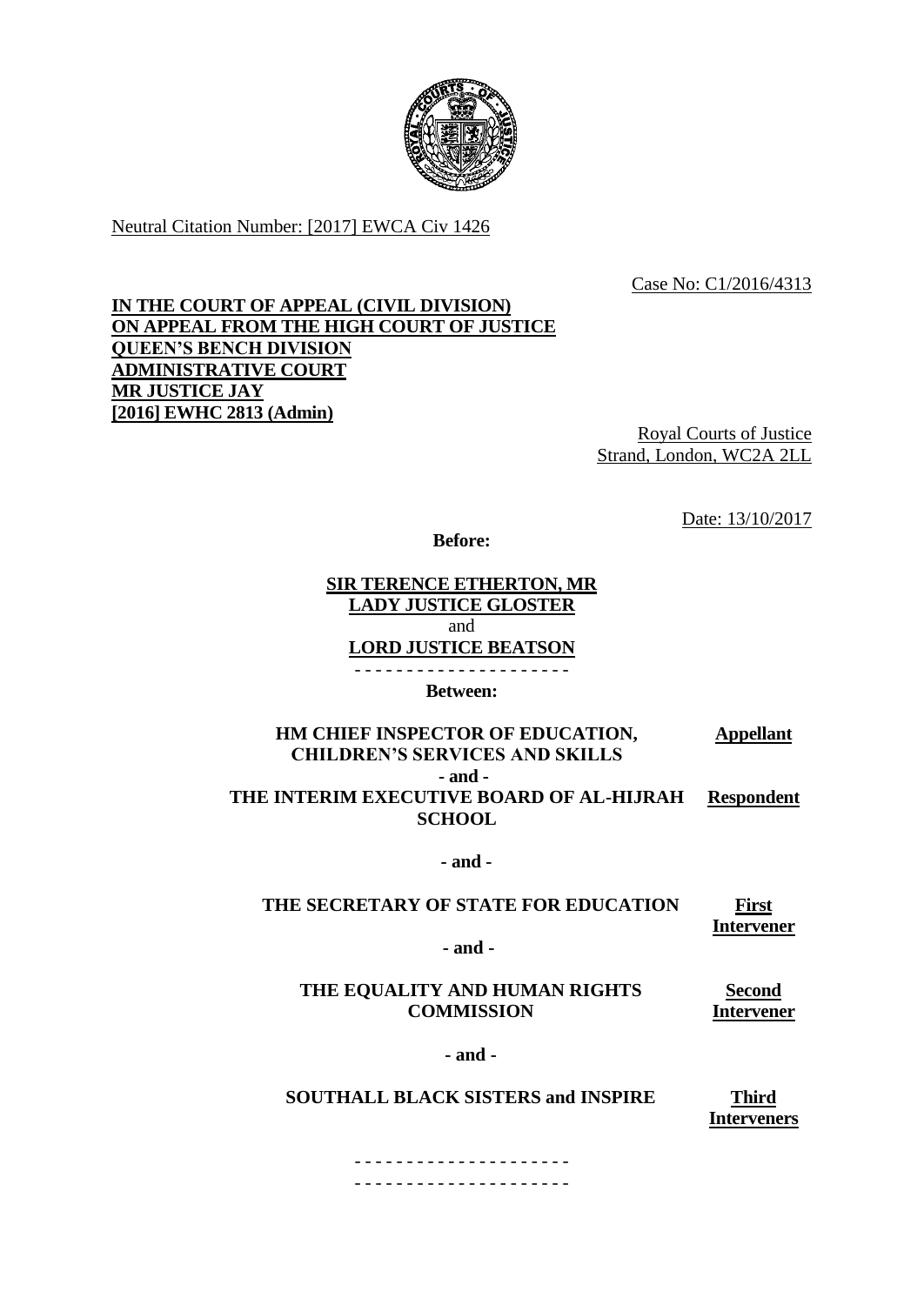**Helen Mountfield QC and Sarah Hannett** (instructed by **Ofsted Legal Services**) for the **Appellant Peter Oldham QC and Joseph Barrett** (instructed by **Birmingham City Council Legal Services**) for the **Respondent Martin Chamberlain QC and Tom Cross** (instructed by the **Government Legal Department**) for the **First Intervener Daniel Squires QC** (instructed by the **Equality and Human Rights Commission**) for the **Second Intervener Karon Monaghan QC and Aileen McColgan** (instructed by the **Public Law Project**) for the **Third Interveners**

Hearing dates:  $11^{th}$  &  $12^{th}$  July 2017

- - - - - - - - - - - - - - - - - - - -

**Approved Judgment**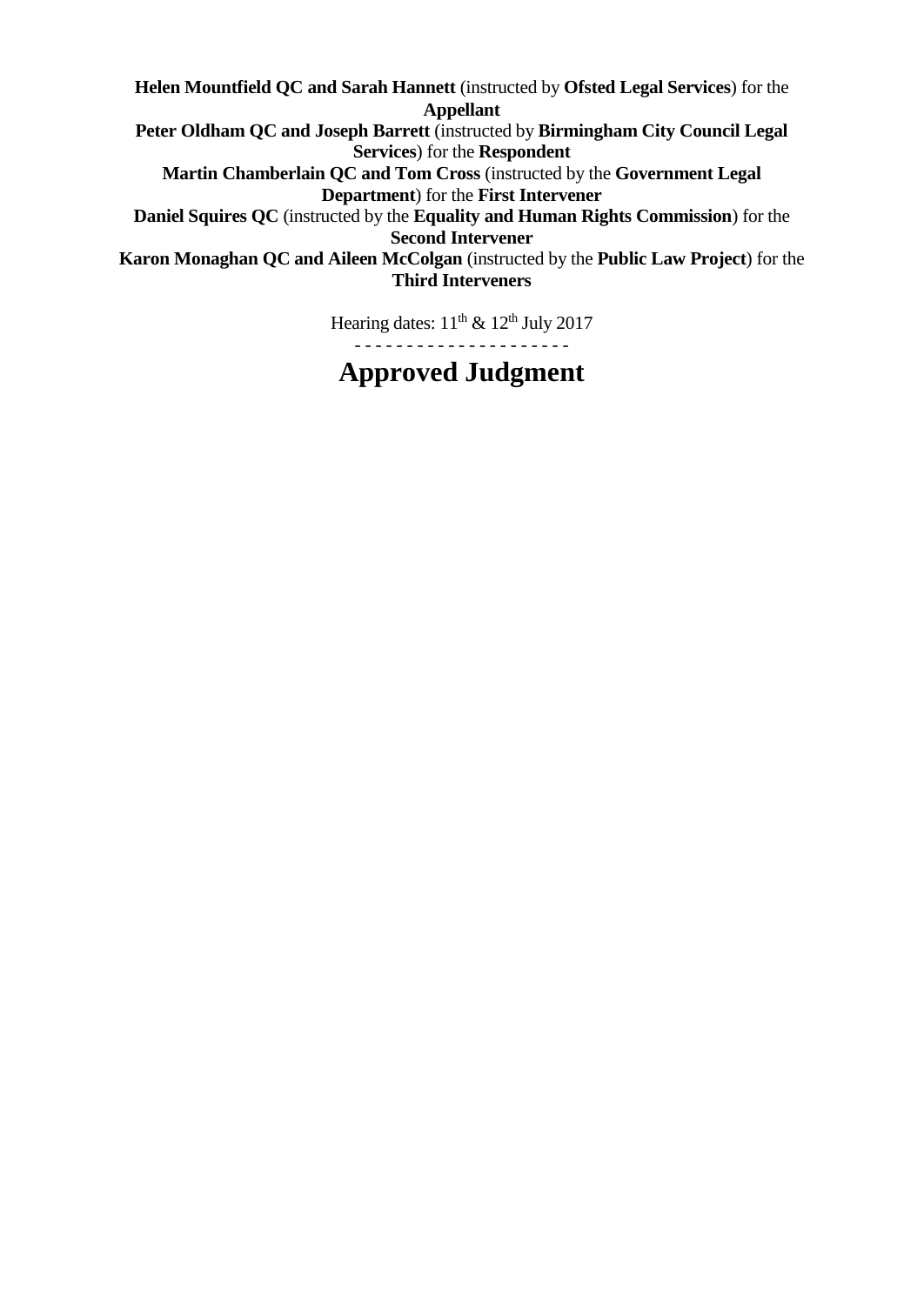## **Sir Terence Etherton, MR and Lord Justice Beatson:**

- 1. The issue of principle on this appeal is whether it is direct discrimination, contrary to sections 13 and 85 of the Equality Act 2010 ("EA 2010"), for a mixed-sex school to have a complete segregation of male and female pupils over a certain age for all lessons, breaks, school clubs and trips.
- 2. The appellant is Her Majesty's Chief Inspector of Education, Children's Services and Skills ("HMCI"), and, as we explain below, the most senior officer of Ofsted. She appeals from the order of Jay J dated 8 November 2016, by which, among other things, he granted an application by the respondent, the Interim Executive Board ("the Board") of Al-Hijrah School ("the School"), for the judicial review of the report of HMCI following an inspection of the school on 14 and 15 June 2016. That report not only criticised the Board for the adverse educational consequences of its policy of segregating pupils by gender but, in its final form, said that such segregation was contrary to EA 2010.
- 3. The Judge granted the application because he concluded that HMCI's approach to EA 2010 was wrong in law since segregation of male and female pupils without more is not discrimination. The material part of the order required HMCI to excise the parts of the report that refer to a breach of EA 2010 by reason of sex segregation and to give the Board an opportunity to comment prior to publication.

## EA 2010

4. Some relevant provisions of EA 2010 are set out or described in Appendix 1 to this judgment.

## **Background**

- 5. Reference should be made to the Judge's judgment for a full statement of the background facts. The following is a summary sufficient to understand the context of this appeal. It is considerably shorter than the Judge's fuller version, not least because he had to address an allegation of bias on the part of HMCI, which was no longer an issue on this appeal by the time of the oral hearing.
- 6. The School is a voluntary aided faith school for boys and girls aged between 4 and 16. It has an Islamic ethos and, specifically for religious reasons, believes that the separation of boys and girls at a certain point in their development (from Year 5, i.e. for children who have passed their 9th birthdays by 1 September in the relevant academic year) is obligatory. Segregation of boys and girls in the age range of 9–16 is one of the defining characteristics of the School. It is a policy which is made public by the School and is apparent both to parents who might wish to send their children to it and to regulators who might take a different view. Ofsted did not comment adversely on this segregation in its reports on the School before June 2016.
- 7. It is common ground that the School is not the only Islamic school which operates such a policy and that a number of Jewish schools with a particular Orthodox ethos and some Christian faith schools have similar practices.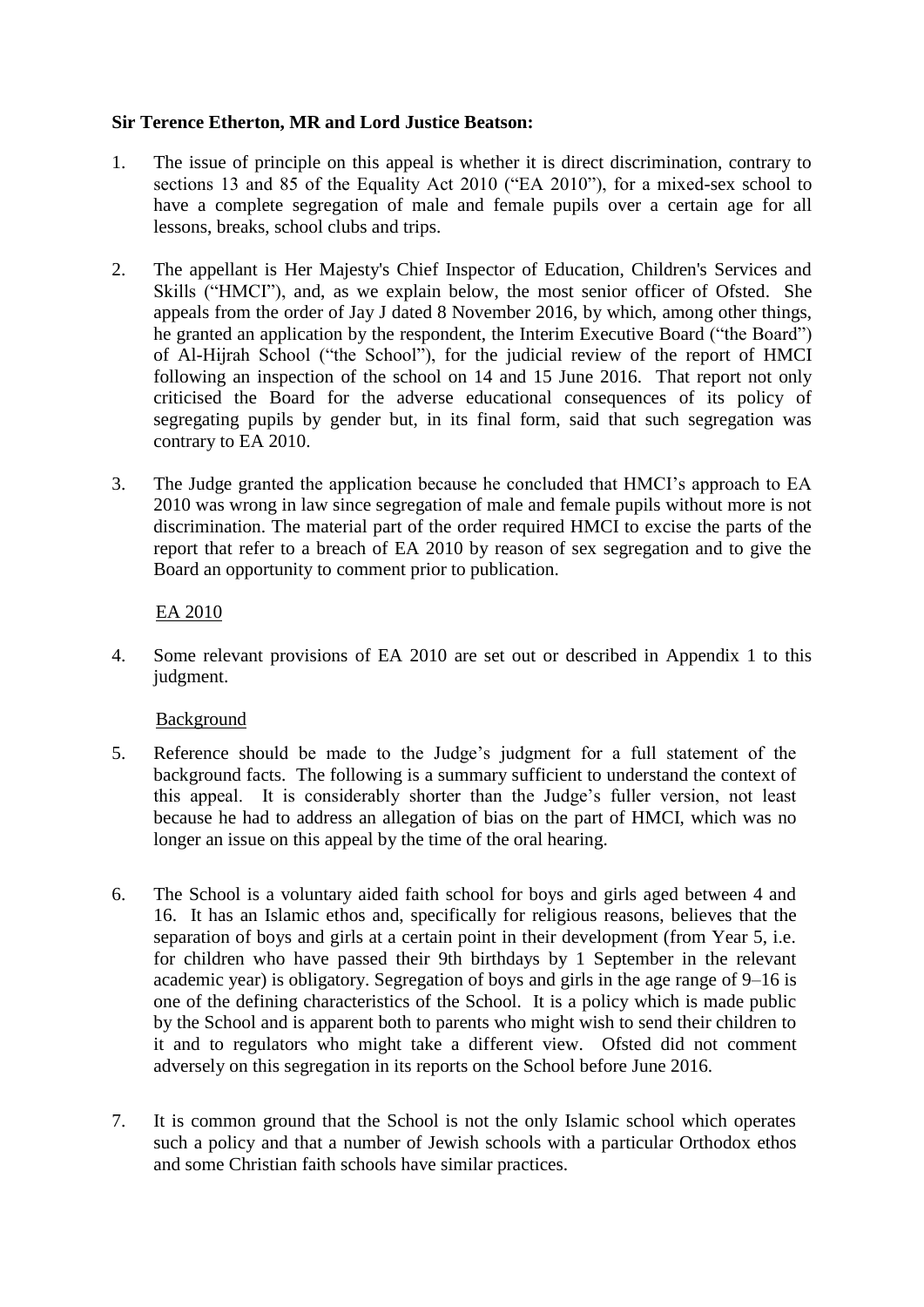- 8. An Ofsted inspection of the School in December 2013 concluded that the School was inadequate and in 2014 the School was placed in special measures (as to which see Appendix 2) and the Board was appointed. The Board is the "responsible body" for the purposes of the relevant anti-discrimination provisions of EA 2010. For all practical purposes relevant to this judgment the Board and the School are interchangeable. Accordingly, except where strictly necessary to distinguish between them, in the rest of this judgment we shall refer to both of them as "the School".
- 9. The office of HMCI was established pursuant to section 113 of the Education and Inspections Act 2006 ("EIA 2006"). HMCI is the most senior officer of Ofsted, which is a non-ministerial Government department established by EIA 2006 s.112. Anything authorised or required by or under any enactment to be done by HMCI may be done by Ofsted, or by any additional inspector who is authorised generally or specifically for the purpose by HMCI. Ofsted's functions are set out in EIA 2006 ss.116 and 117. HMCI's functions are set out in EIA 2006 ss.118 and 119. Except where strictly necessary to distinguish between them, in the rest of this judgment we shall refer to both of them as "Ofsted".
- 10. Some statutory and other material about Ofsted which is relevant to this appeal is set out in Appendix 2 to this judgment. It suffices here to refer to the two types of inspection contemplated by Part I of the Education Act 2005 ("EdA 2005"), which deals with inspections of schools. The first is an inspection under section 5 ("section 5 inspection"). This is required of every school at prescribed intervals. The second is an inspection under section 8 ("section 8 inspection"). It is an inspection Ofsted is required to undertake if requested to do so by the Secretary of State or which Ofsted decides to undertake in circumstances where it is not required to do so.
- 11. Monitoring inspections after the December 2013 inspection, which concluded that the School was inadequate, disclosed a measure of improvement but the designation of special measures remained in place. The School was subjected to a further section 5 inspection in early December 2015. Improvement was judged to be sufficient to enable special measures to be removed but the School's overall effectiveness was assessed to require improvement. The report, published on 5th January 2016, noted that girls and boys were segregated for lessons, breaks and lunchtimes from Year 5, but again no adverse comment was made.
- 12. On 8 June 2016 HMCI and Ms Lorna Fitzjohn, one of Ofsted's regional directors, visited the School. In the light of Ofsted's concerns about segregation, HMCI asked Ms Fitzjohn to arrange an inspection of the School as soon as possible. She arranged a section 8 inspection, with James McNeillie as the lead inspector.
- 13. The section 8 inspection started on 14 June with Mr McNeillie leading a team of six other inspectors.
- 14. On 14 June two female pupils in Year 10, apparently chosen at random by inspectors to express an opinion on the question, were critical of the policy of segregation. One expressed her views as follows: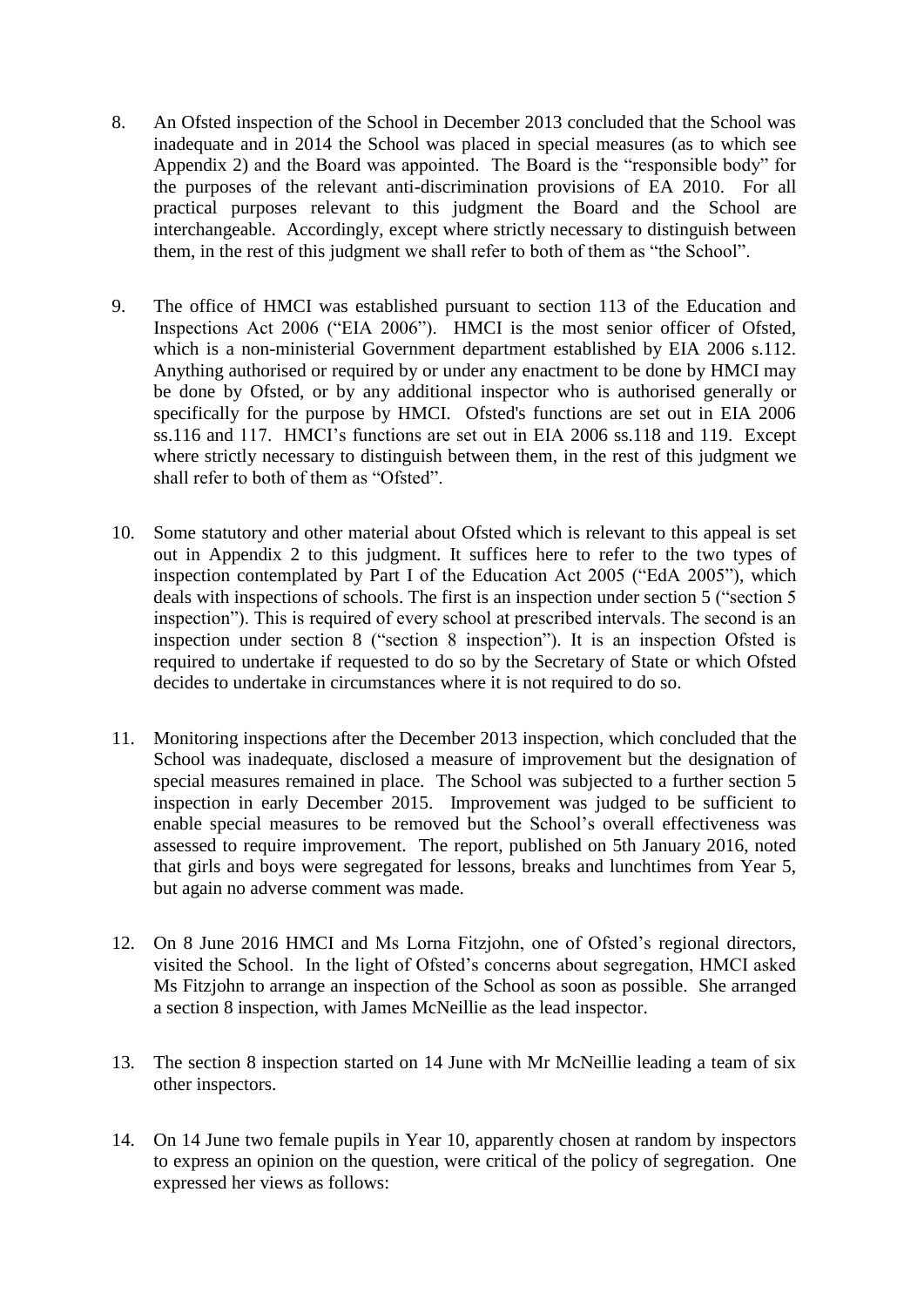"thinks [segregation] is 'dumb' because when girls go to college they will mix with boys, and at the moment she doesn't know how to have any relationship/friendship with boys. Finds that school isn't helping her get ready. Says some benefits as boys don't always behave well."

15. A number of Year 10 boys expressed a similar view. One inspector noted, in respect of Year 7 pupils, that:

> "students clearly felt very uncomfortable about being with opposite sex … found it difficult to answer questions".

- 16. Owing to concerns about equality of opportunity at the School and how well leaders were preparing pupils for life in modern Britain, particularly in relation to their social development, at the end of the first day Mr McNeillie decided with the approval of Ms Fitzjohn to convert the inspection into one under section 5. That was in accordance with Ofsted's practice, mentioned in its section 8 Handbook, that (pursuant to EdA 2005 s.9) inspectors may convert a section 8 inspection to a section 5 inspection if, during the inspection, they are sufficiently concerned about the overall standard of education provided by the school.
- 17. On 4 July 2016 Ofsted sent the head teacher of the School a draft report on the June 2016 inspection and invited comment pursuant to EdA 2005 s.13(2)(b). The head teacher made extremely detailed comments. Amongst the many points he made, he stated that segregation had not previously been raised as an issue by Ofsted. The report was revised and on 15 July 2016 the final version ("the June 2016 Inspection Report") was sent to the head teacher.
- 18. The June 2016 Inspection Report assessed the School as "inadequate" in three respects, namely (i) "effectiveness of leadership and management", (ii) the "personal development, behaviour and welfare" of pupils, and (iii) "early years provision".
- 19. The "inadequate" assessment in relation to leadership and management was based on three factors. The first was that reference was made to the discovery in the School library of a number of books which "included derogatory comments about, and the incitement of violence towards, women".
- 20. The second factor related to the segregation of pupils. The report said this: "Leaders have ensured that both boys and girls have access to the same curriculum and facilities. However, the decision to organise the school in this [segregated] way limits pupils' social development, and the extent to which they are prepared for interaction with the opposite sex when they leave school.

…

Leaders say that the decision to segregate is faith-based because their interpretation of Islam discourages mixing of genders for this age group. However, the school's policies and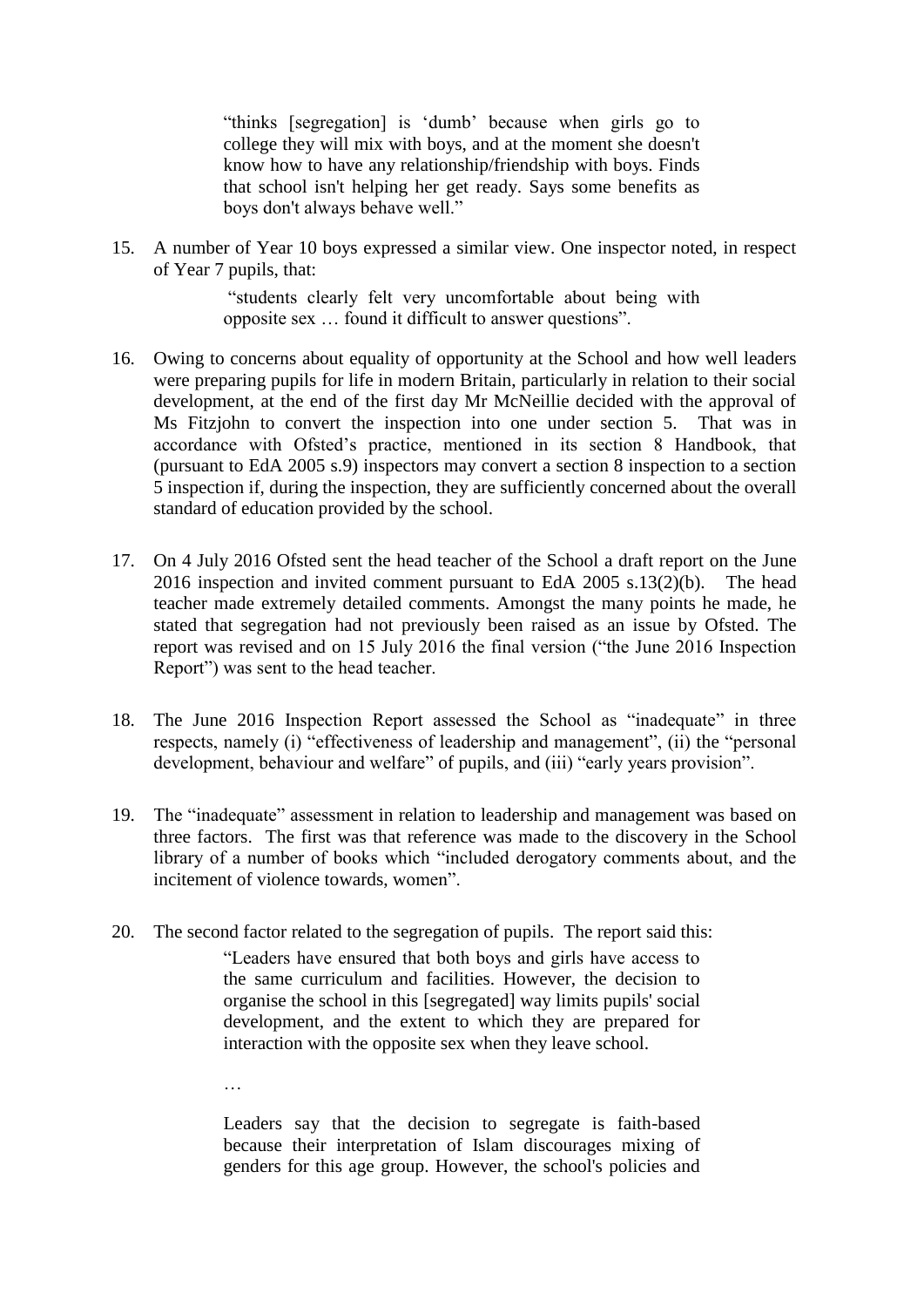practice do not consider how to mitigate the potentially negative impact of this practice on pupils' chances to develop into socially confident individuals with peers from the opposite gender.

…

The board has also failed in its duty to have due regard to the need to achieve equality of opportunity as required by section 149 of the [EA 2010] and [various subordinate legislation], including preparing, publishing and reviewing both the school's equality objectives and the steps the school is taking to comply with its equality duties."

- 21. The third aspect of the critical leadership and management assessment related to ineffective arrangements for safeguarding. The report referred in particular to the inadequacy of opportunities to help pupils understand the risks associated with issues such as forced marriage and sexting, and weaknesses in record-keeping in relation to child protection case files.
- 22. There were other criticisms in the June 2016 Inspection Report but it is not necessary to mention them in this judgment.
- 23. On 26 July 2016 Ofsted upheld a complaint on behalf of the School that the views about segregation expressed in the June 2016 Inspection Report were inconsistent with those reached in December 2015.
- 24. On 10 August 2016, after the commencement of these proceedings, Ofsted sent the School an amended version of the June 2016 Inspection Report ("the revised June 2016 Inspection Report"). This expressly acknowledged that segregation had not been commented on adversely in previous inspections, and made the following statements explicitly referring to unlawful discrimination:

"[The School's segregation policy] does not accord with fundamental British values and amounts to unlawful discrimination."

"Although this has not been addressed by previous inspection teams, [the School's segregation policy] does not give due regard to the need to foster good relations between the genders, and means that girls do not have equal opportunities to develop confident relationships with boys and vice versa. This is contrary to fundamental British values and the Equality Act  $2010...$ "

25. In neither version of the June 2016 Inspection Report do the inspectors express the opinion that girls receive a different or qualitatively poorer level of education than boys, or that the impact of segregation is, in reality or effect, to reinforce social and cultural stereotypes about the inferiority of the female sex. Ofsted's position, then, was that, although the girls and the boys were taught the same subjects and to the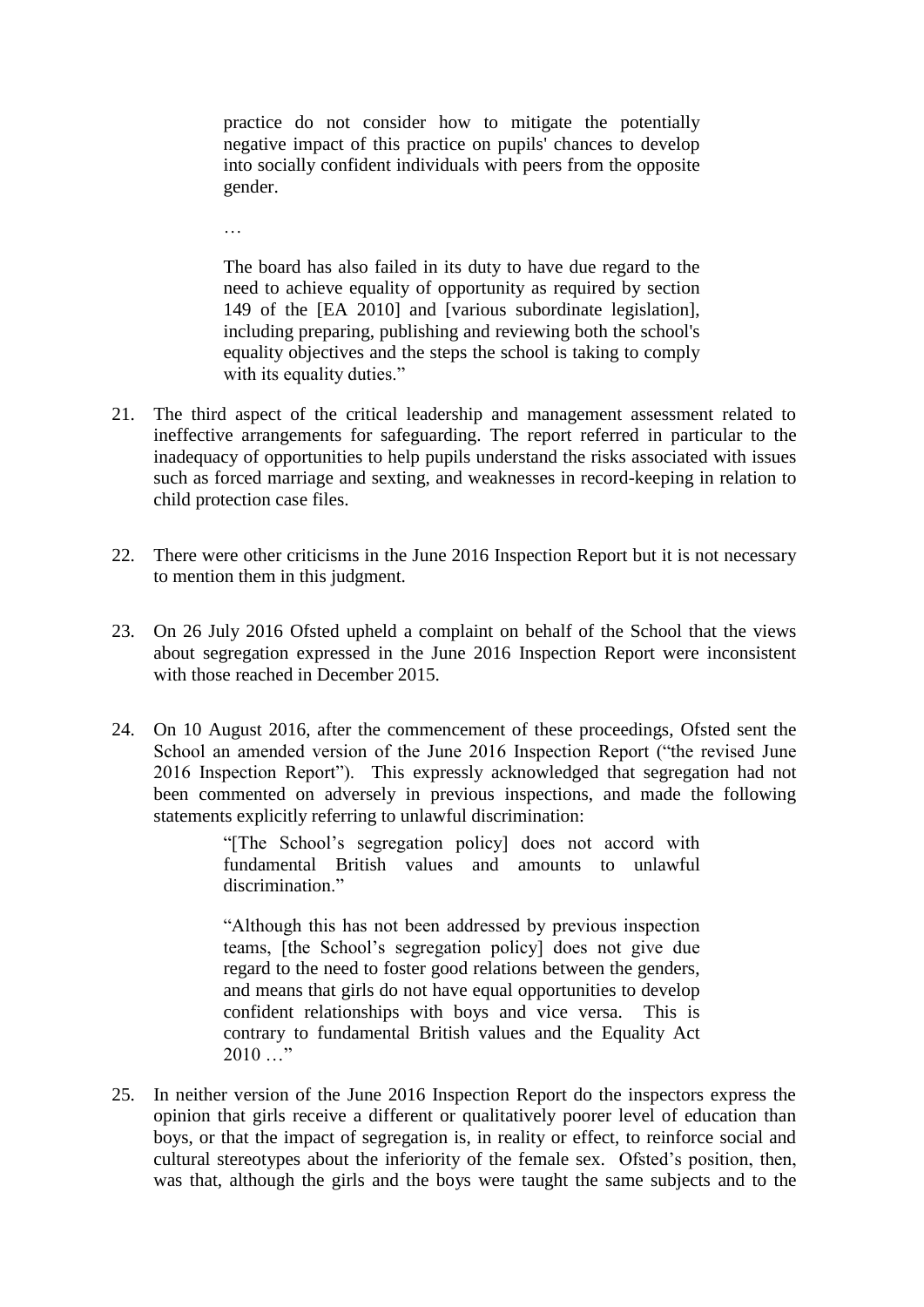same standard, they all suffered educationally from the restriction on social interaction.

#### The proceedings

- 26. The School commenced these proceedings for judicial review on 21 July 2016. The claim form requested, as an interim remedy, that Ofsted be prevented from publishing any report of its inspection of the School and an order anonymising the School, and, as a final remedy, that such report be quashed and that Ofsted be prevented from publishing it.
- 27. There were successive orders granting the interim relief sought by the School.
- 28. The matter came before the Judge on 27 and 28 September 2016 as a "rolled up" application for permission to apply for judicial review and, if granted, for the final relief claimed.

#### The Judge's judgment

- 29. The Judge handed down his clear, careful and comprehensive judgment on 8 November 2016.
- 30. He identified (in paras [70] [79]) the following 10 grounds of challenge to the revised June 2016 Inspection Report:

Ground 1: Ofsted acted irrationally in that the June 2016 Inspection Report was inconsistent with prior inspections where the relevant features and circumstances of the School had not changed.

Ground 2: Actual, alternatively apparent, bias. In essence, the lead inspector could not have approached the exercise with an open mind and was pressurised to secure a particular outcome.

Ground 3: the powers of inspection were not used for statutory purposes.

Ground 4: The June 2016 Inspection Report was irrational and/or based on no evidence. The inspectors wrongly assumed that separation of pupils on the basis of sex meant or implied unequal treatment.

Ground 5: The June Inspection 2016 Report was based on the erroneous view that the School had committed unlawful sex discrimination.

Ground 6: Ofsted's reasoning in relation to single sex schools is irrational and/or incorrect.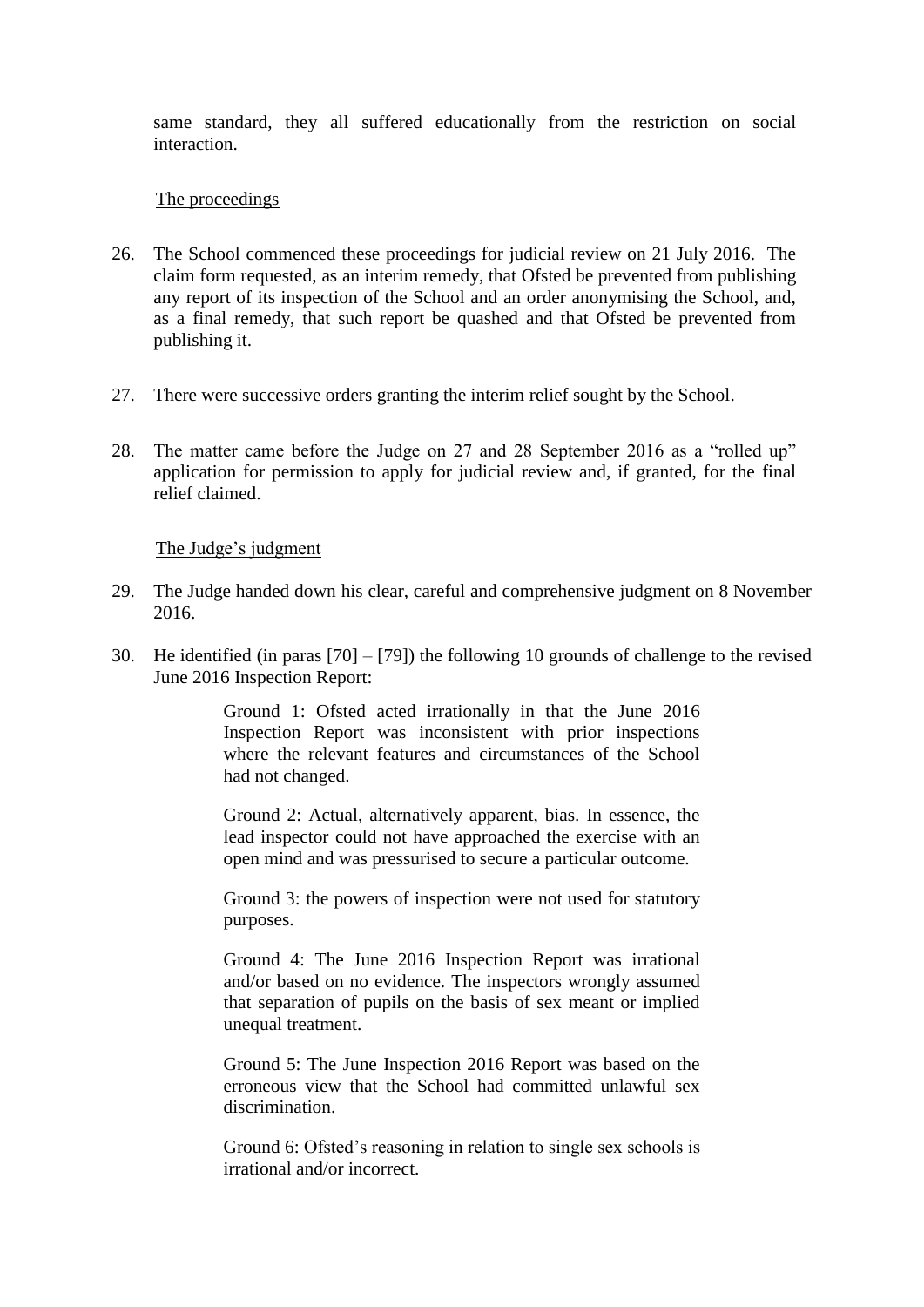Ground 7: Inadequate regard paid to parental preference, contrary to the Education Act 1996 ss. 9 and 14 and Article 2 of the First Protocol to the Convention.

Ground 8: Forbidding segregation without any policy or published guidance, and applying confused and inconsistent reasoning to the issue.

Ground 9: failure to abide by EA 2010 s.149.

Ground 10: The revised June 2016 Inspection Report (1) postdates the School's challenge and introduces additional reasoning, and (2) does not reflect the views and reasons of the inspectors at the time of the inspection.

- 31. By his order made on 8 November 2016, and amended on 9 November 2016, the Judge granted permission to apply for judicial review on Grounds 1, 2, 4 and 5. He refused permission on all the other Grounds. He allowed the claim for judicial review on grounds 4 and 5. He dismissed the claim for judicial review on Grounds 1 and 2. He granted Ofsted permission to appeal and the School permission to cross-appeal on Grounds 1 and 2. By the time of the hearing of the appeal, the School had decided not to pursue Ground 2, the allegation of bias by the lead inspector.
- 32. The Judge's order also provided for reconsideration by Ofsted of the revised June 2016 Inspection Report, continued anonymity of the School and restriction on publication, as follows:

"4. The Defendant shall re-examine the June 2016 report (including the amended version dated  $10<sup>th</sup>$  August 2016), shall in the light of the Judgment excise those parts that refer to a breach of the Equality Act 2010 by reason of sex segregation, shall reconsider the judgments and assessments reached and shall afford the Claimant an opportunity to comment pursuant to section 13(2)(b) of the Education Act 2005 prior to publication.

5. The case will continue to be known and reported as in the title set out above.

6. Pursuant to CPR 39.2(4), no report of or relating to this claim and in whatever form shall name or refer to in such a way that they can be identified the school that is the subject of these proceedings.

7. Nothing in this order prevents publication of a report of or relating to this claim naming the school, upon the Defendant having published a revised report after taking the steps referred to in paragraph 4 hereof."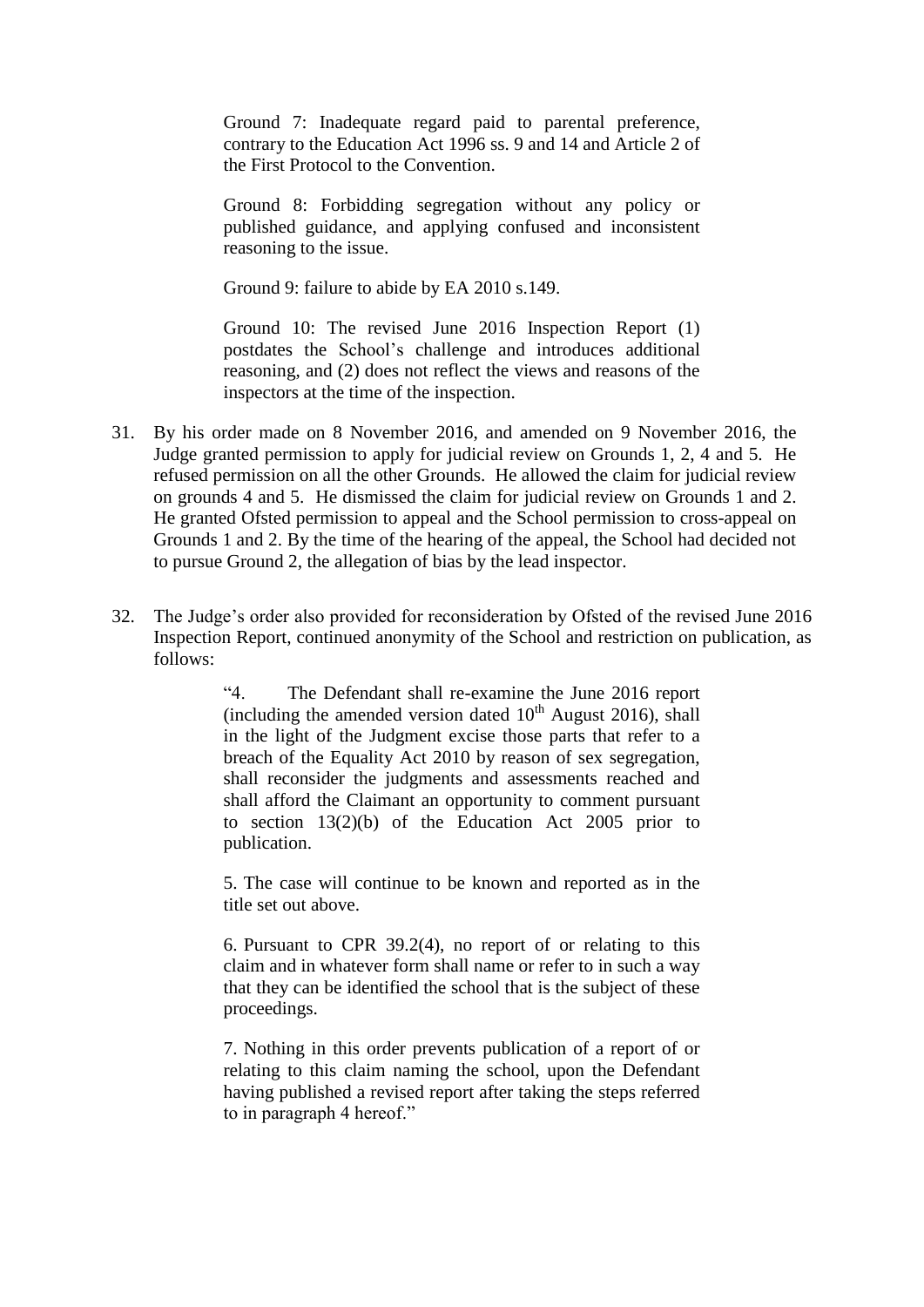- 33. We do not need to set out all the careful reasoning of the Judge. We address specific passages in his judgment later when considering the merits of the appeal. It is sufficient for present purposes to refer to the following points in his judgment.
- 34. The Judge said (in para [118]) that, at least in principle, the denial of choice to seek the society of and interaction with the opposite sex, and of the educational benefits which might flow from the exercise of that choice, is capable of amounting to the denial of a "benefit" or "facility" for the purposes of section 85(2)(d), read in conjunction with section 212(4); and, as a possibly better fit, the subjection of the pupils to a "detriment" for the purposes of section 85(2)(f).
- 35. He said (in para [119]) that the key question is whether the denial of that opportunity to both sexes amounts to "less favourable treatment" for the purposes of section 13(1) read in conjunction with section 23(1). On that issue, he said (at para [124]) that each sex must be viewed as a group, and the comparison must be made between the two groups. His analysis (at para  $\overline{127}$ ) was that the treatment of both groups is of equivalent nature and character, with equivalent consequences for both sexes, and so it cannot be said that one sex is being treated less favourably than the other.
- 36. The Judge rejected two further submissions of Ofsted, namely (1) the loss of opportunity to mix and socialise with the opposite sex imposes a particular detriment on girls, because the female sex is the group with the minority of power in society; and (2) the very fact of segregation constitutes less favourable treatment of girls because it cannot be separated from deep–seated cultural and historical perspectives as to the inferiority of the female sex and therefore serves to perpetuate a clear message of that status.
- 37. He rejected (at para [133]) the first of those submissions because there was no evidence that segregation in a mixed school, still less segregation in an Islamic school, has a greater impact on female pupils.
- 38. He rejected (at paras  $[140] [146]$ ) the second of those submissions on the grounds that (1) there are obvious differences between compulsory segregation on the ground of race in the USA and South Africa and voluntary segregation on the ground of sex in mixed schools in the United Kingdom, (2) he was not prepared, in the absence of evidence, to conclude that segregation in the School generates a feeling of inferiority as to the status of the female gender in the community, and (3) he was not prepared to accept, in the absence of evidence and anything to the point in the revised June 2016 Inspection Report, that faith schools in general, and Islamic schools in particular, segregate the sexes because they regard the female gender as inferior or that girls should be separately prepared for a lesser role in society.

## The Appeal

# *Grounds of appeal*

39. There are 5 matters in the written Grounds of Appeal which are relied upon by Ofsted as reasons why the Judge was wrong to conclude that the School's segregation of pupils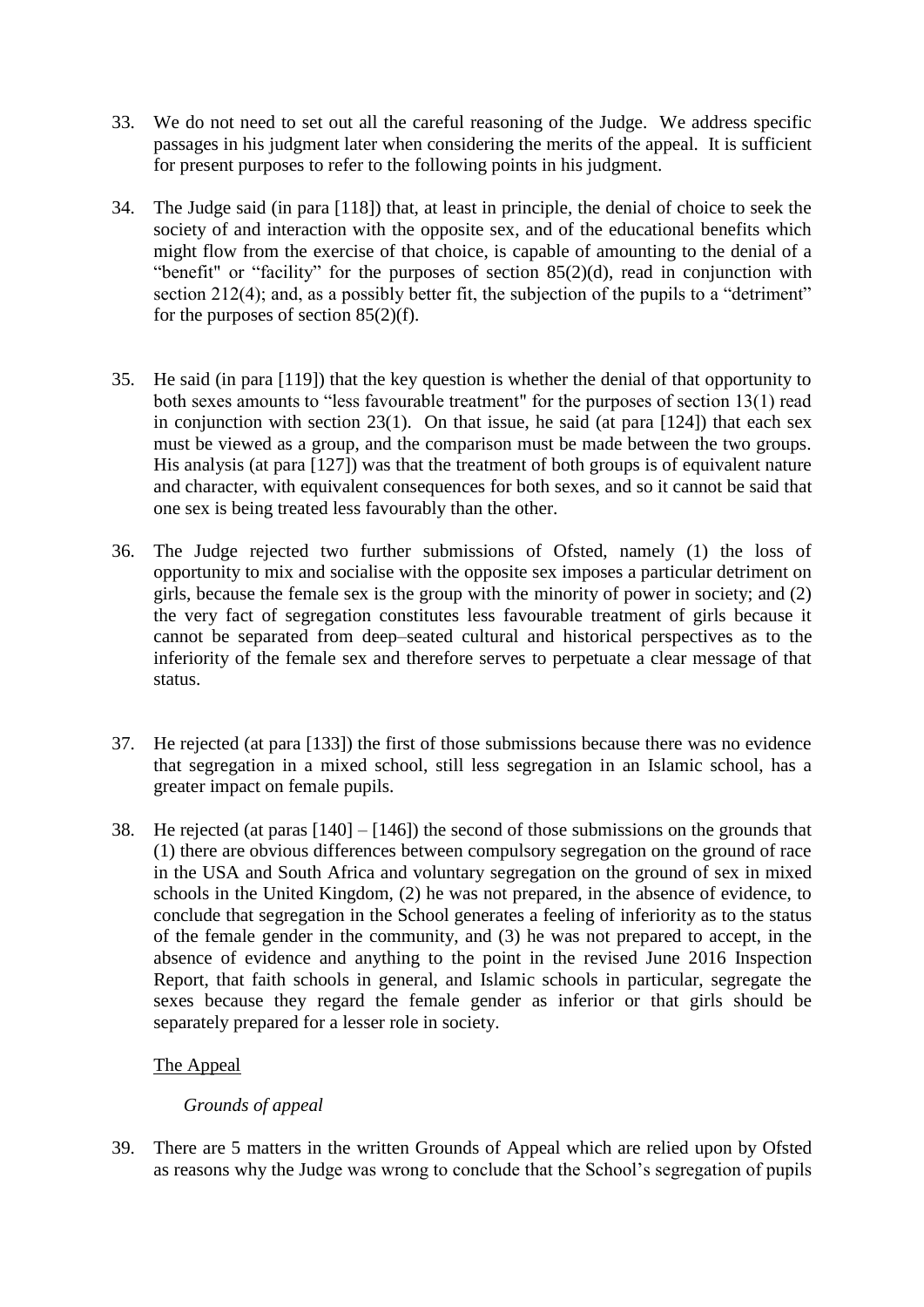by sex does not constitute less favourable treatment for the purposes of EA 2010 s.13(1). They are as follows:

- (1) The loss of an opportunity for girls to choose to learn and socialise with boys or individual boys (which boys at the School enjoy) ("Appeal Ground 1")
- (2) The loss of an opportunity for boys to choose to learn and socialise with girls or individual girls (which girls at the School enjoy) ("Appeal Ground 2")
- (3) The loss of an opportunity for girls to socialise confidently with boys (and vice versa) and/or to learn to socialise confidently in preparation for personal, educational and work-related contexts on leaving the School ("Appeal Ground 3")
- (4) Each loss of opportunity imposes a particular detriment on girls because the female sex is the group with the minority of power in society, so restrictions upon female children learning, socialising and feeling comfortable with male children and upon male children learning to work and interact socially with female children have adverse social implications for women which outweigh the adverse social implications for men. This is because those with the minority of power are socialised to be regarded, by themselves and those with the majority of power, as relevantly different in contexts where gender should be treated as irrelevant ("Appeal Ground 4").

(5) The very fact of segregation constitutes less favourable treatment of girls as it amounts to an expressive harm caused by the necessary implication that girls are inferior or otherwise relevantly different to boys in day to day social and working contexts ("Appeal Ground 5").

40. By order dated 28 April 2017 Beatson LJ directed that the Secretary of State for Education and the Equality and Human Rights Commission have permission to intervene by written and oral submissions and the Southall Black Sisters and Inspire have permission to intervene by written submissions only. Southall Black Sisters is an organisation whose work is particularly directed at assisting vulnerable and marginalised BME women and children. Inspire is a non-governmental, counterextremism and women's rights organisation, which focuses on the influence of Islamic extremism in the UK and its impact on Muslim women and girls.

#### *Anonymit*y

41. In a letter dated 6 July 2017, very shortly before the appeal was due to be heard, Associated Newspapers Limited applied to lift the anonymity order made by the Judge. This was strictly unnecessary since, in accordance with the guidance of Lord Neuberger MR in *Pink Floyd Music Ltd v EMI Records Ltd, Practice* Note [2011]1 WLR 770 at [68], where a party to an appeal wants a private hearing or anonymisation the correct procedure is for that party to make an appropriate written application to this court. It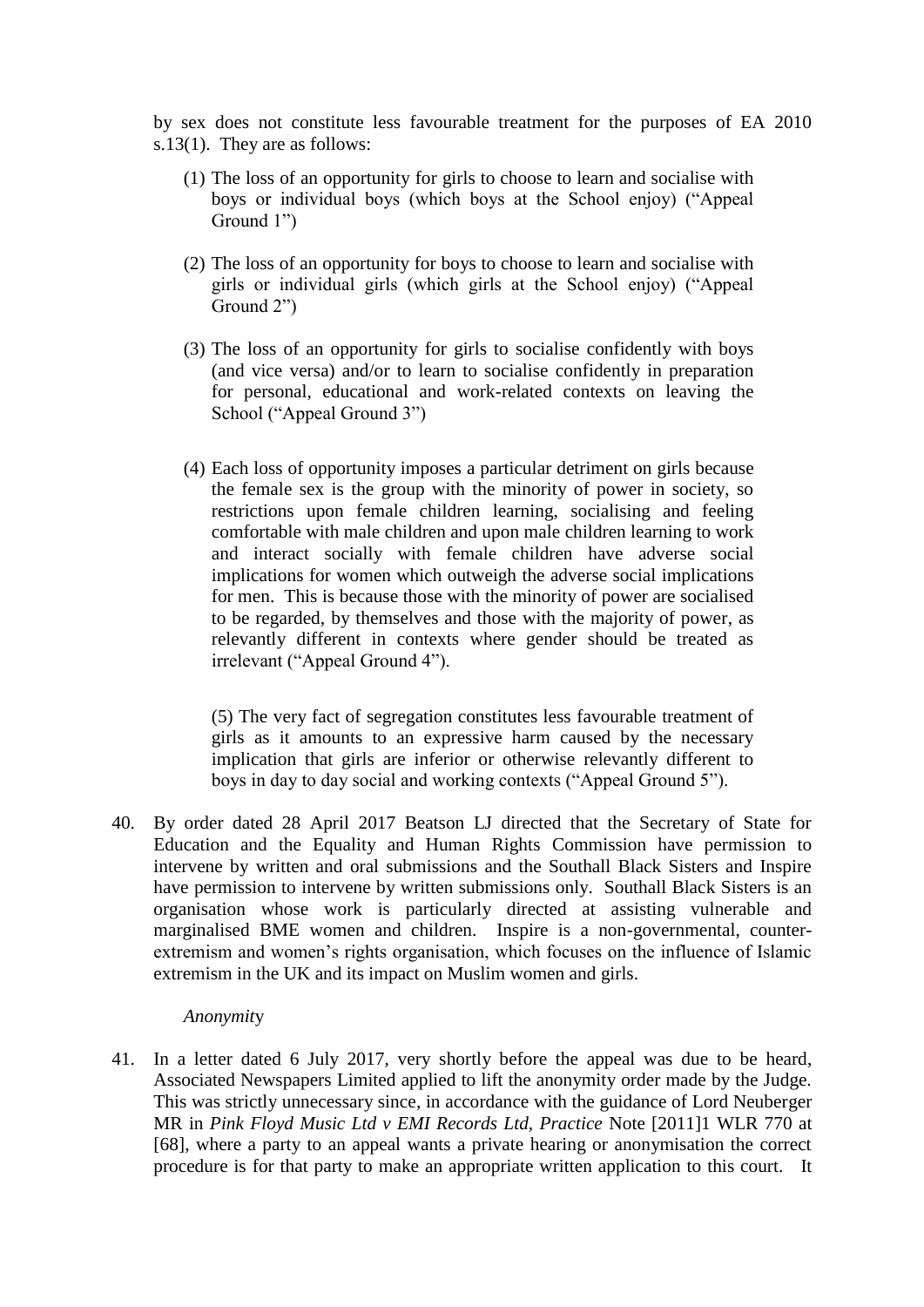was therefore for the School to apply to this Court for an anonymity order in relation to proceedings before the Court of Appeal. This having been pointed out by the Court, the School applied for an anonymity order. That application was heard by us on Monday 10 July.

42. We refused that application. We did so because, whatever the outcome of the appeal, it would not be appropriate to continue to grant the School anonymity. If the appeal was successful, and the School's objections to the revised June 2016 Report were found to be unwarranted, the basis for any anonymity and any restriction on publication would disappear. If the appeal was unsuccessful, then the School would be entitled to say that its policy of gender segregation is entirely lawful and so again anonymity would be unnecessary.

#### Discussion: the merits of the appeal

*Appeal Grounds 1, 2 and 3*

43. Ofsted's case on the first three grounds of appeal is that the Judge made a mistake of law in approaching the issue of discrimination by comparing the girls, as a group, with the boys, as a group, rather than looking at the matter from the perspective of an individual pupil. The Judge's approach appears clearly from the following paragraphs in his judgment:

> "123 On analysis, it seems to me that the Defendant's case is founded on the proposition that two groups are being discriminated against: the boys (when compared with the girls, and the opportunities enjoyed by the latter for mingling *inter se*); and the girls, *vice versa*. Thus, there is equal or mirrored discrimination, and the two treatments cannot, as it were, cancel out the other (or, possibly on this formulation, one treatment resulting in two discriminatory consequences).

> 124 In my judgment, a broad and sensible evaluation of what is happening here is required by the statutory language. The treatment in question is segregation of the pupils on grounds of sex. It is not helpful to say that the treatment occurs twice (in relation to each contingent) or maybe over several hundred times (for each and every boy and girl at the school). This is because each sex must be viewed as a group — there is no material difference (*inter se*) between any of the boys and any of the girls – and the comparison must be made between the two groups. Further, it is not helpful in my judgment to say: let's start with the girls and then we will look at the boys. They can be considered simultaneously, because that is the effect of segregating them down the middle.

> 125 On this simultaneous approach (or an approach which regards the two sexes as interchangeable at all stages of the analysis), both sexes are being denied the opportunity to interact/socialise/learn with or from the opposite sex. Given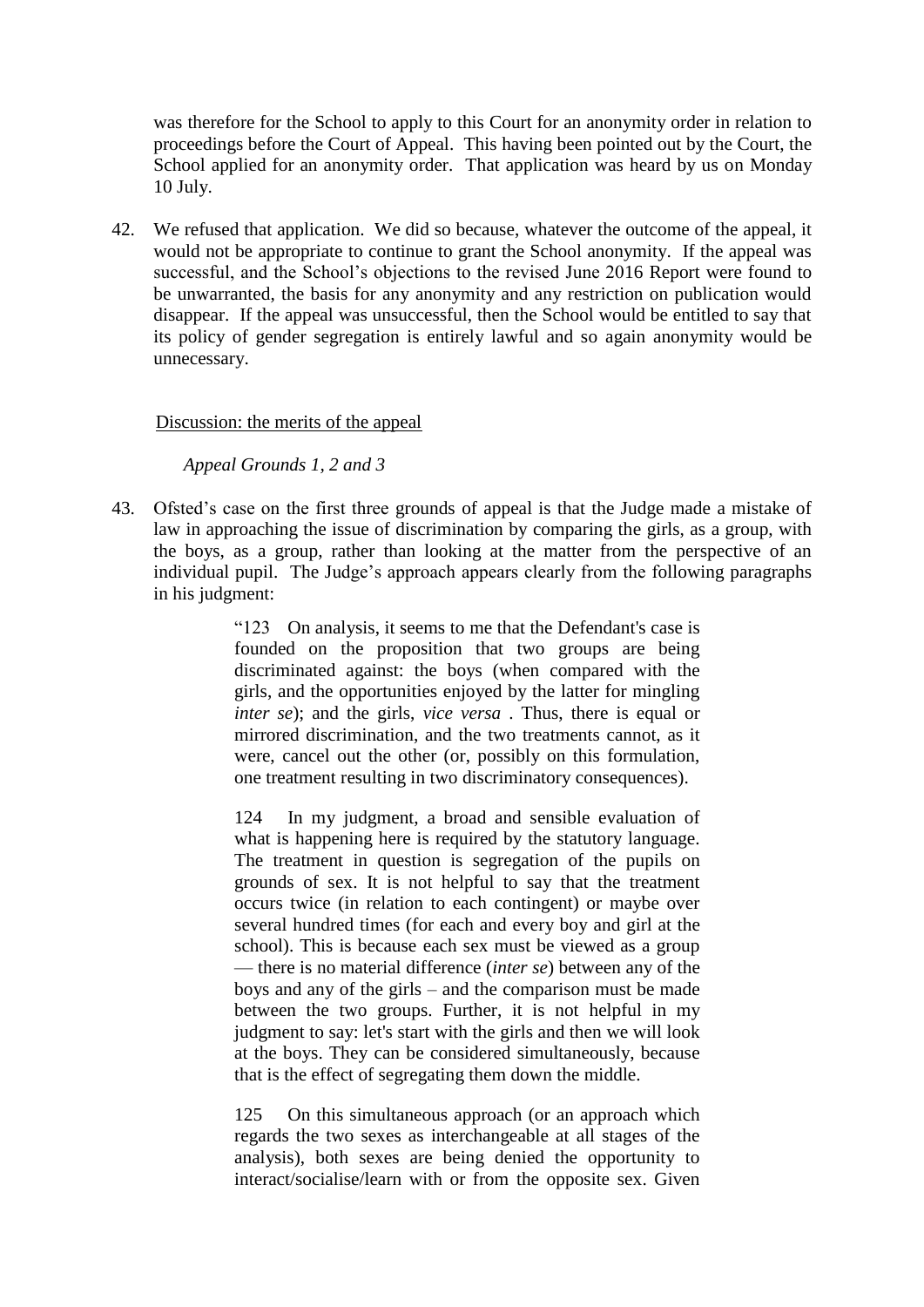that no material distinction is to be found between the two sexes for these purposes (without prejudice to [Counsel for Ofsted's] third and fourth submissions), this is the fairest and most legally accurate way of describing what is occurring. It is also non-discriminatory. In my judgment, it is artificial to say that the denial to the boys of the opportunity to mix with the girls (which the latter enjoy as between themselves) is somehow different from the opportunity being denied to the girls. It would only be different if there were some qualitative distinction for these purposes between male and female interaction (each looked at *inter se*), but in my judgment there is not. What we have here is the denial of interaction or concourse with the opposite sex which has equal value and impact, and is of the equivalent nature and character, in relation to both sexes."

- 44. The Judge's approach was to categorise the arrangements at the School as "separate but equal". Ofsted says that those arrangements are nevertheless discriminatory for the purposes of EA 2010 ss. 13 and 85.
- 45. Ms Helen Mountfield QC, for Ofsted, presents Ofsted's case on this part of the appeal very simply. She submitted that a girl pupil who wishes to mix or socialise with a boy pupil is precluded from doing so because of her sex, a protected characteristic; whereas, if she did not have that characteristic, and was a boy pupil, she would be able to mix or socialise with all the other boys. Equally, if a boy pupil wishes to mix or socialise with a girl pupil, he is precluded from doing so because of his sex; and if he did not have that characteristic, and was a girl pupil, he would be able to mix or socialise with all the other girls. Ofsted's view was that this restriction on the freedom of a girl pupil to mix or socialise with boy pupils and on a boy pupil to mix or socialise with girl pupils was detrimental to their education. The Judge appears to have accepted the existence of such a detriment in principle when he said (at para [118]):

"I would hold that, at least in principle, the denial of the choice to seek the society of and interaction with the opposite sex, and of the educational benefits which might flow from the exercise of that choice, is capable of amounting to the denial of a "benefit" or "facility" for the purposes of section  $85(2)(b)$ , read in conjunction with section 212(4); and, as a possibly better fit, the subjection of the pupils to a "detriment" for the purposes of sub-paragraph (f)."

46. It was submitted that the point can be put on the basis of a comparator, namely (in the case of discrimination against a girl pupil) a boy pupil who can mix with other boy pupils, and (in the case of discrimination against a boy pupil) a girl pupil who can mix with other girl pupils, or it can be advanced without any comparator by simply asking what would have been the position if the girl pupil or the boy pupil did not have the protected characteristic of their sex. It is said that, either way, there is discrimination contrary to any one or all of EA 2010 s.  $85(2)(a)(b)(d)$  and (f). Viewed from the perspective of an individual pupil, in that way, both the girl pupil and the boy pupil are treated less favourably than the other.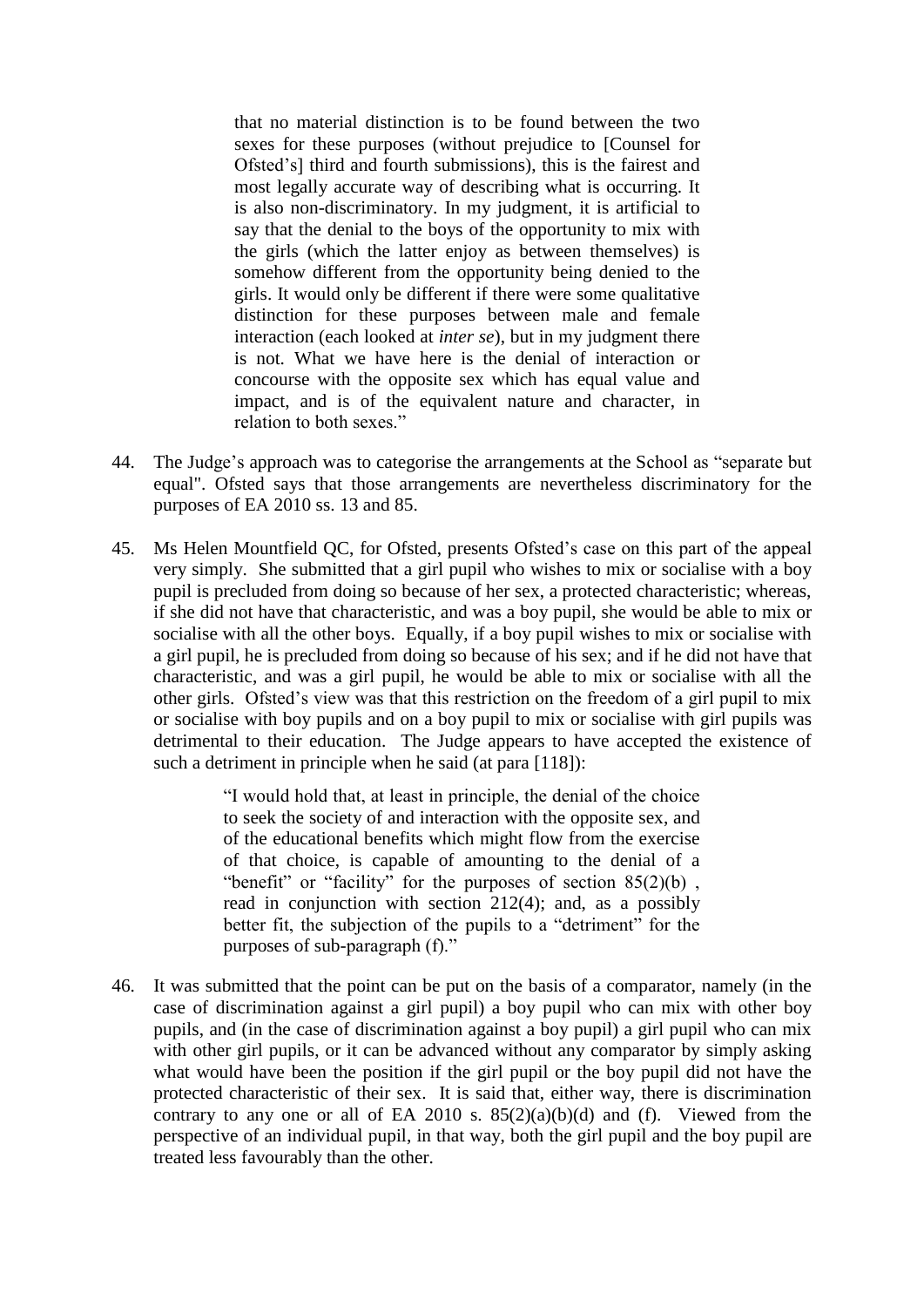- 47. We agree with those submissions of Ofsted.
- 48. There is no doubt that the restriction on a girl pupil socialising with boy pupils, and on a boy pupil socialising with girl pupils, is by reason of their respective sex. There is no doubt that Ofsted could reasonably take the view, which it did, that the differential treatment, as Ofsted portrays it, was detrimental to both the girl pupil and the boy pupil. As it happens, there was direct evidence from some, albeit a small number, of the pupils in the present case that they regarded the complete separation of the sexes as detrimental to their social awareness and development, and there is equally no doubt that that view was a reasonable one to hold, reasonableness of perception of adverse detriment being the touchstone of detriment in this context: compare *St Helens Metropolitan Borough Council v Derbyshire* [2007] UKHL 16, [2007] IRLH 16 at [37]; *Birmingham City Council v Equal Opportunities Commission* [1989] 1 AC 1155 at p. 1193H. The Judge reached the same conclusion on detriment in paragraph [118] of his judgment.
- 49. The Judge considered (at para [118]), that "detriment" is not, without more, to be equated with "less favourable treatment" as required by EA 2010 s. 13(1), and so he regarded the key question as whether the denial of the opportunity to mix socially and interact with pupils of the opposite sex amounts to "less favourable treatment" for the purposes of EA 2010 s.13(1) read in conjunction with EA 2010 s.23(1). It was at this point that (in the passage from para [124] set out above) he approached the question of "less favourable treatment" on the footing that "each sex must be viewed as a group there is no material difference (*inter se*) between any of the boys and the girls - and the comparison must be made between the two groups [and the two groups] … can be considered simultaneously, because that is the effect of segregating them down the middle".
- 50. We agree with Ofsted that the Judge was wrong to approach the matter in that way. The starting point is that EA 2010 s.13 specifies what is direct discrimination by reference to a "person". There is no reference to "group" discrimination or comparison. Each girl pupil and each boy pupil is entitled to freedom from direct discrimination looking at the matter from her or his individual perspective. That is consistent with the following observation by Lord Mance in *R(E) v Governing Body of JFS* [2009] UKSC 15, [2010] 2 AC 728 at [90]:

"Finally, I also consider it to be consistent with the underlying policy of section 1(1)(a) of [the Race Relations Act 1976] that it should apply in the present circumstances. The policy is that individuals should be treated as individuals, and not assumed to be like other members of a group: *R (European Roma Rights Centre) v Immigration Officer at Prague Airport (United Nations High Comr for Refugees intervening)* [2005] 2 AC 1, paras 82 and 90, per Baroness Hale of Richmond and *R (Gillan) v Comr of Police of the Metropolis* [2006] 2 AC 307, paras 44 and 90, per Lord Hope of Craighead and Lord Brown of Eaton-under-Heywood. To treat individual applicants to a school less favourably than others, because of the happenstance of their respective ancestries, is not to treat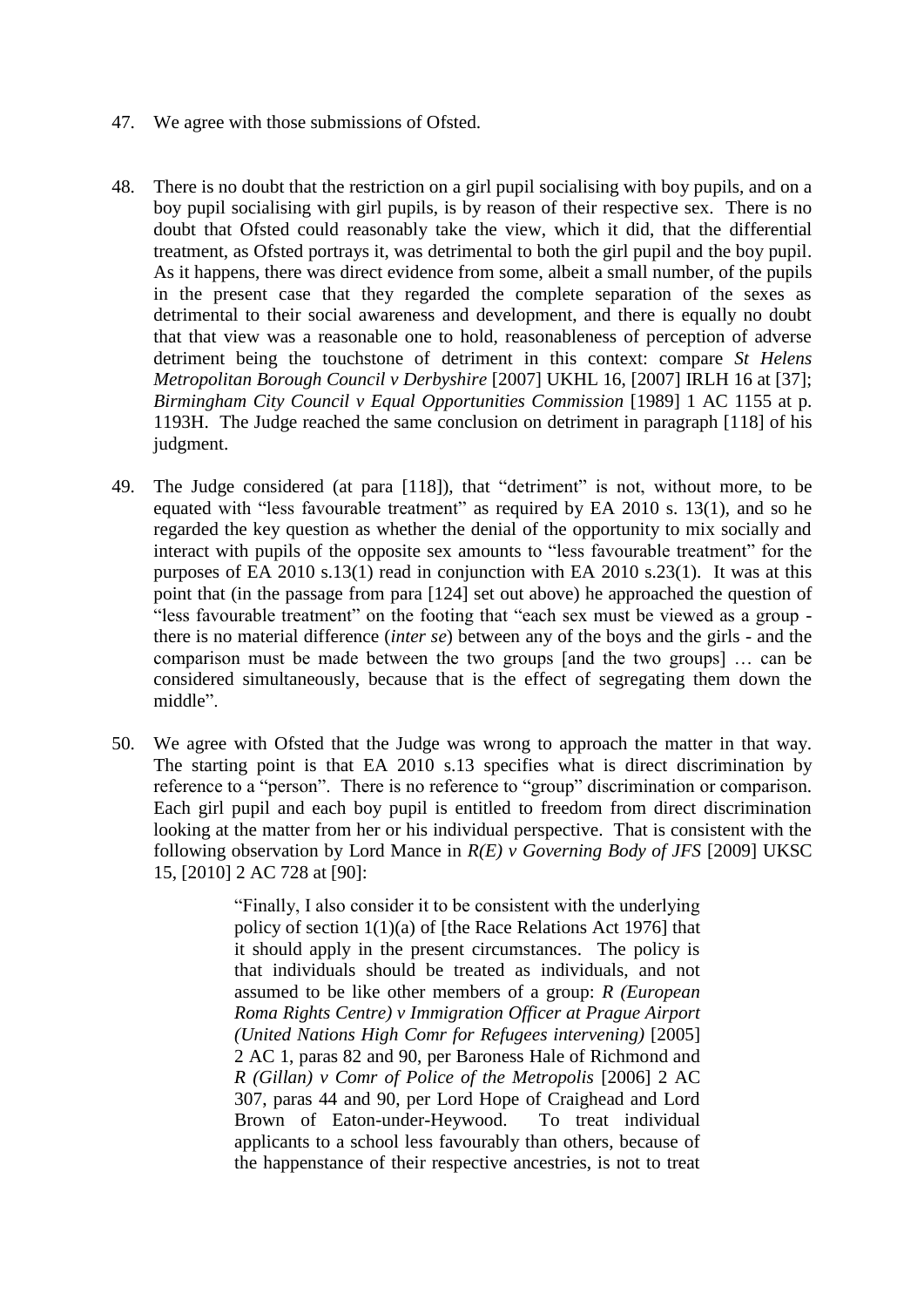them as individuals, but as members in a group defined in a manner unrelated to their individual attributes."

- 51. Viewed in that way, Ofsted's analysis of "less favourable treatment" is correct. An individual girl pupil cannot socialise and intermix with a boy pupil because, and only because, of her sex; and an individual boy pupil cannot socialise and intermix with a girl pupil because, and only because, of his sex. Each is, therefore, treated less favourably than would be the case if their sex was different.
- 52. Mr Peter Oldham QC, for the school, submitted that there was no finding by the school inspectors in June 2016 of less favourable treatment. We do not agree. The findings of the revised June 2016 Inspection Report include the following:

"From Year 5, there are few chances for boys and girls to mix while they are in school. Therefore, the development of pupils' social skills is not as strong as it could be and there are few opportunities to foster good relations. In discussion with inspectors, some pupils explained that they worry that this lack of mixing will be a hindrance to them when they leave school. Although this has not been addressed by previous inspection teams, this does not give due regard to the need to foster good relations between the genders, and means that girls do not have equal opportunities to develop confident relationships with boys and vice versa. This is contrary to fundamental British values and the Equality Act 2010, and ought to have been picked up on in the previous inspection.".

- 53. While this is not an express finding of "less favourable treatment", and it would have been better to make such a finding, we consider that it is an implicit finding of such treatment. We consider that "less favourable treatment" follows inevitably from Oftsed's findings in the revised June 2016 Inspection Report. Looked at from the perspective of each individual boy pupil and girl pupil, which is the correct legal approach, both boy pupils and girl pupils suffer a detriment from the operation of the school's segregation policy and, in respect of that detriment, each boy and each girl suffers less favourable treatment since the girls are denied the opportunity, which the boys have, of mixing with other boys, and the boys are denied the opportunity, which the girls have, of mixing with other girls.
- 54. On this approach, the School's objection, repeated in its Respondent's Notice, that the arrangements for segregation do not deny pupils access to a benefit, facility or service within EA 2010 s.85(1)(d) misses the point. The argument advanced by the School before the Judge and on this appeal was that there is no discrimination within that statutory provision because there has always been strict gender segregation and so the "benefit" or "facility" of mixing and social interaction between girl pupils and boy pupils has never existed. Mr Oldham referred to *Clymo v Wandsworth Borough Council* [1989] ICR 250 in that regard.
- 55. The Judge was correct to reject that argument (in para [131]). Mixing and social interaction between boy pupils has always taken place, and it is the denial to girl pupils of the benefit and facility of such interactions with boy pupils that constitutes both the detriment and less favourable treatment giving rise to unlawful discrimination; and the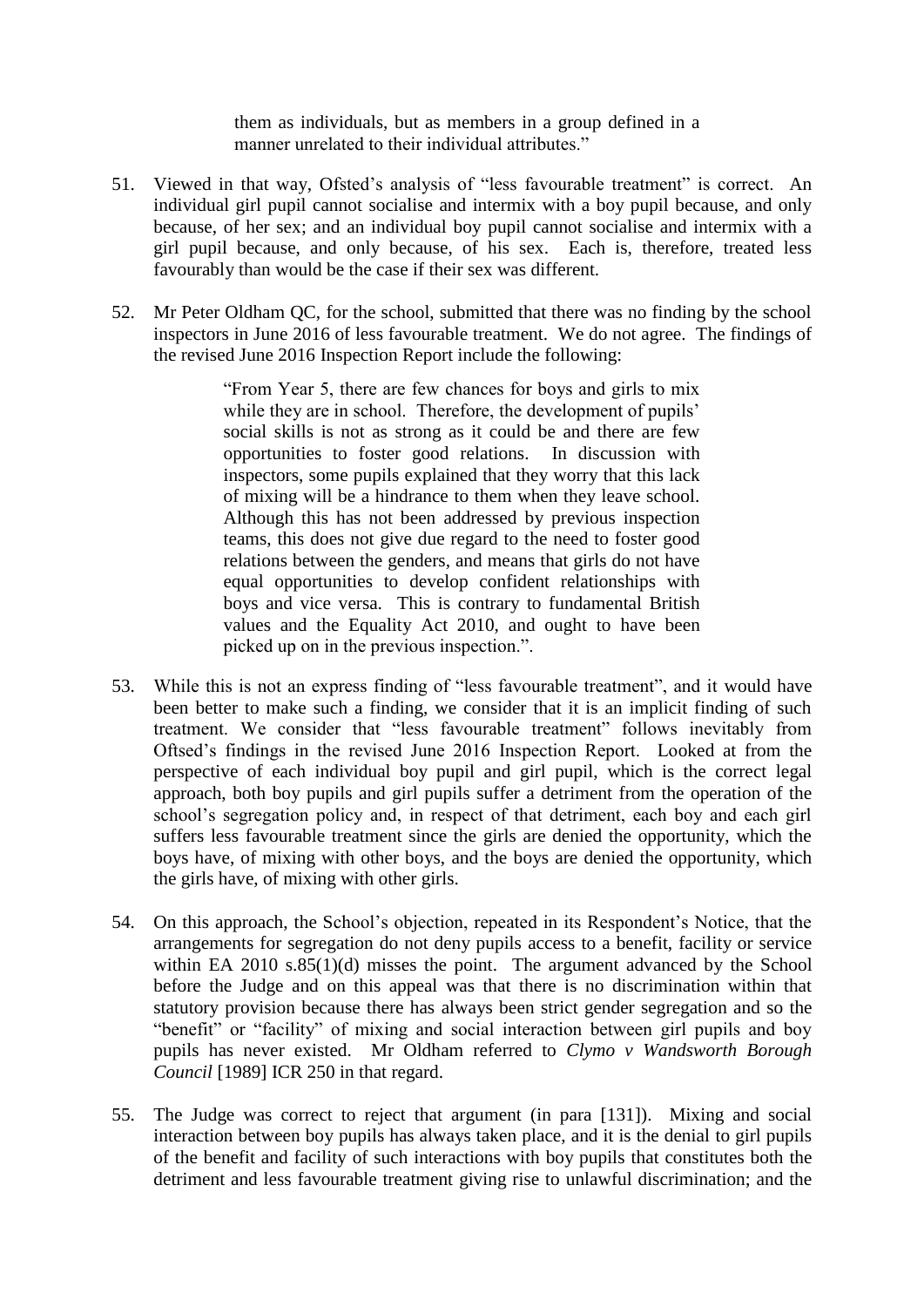same is true in relation to the mixing and social interaction between girl pupils, which is unlawfully denied to boy pupils.

- 56. Furthermore, we do not accept the School's argument that, whether looked at from an individual or group perspective, separate but equal treatment by reason of gender cannot be unlawful discrimination even if it is detrimental. The way Mr Oldham put it in the course of his submission was there cannot be unlawful discrimination if both the complainant and the comparator suffer the same detriment even if they would have been treated differently if they were a different sex. The following cases support the rejection of that argument, as does the general principle that the discrimination legislation should be given a wide and purposive interpretation rather than a narrow one: see, for example, *Jones v Tower Boot Co Ltd* [1997] IRCR 168 at [31].
- 57. *Smyth v Croft Inns Ltd* [1996] IRLR 84 was a Northern Ireland case, in which the Fair Employment Tribunal found that the applicant was unlawfully discriminated against by his employer on the ground of religious belief when he was constructively dismissed from his employment as a barman. The applicant was a Roman Catholic and was employed as a barman in a pub with Protestant customers in a "loyalist" area of Belfast. A message was delivered by a regular customer saying that the applicant should be advised not to be in the bar in the following week. The applicant having been told by the bar manager that he could stay or go, and the employers having done nothing else about the threat, the applicant resigned and successfully claimed constructive dismissal and discrimination on grounds of religious belief. The Northern Ireland Court of Appeal dismissed the appeal of the employers. Sir Brian Hutton LCJ, with whom the other members of the court agreed, gave the following example (at para [28]):

"If an employer owned a bar in a Protestant neighbourhood, patronised by Protestants, in which he employed a Roman Catholic barman, and a second bar in a Roman Catholic neighbourhood, patronised by Roman Catholics, in which he employed a Protestant barman, and the employer dismissed both barmen on the grounds that the customers in the respective bars did not like being served by a barman of a religious belief which differed from their own, then on the appellant's argument the employer would not be guilty of religious discrimination because he did not treat either barman less favourably than the other. In my opinion the employer would be guilty of religious discrimination against both barmen. If the employer owned only one bar in a Protestant neighbourhood, patronised by Protestants, in which he employed two barmen, one a Roman Catholic and the other a Protestant, and he dismissed the Roman Catholic barman, telling him that his customers did not like being served by a Roman Catholic and that in future both his barmen would be Protestants, I consider it to be clear that the employer would be guilty of religious discrimination. His conduct cannot cease to be unlawful discrimination if, instead of owning only the one bar patronised by Protestants, he also owns a second bar in a Roman Catholic neighbourhood, patronised by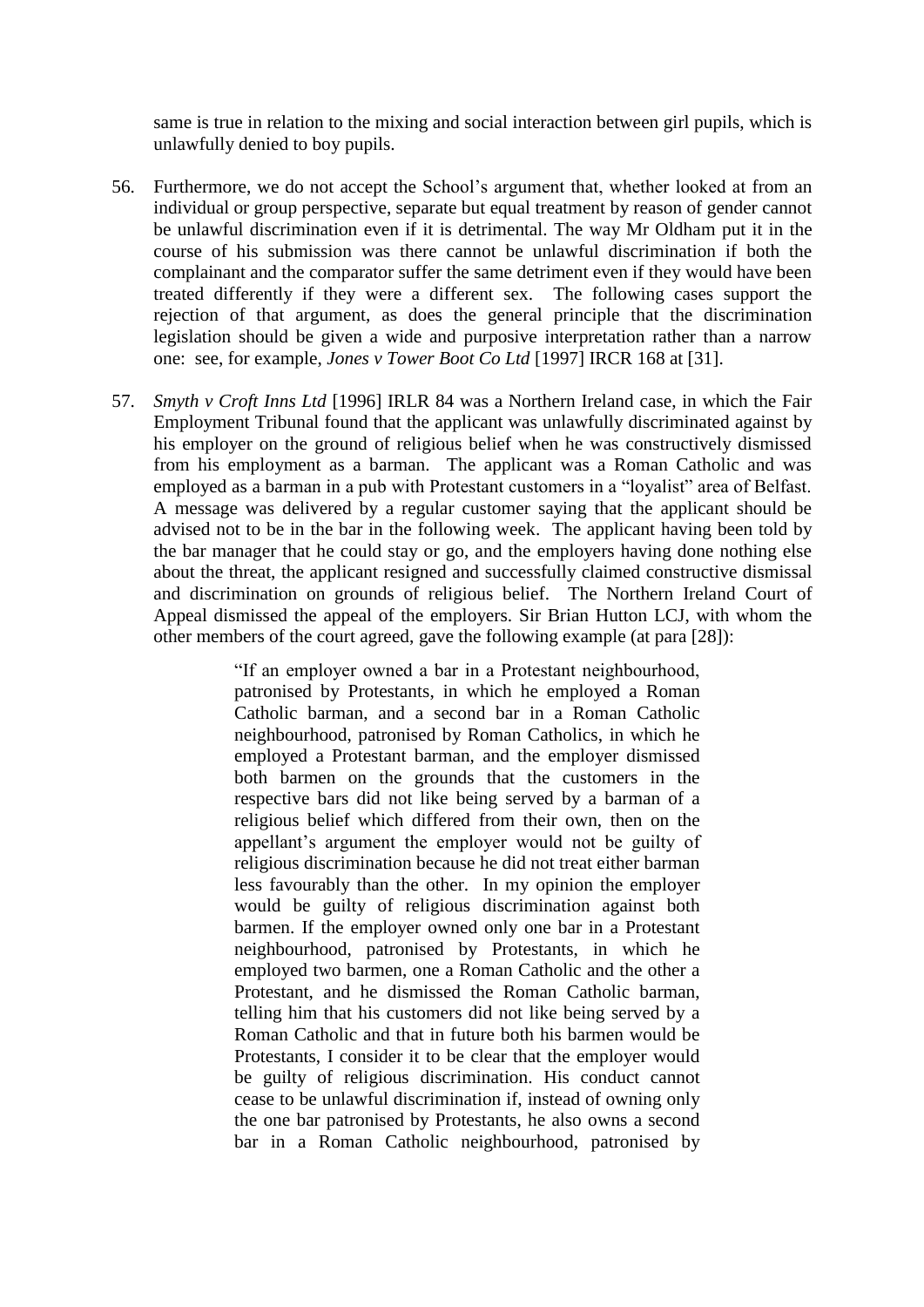Roman Catholics, in which he dismisses a Protestant barman."

58. *Gill v El Vino Co Ltd* [1983] 1 QB 423 is also instructive even if it was not, strictly speaking, a case of mirror treatment. The plaintiffs, who were both women, wanted to stand and drink at the bar in the defendants' wine bar but the barman refused to serve them and said that, if they sat at a table, the drinks would be brought to them. That was because only men were permitted to stand and drink at the bar. The Court of Appeal held that the plaintiffs were the victims of unlawful discrimination contrary to the Sex Discrimination Act 1975. As Griffiths LJ said: (at p. 431H).

> "But if a woman wishes to go to El Vino's, she is not allowed to join the throng before the bar. She must drink either at one of the two tables on the right of the entrance, or she must pass through the throng and drink in the smoking room at the back. There is no doubt whatever that she is refused facilities that are accorded to men, and the only question that remains is: is she being treated less favourably than men? I think that permits of only one answer: of course she is. She is not being allowed to drink where she may want to drink, namely standing up among the many people gathered in front of the bar. There are many reasons why she may want to do so. Her friends may be there. She may not want to break them up and force them to move to some other part of the premises where she is permitted to drink. Or she may wish, if she is a journalist, to join a group in the hope of picking up the gossip of the day. If male journalists are permitted to do it, why shouldn't she? If she is denied it she is being treated less favourably than her male colleagues."

59. Sir Roger Ormrod said as follows (at p. 432D-E):

"The question posed by section  $29(1)(a)$  of the Act of 1975 is unusually simple compared with most questions posed by statutes. We are enjoined simply to ask whether on this evidence the plaintiffs in this case were "treated less favourably" than a man or men would have been. To my mind, the fact that men have the three options which Griffiths L.J. has mentioned makes only one answer to that question possible. Men have these options and the options are valuable to them, and I find it impossible to say, where one sex has an option and the other has not, that there is not a differentiation between them and, prima facie, a differentiation which results in less favourable treatment."

- 60. The legal position would undoubtedly have been exactly the same if there had been a separate bar area for women only since women would still have been denied the opportunity to mix with the men for their social and professional advantage.
- 61. In *Ministry of Defence v Jeremiah* [1980] 1 QB 87 it was held that obliging men to undertake some particularly dirty work, for which they were paid extra, but not obliging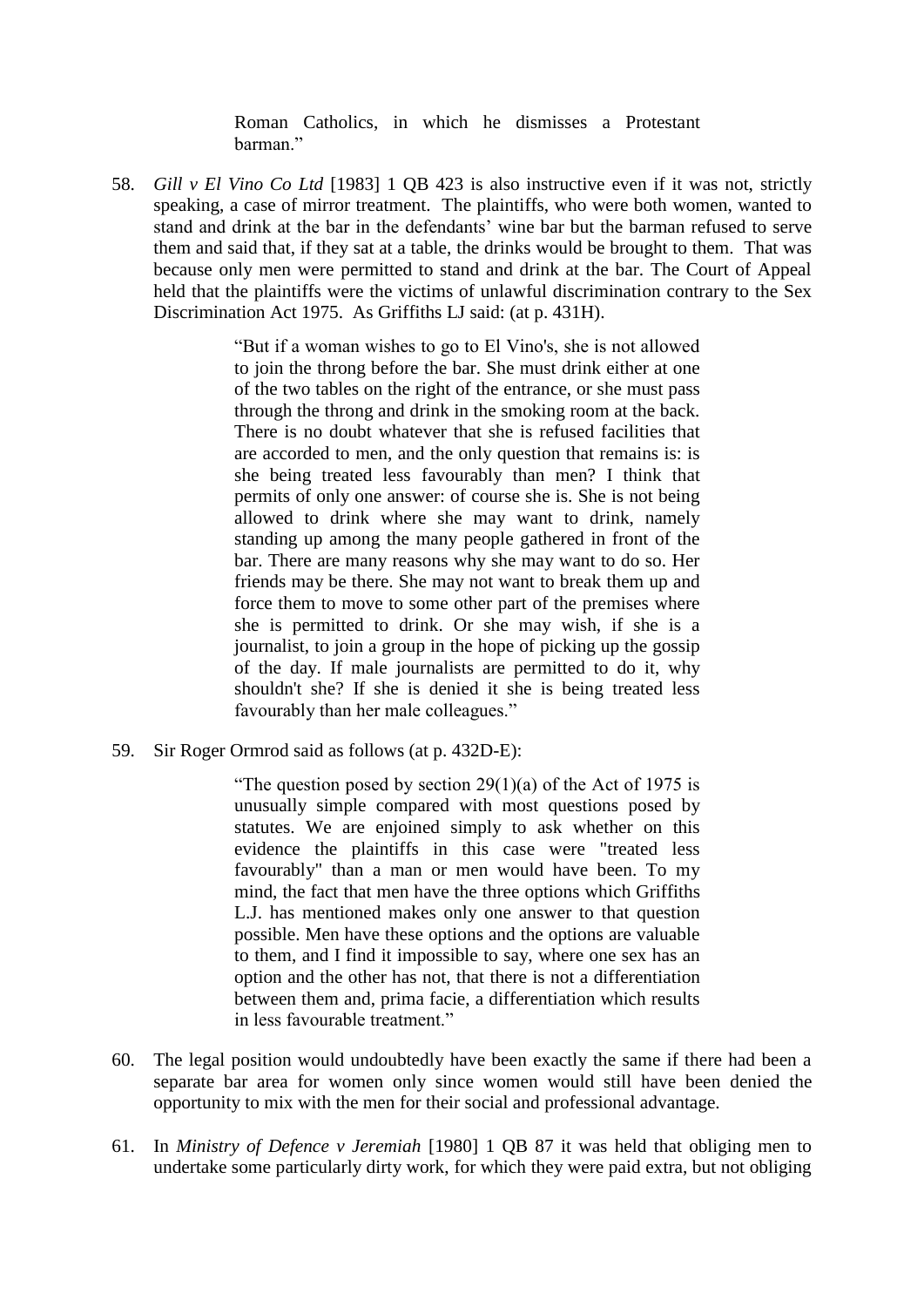women to do so constituted unlawful discrimination in the work place contrary to the Sex Discrimination Act 1975. Brightman LJ said (at p.104E]:

> "I think a detriment exists if a reasonable worker would or might take the view that the duty was in all the circumstances to his detriment. It may be said that, on this interpretation of the Act, both a male worker and a female worker might complain about the same discrimination and that both might be right. I see no anomaly in such a result. The purpose of the legislation is to secure equal treatment of the sexes so far as appropriate."

- 62. The statutory scheme embodied in EA 2010 also supports the conclusion that separate but equal treatment may constitute unlawful discrimination, and it will do so (subject to statutory exceptions) if such treatment is based on gender and is more detrimental than it would have been but for that gender. Part 7 of Schedule 3 sets out exceptions to Part 3 of EA 2010, which deals with "Services and Public Functions". That Part does not apply in the present case (see s.28 (2) (a)) but it is relevant that the exceptions in paragraph 26 of Part 7 show that Parliament did have in mind that both separate but equal treatment as well as separate but different treatment could constitute unlawful discrimination. Paragraph 26 is as follows:
	- (1) A person does not contravene section 29 [providing for non-discrimination in the provision of a service to the public or a section of the public], so far as relating to sex discrimination, by providing separate services for persons of each sex if-
		- (a) a joint service for persons of both sexes would be less effective, and
		- (b) the limited provision is a proportionate means of achieving a legitimate aim.

(2) A person does not contravene section 29, so far as relating to sex discrimination, by providing separate services differently for persons of each sex if-

- (a) a joint service for persons of both sexes would be less effective,
- (b) the extent to which the service is required by one sex makes it not reasonably practicable to provide the services otherwise than as a separate service provided differently for each sex, and
- (c) the limited provision is a proportionate means of achieving a legitimate aim."
- 63. The Explanatory Notes to EA 2010, which are admissible to illuminate the mischief at which the legislation is aimed (see *Flora (Tarlochan Singh) v Wakom (Heathrow) Ltd*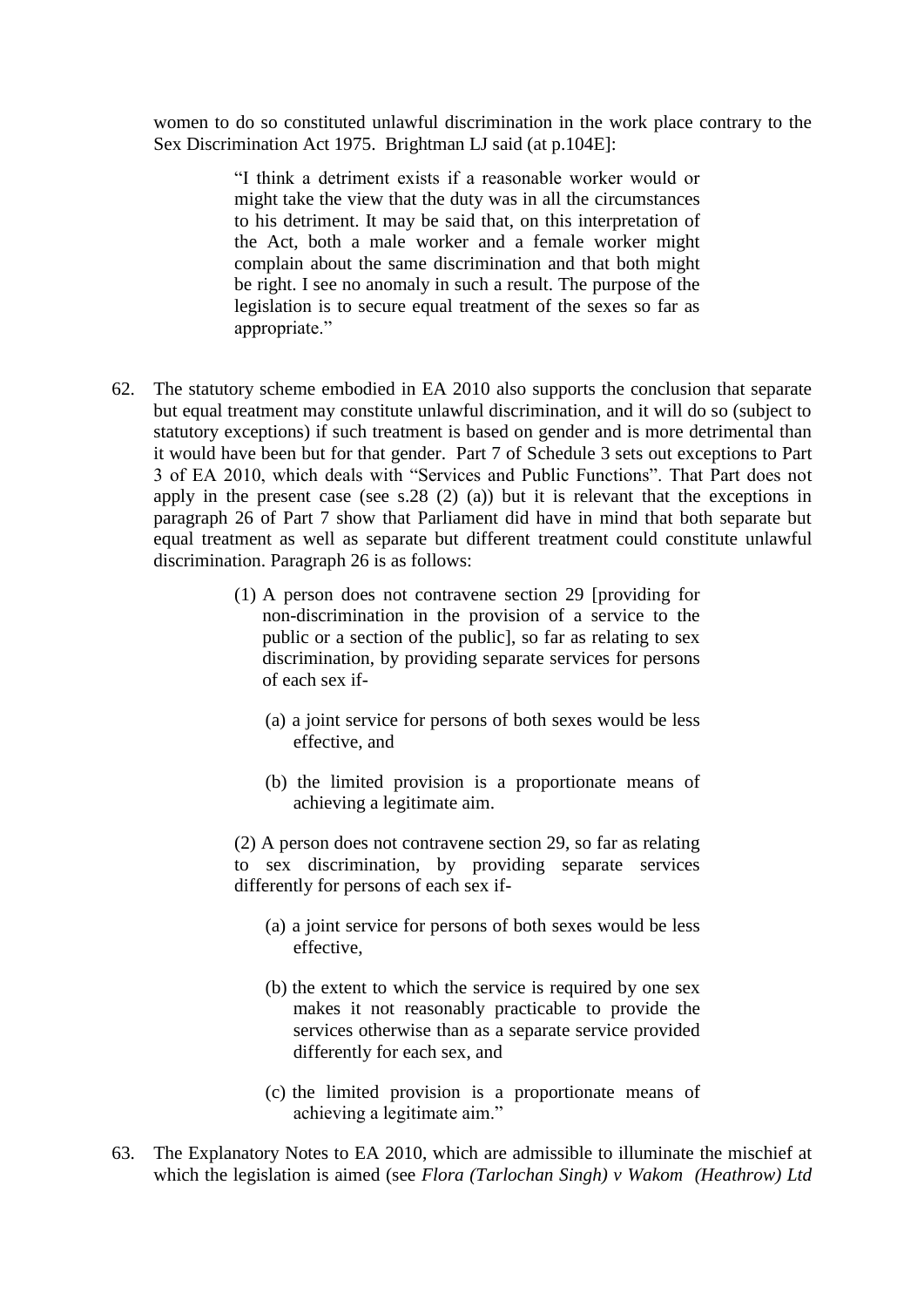[2006] EWCA Civ 1103 at [15]-[17]), state that paragraph 26 "contains exceptions to the general prohibition of sex discrimination which allow the provision of separate services for men and women". The Notes give, by way of example of a situation falling within paragraph 26(1), the situation where a charity has set up separate hostels, one for homeless men and one for homeless women, where the hostels provide the same level of service to men and women because the level of need is the same but a unisex hostel would not be as effective. As with the School in the present case, this is an example of separate but equal treatment which, but for the exemption in paragraph 26, would be capable of constituting unlawful discrimination.

64. In *R(Coll) v Secretary of State for Justice* [2017] UKSC 40, [2017] 1 WLR 2093, the Supreme Court acknowledged the capacity of separate but equal treatment to be discriminatory and that paragraph 26 of Schedule 3 proceeds on the basis that, subject to the exception there specified, such treatment is unlawful discrimination. Baroness Hale, with whom all the other Justices agreed, said as follows:

> "34. This brings us, therefore, to paragraph 26 of Schedule 3 to the 2010 Act … . The history of the United States of America and of the Republic of South Africa, to take the two most obvious examples, has taught us to treat with great suspicion the claim that, if the races are segregated, "separate but equal" facilities can be provided for both, quite apart from the affront to dignity in the assumption that the races have to be kept separate. There have been periods in our own history where segregation of the sexes has led to separate facilities which were very far from equal. Paragraph 26 recognises that there may be good reasons for providing separate facilities for men and women. … [P]aragraph 26 proceeds on the assumption that, without it, the provision of single sex services would be unlawful discrimination. The question, therefore, is whether in this case the discriminatory effect of providing only single sex establishments can be justified.

> "35. [Counsel for the claimant] characterises paragraph  $26(1)$ as providing for "separate but equal" facilities for men and women. This permits the provision of separate services for persons of each sex, provided that a joint service for both sexes would be "less effective" and the "limited provision is a proportionate means of achieving a legitimate aim". She characterises paragraph 26(2) as referring to "separate and different" services. It permits providing separate services differently for persons of each sex, provided that a joint service for both services would be "less effective", that "the extent to which the service is required by one sex makes it not reasonably practicable to provide the service otherwise than as a separate service provided differently for each sex", and that the "limited provision" is a "proportionate means of achieving a legitimate aim". She argues that "limited" must here mean "limited by sex". I agree, because there is nothing else that "the limited" can be referring back to, other than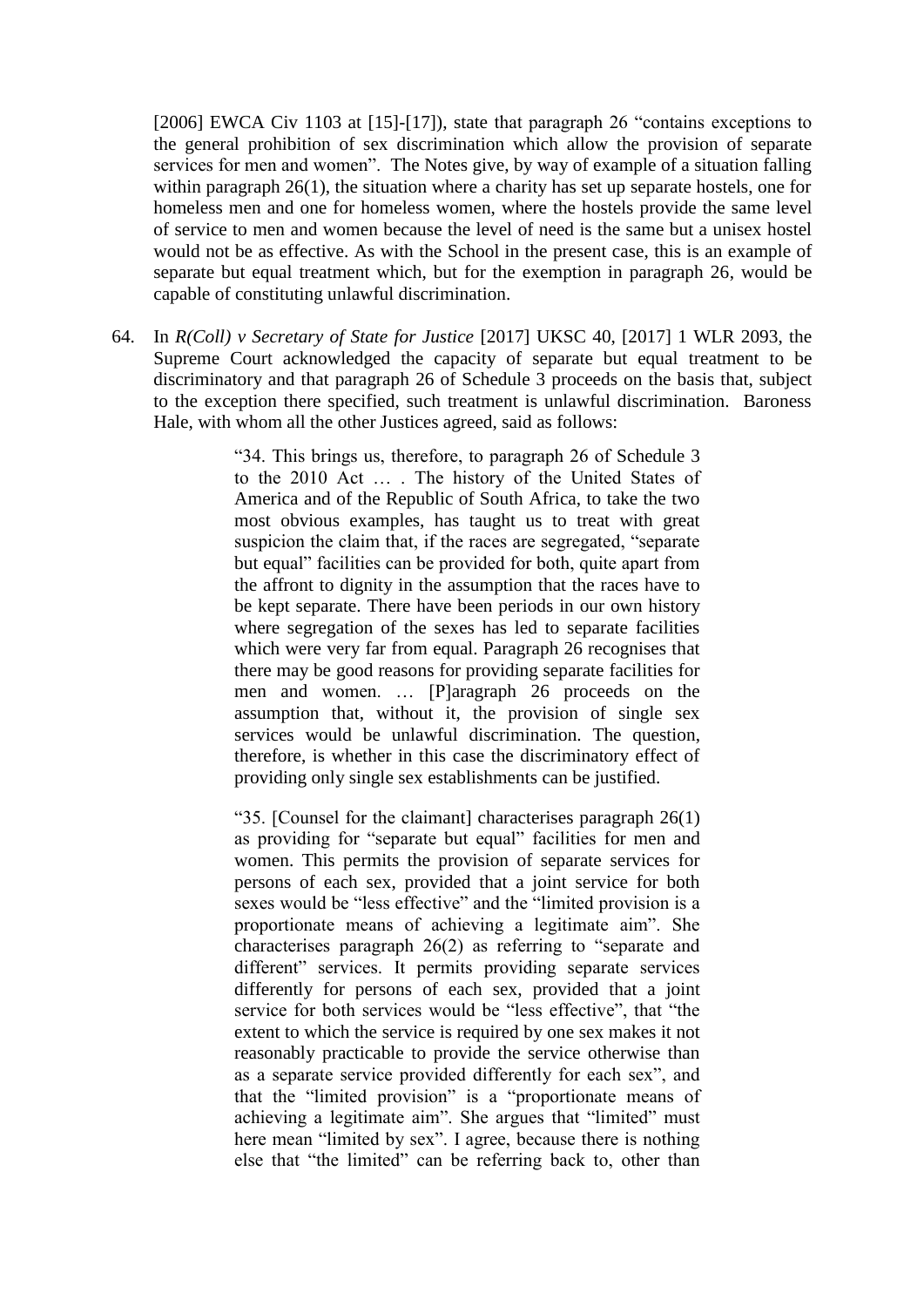providing separate services for each sex, whether equally or differently."

- 65. The decision of the Supreme Court in *Coll* came after the reserved judgment was handed down by the Judge in the present case, and so the Judge did not have the opportunity to consider it.
- 66. The School seeks to discount those comments of Baroness Hale by describing them as "a passing comment" made by Baroness Hale after she had already stated her conclusion that less favourable treatment was made out on the facts. The School also says that *Coll* is not authority for the proposition that it is not necessary to establish less favourable treatment in order to demonstrate a breach of EA 2010 s.13; Baroness Hale's judgment does not address the type of situation with which the present case is concerned, namely segregation in the same facility; the context was entirely different because Schedule 3 only provides exceptions to liability under Part 3 whereas the present case is concerned with discrimination under Part 6 of EA 2010; and, in any event, even as regards Part 3, the existence of paragraph 26 of Schedule 3 does not necessarily imply that the provision of separate services in a particular case would be direct discrimination since it might be indirect discrimination under EA 2010 s.19 or harassment under EA 2010 s.26.
- 67. We do not agree with any of those points. It is clear that Baroness Hale was making a general observation about the assumption underlying paragraph 26, and hence EA 2010 s.13, that the provision of single sex services is capable of amounting to unlawful discrimination. For the reasons we have already given, there is less favourable treatment in the present case because of the finding of Ofsted, which it was entitled to reach, that segregation has an adverse impact on the quality and effectiveness of the education given by the School to girl pupils and boy pupils respectively. The fact that *Coll* was, on its facts, concerned with men and women in separate facilities does not undermine the relevance of Baroness Hale's general observation about equal but separate treatment. Again, the fact that paragraph 26 of Schedule 3 provides an exception to Part 3 of EA 2010 does not undermine the relevance of Baroness Hale's general observation and does not undermine its significance in relation to equal but separate treatment under Part 6. It is consistent with other provisions in Schedule 3, Schedule 11 and elsewhere in EA 2010, which we address below, that, subject only to certain specified limited exceptions, separate but equal treatment is capable of amounting to an unlawful discrimination. Finally, we do not consider that paragraph 26 of Schedule 3 has anything to do with indirect discrimination under section 19 or harassment under section 26. As Mr Dan Squires QC, for the Commission, observed, paragraph 26 applies only where the limited provision specified there is a proportionate means of achieving a legitimate aim, but such means and aim are, in any event, a defence to indirect discrimination under section 19(2)(d). It is obvious that the limited exceptions in paragraph 26 have nothing whatever to do with the statutory provisions for harassment in section 26.
- 68. The legislative assumption that the provision of separate but equal treatment is capable of being unlawful discrimination within EA 2010 s.13(1) is also underscored by paragraph 27 of Schedule 3, which provides that a person does not contravene section 29, so far as relating to sex discrimination, by providing a service only to persons of one sex if certain specified conditions are satisfied and the limited provision is a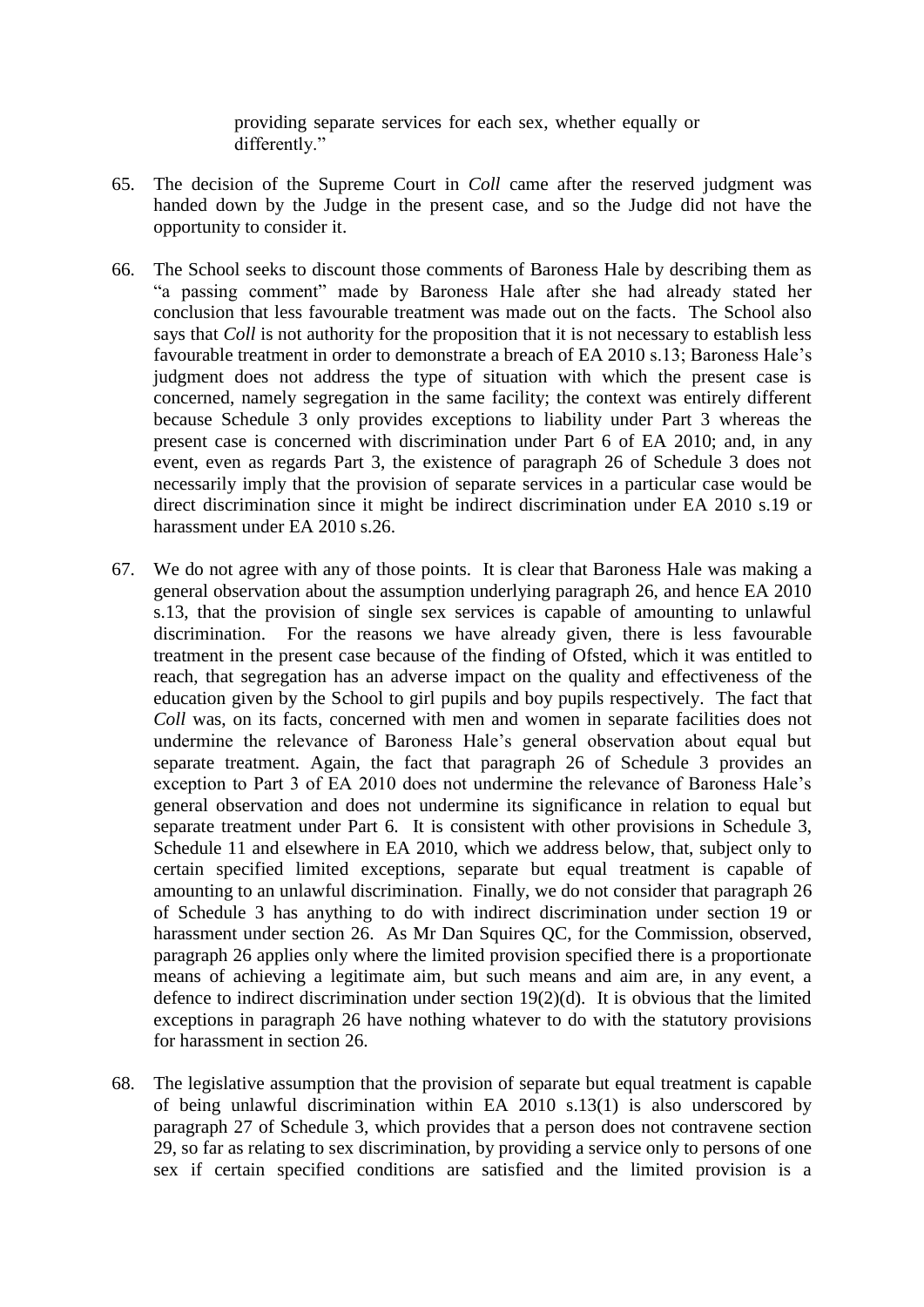proportionate means of achieving a legitimate aim. Examples given in the Explanatory Notes include separate male and female wards to be provided in a hospital; separate male and female changing rooms to be provided in a department store; and a massage service to be provided to women only by a female muscle therapist with her own business operating in her clients' homes because she would feel uncomfortable massaging men in that environment.

- 69. The same assumption underlies paragraph 29 of Schedule 3, which provides that a minister of religion does not contravene section 29, so far as relating to sex discrimination, by providing a service only to persons of one sex or separate services for persons of each sex, if certain specified conditions are satisfied. The Explanatory Notes give the example of a synagogue having separate seating for men and women at a reception following a religious service.
- 70. Part 14 of EA 2010 contains general exceptions, including the provision in section 195(1) that a person does not contravene EA 2010, so far as relating to sex, only by doing anything in relation to the participation of another as a competitor in a genderaffected activity. Such an activity is defined in section 195(3) as a sport, game or other activity of a competitive nature in circumstances in which the physical strength, stamina or physique of average persons of one sex would put them at a disadvantage to average persons of the other sex as competitors in events involving the activity. Section 195(4) relates those provisions to children by providing that, when considering whether a sport, game or other activity is gender-affected in relation to children, it is appropriate to take account of a stage of development of children who are likely to be competitors. This too is an illustration of a limited exception for a particular type of separate but equal treatment in relation to children's activities.
- 71. Schedule 11 specifies exceptions to the provisions of chapter 1 of Part 6, which deals with schools and includes section 85: section 89(12). Schedule 11 does not contain an equivalent provision to paragraph 26 of Part 7. The clear inference, however, from the provisions of Schedule 11 is that Parliament did not envisage the kind of strict gender separation in a notionally co-educational school that is practised in the present case.
- 72. Paragraph 1 of Schedule 11 provides that section 85(1) (admissions), so far as relating to sex, does not apply in relation to a single–sex school. There is no general exception to the provisions of section 85(2). Schedule 11, however, expressly moderates the provisions of section  $85(2)(a)$  to (d) in relation to those single-sex schools which admit a comparatively small number of pupils of the opposite sex, whose admission is confined to particular courses or classes. Paragraph 1(4) provides that, in the case of such a school, section  $85(2)(a)$  to (d), so far as relating to sex, does not prohibit confining pupils of the same sex to particular courses or classes. The fact that Parliament did not consider it necessary to make any such exception in the case of a coeducational school is a powerful indication that it did not envisage or intend any such relaxation of section 85(2) in the case of such a school.
- 73. That inference is strongly reinforced by the examples in the Explanatory Notes of the operation of paragraph 1 of Schedule 11. They state that "a boys' school which admits girls to A-level science classes is not discriminating unlawfully if it refuses to admit them to A-level media studies or maths classes"; but, by contrast, "a boys' school which admits girls to the Sixth Form but refuses to let them use the same cafeteria or go on the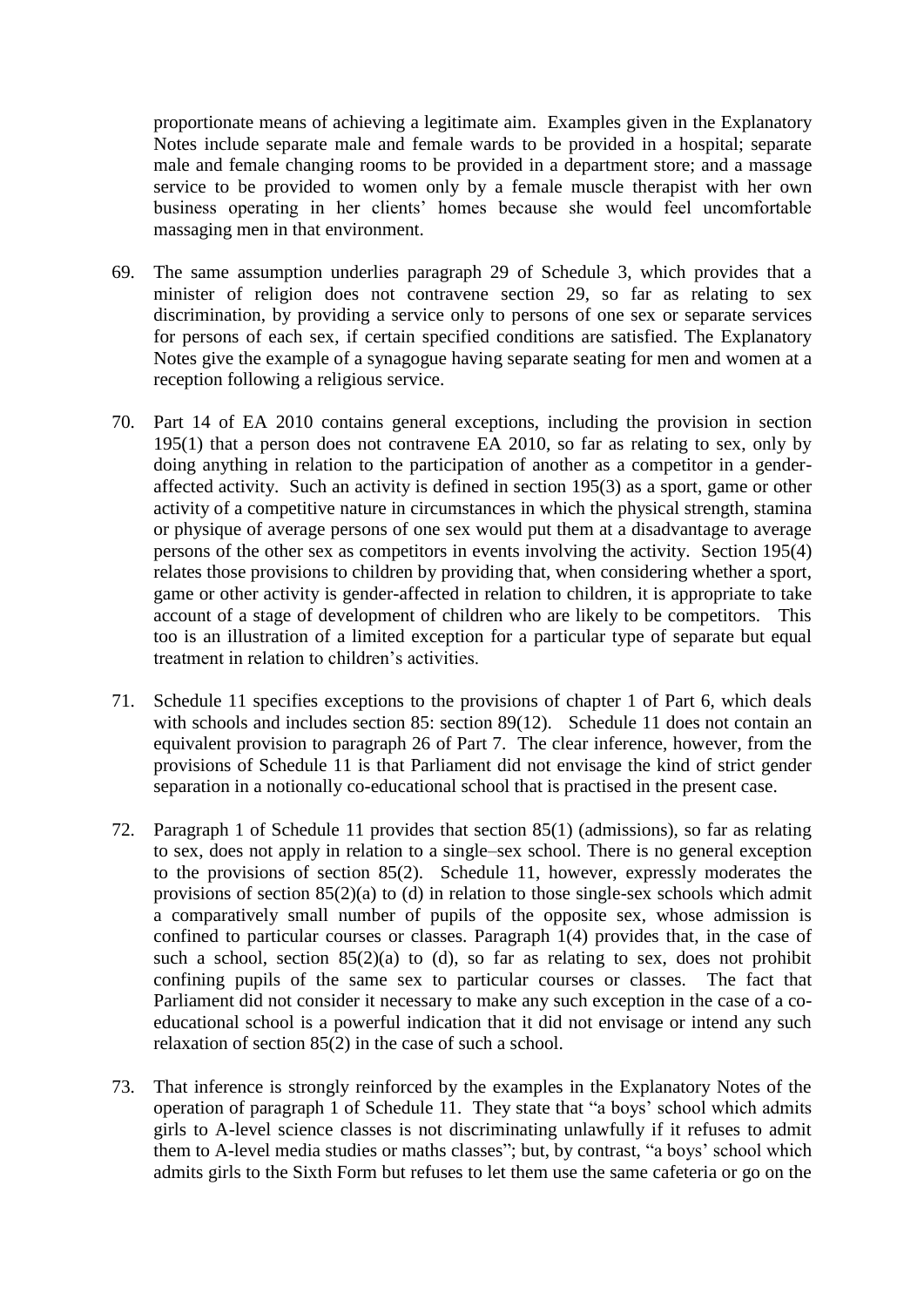same visits as other Sixth Form pupils would be discriminating unlawfully against them". That is precisely analogous to what the notionally co-educational school does in the present case and it is striking that this is not even permitted in a single sex school where there are a limited number of children of the opposite sex.

74. Mr Oldham submitted that *Smith v Safeway plc* [1996] ICR 868 is clear and binding authority that different but equal treatment for reasons of sex cannot constitute unlawful discrimination unless those of one sex are treated less favourably than the other sex, and so the same is necessarily true where they are treated similarly. In that case, the applicant, a male delicatessen assistant, was dismissed by his employers because his hair, which he wore in a ponytail style, breached the employers' rules for male staff, which stipulated tidy hair not below collar length and no unconventional hair styles. The Court of Appeal held that he had not been discriminated against on the grounds of sex, contrary to the Sex Discrimination Act 1975, because he had not been treated less favourably than female staff who were allowed to have their hair long. Phillips LJ, with whom Peter Gibson LJ agreed, said as follows (at 876H-877A and 878B-D):

> "Discrimination is defined as being treated less favourably. In my judgment, this is plainly the meaning of discrimination in the Directive and the Act of 1975 fully reflects that Directive. In many instances discrimination between the sexes will result in treating one more favourably than the other, but this will not necessarily be the case. If discrimination is to be established, it is necessary to show not merely that the sexes are treated differently, but that the treatment accorded to one is less favourable than the treatment accorded to the other.

…

As [counsel for the employers] has pointed out, a code which made identical provisions for men and women but which resulted in one or other having an unconventional appearance, would have an unfavourable impact on that sex being compelled to appear in an unconventional mode. Can there be any doubt that a code which required all employees to have 18 inch hair, earrings and lipstick, would treat men unfavourably by requiring them to adopt an appearance at odds with conventional standards? I put that question to [counsel for the applicant], and he accepted that such a requirement would operate unfavourably towards men. The reason for that is that the appropriate criterion to be applied when considering that question is: what is the conventional standard of appearance? Indeed, it seemed to me that [the applicant's counsel] implicitly conceded that when he submitted to us that what is discrimination can change as society changes. A code which applies conventional standards is one which, so far as the criterion of appearance is concerned, applies an even-handed approach between men and women and not one which is discriminatory."

75. Leggatt LJ said (at 881G):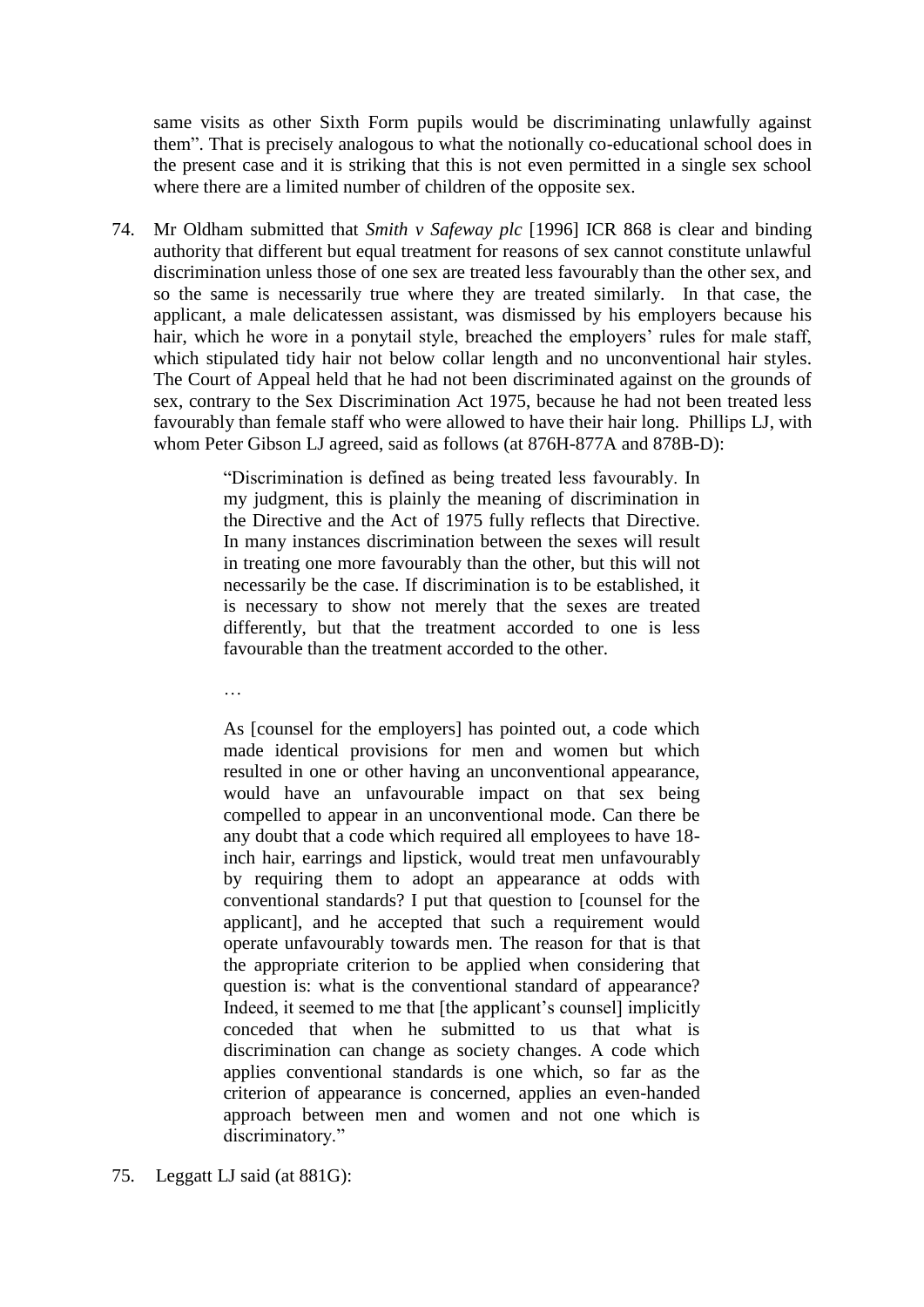"Discrimination consists, not in failing to treat men and women the same, but in treating those of one sex less favourably than those of the other. That is what is meant by treating them equally. If men and women were all required to wear lipstick, it would be men who would be discriminated against. Provided that an employer's rules, taken as a whole, do not result in men being treated less favourably than women, or vice versa, there is room for current conventions to operate."

- 76. We do not consider that *Smith* is of any assistance on this appeal. As the Judge pointed out (at para [126]) the facts of that case are very different from those of the present case. They are so different, and the social context in which they arose was so different, that the observations quoted above cannot usefully be translated by analogy to the application of EA 2010 s.13 in conjunction with EA 2010 s.85(2) to the facts in the present case.
- 77. The same is equally true of *SG v Head Teacher & Governors of St Gregory's Catholic Science College* [2011] EWHC 1452, [2011] EqLR 859, which concerned a school's policy on hairstyles for boys, in which the judge held, following *Smith*, that there had been no unlawful sex discrimination. In any event, in the present case, for the reasons we have given, the School's policy of strict segregation does cause detriment and less favourable treatment for both girl pupils and boy pupils by reason of their respective sex.
- 78. The School contended before the Judge, and the Judge accepted, that EA 2010 s.13(5) provides support for the School's case that segregation on grounds other than race is not inherently discriminatory, although the Judge only considered that it provided "some modest support". Ofsted and the Secretary of State contend that section 13(5) provides no assistance to the School because it can be traced back to section 1(2) of the Race Relations Act 1968 ("RRA 1968") and they seek, if necessary, to rely on Hansard material suggesting that it was an avoidance of doubt provision and that is its function in EA 2010. The School maintains, on the other hand, that there is no ambiguity in the legislation and so reference to Hansard material is impermissible and, furthermore, EA 2010 is not a consolidating enactment but the creation of a new statutory code, and the only proper inference is that segregation, other than in the case of race, is not of itself inherently discriminatory. Reference was made to other material relating to the meaning, interpretation and significance of section 13(5).
- 79. The Judge appears to have accepted, and we consider it is clear, that section 13(5) can be traced back to RRA 1968 s.1(2) in which it was declared that, for the purposes of determining whether a person discriminates against another on the ground of colour, race or ethnic or national origins because he has treated that other less favourably than he treats or would treat other persons, segregating a person from other persons on any of those grounds is treating him less favourably than they are treated.
- 80. We do not consider that EA 2010 s.13(5) is of any material assistance in the present case. We do not find that there is discrimination in the present case merely because of the fact of segregation. So far as concerns the School, in the context of section 85(2), we find that the strict segregation by gender is a detriment which involves less favourable treatment because it diminishes the quality of education that the girl pupils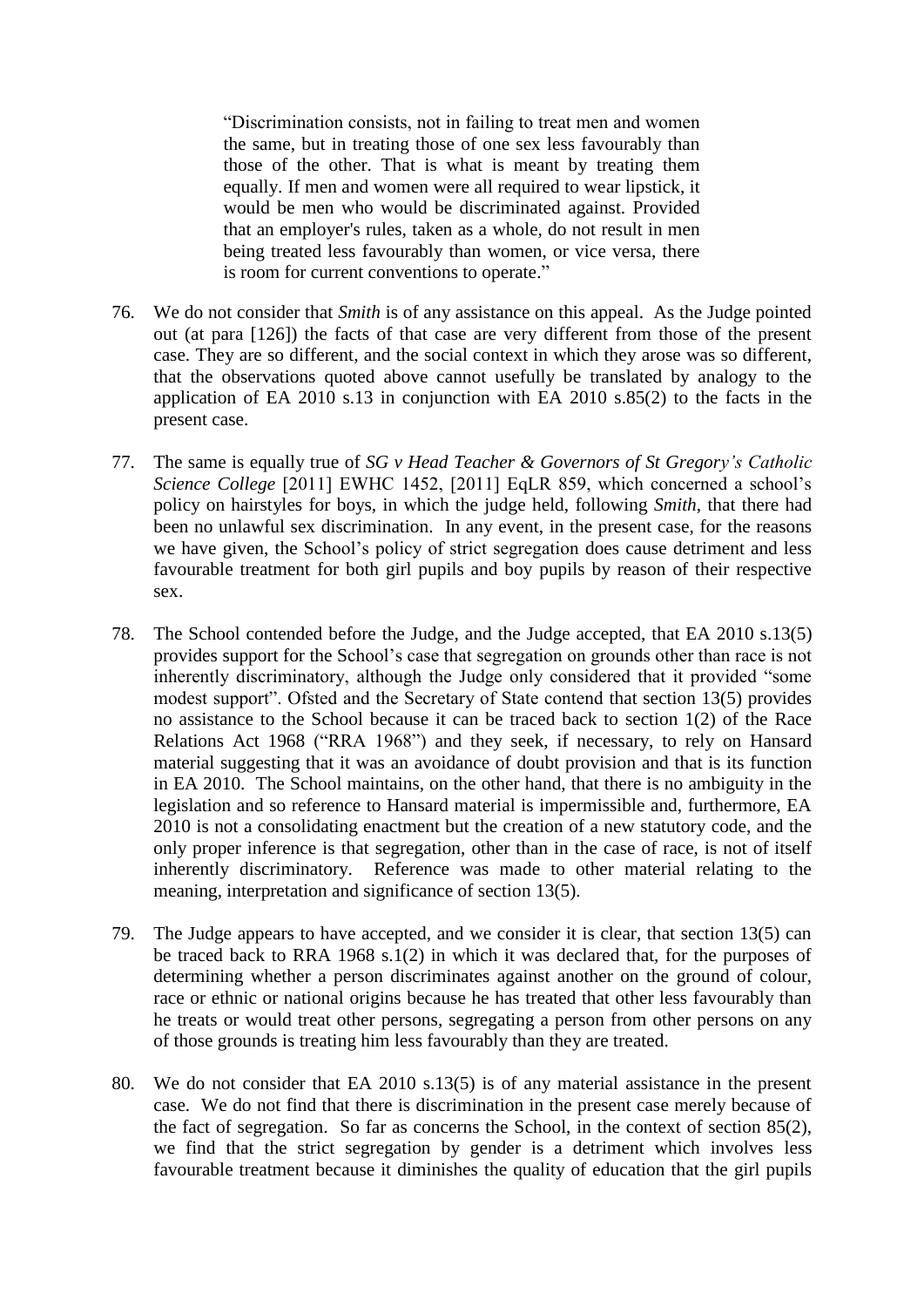and the boy pupils would receive but for their respective sex. It is not the mere fact of segregation which gives rise to discrimination, as would be the situation under section 13(5) in the case of race, but rather it is the impact on the quality of education which the pupils would receive but for their respective sex.

- 81. It is common ground, and well-established by authority, that the motive for discrimination is irrelevant: the *JFS* case at [20], [35], [65]. There are certain exemptions from section 85(1) and (2) in Part 2 of Schedule 11 of EA 2010 relating to religion but they are not relied upon by the School in the present case. It is irrelevant, therefore, that in adhering to its strict policy of segregation of sexes the School is motivated by conscientious adherence to what it regards as the applicable tenets of Islam.
- 82. The same is also true of parental satisfaction with the School's policy and indeed the decision of parents to choose the school precisely because of its segregation policy. Mr Oldham drew attention to section 9 of the Education Act 1996, which provides that, in exercising or performing their respective powers and duties under the Education Acts, the Secretary of State and local authorities shall have regard to the general principle that pupils are to be educated in accordance with the wishes of their parents. He also referred to section 86 of the School Standards and Framework Act 1998, which provides that a local authority shall make arrangements for enabling the parent of a child in the area of the authority to express a preference as to the school at which he wishes education to be provided for his child in the exercise of the authority's functions. Those provisions, however, and parental choice more generally plainly cannot negate the statutory right of a child to be educated in a non-discriminatory manner as required by EA 2010: compare *R (Williamson) v Secretary of State for Education and Employment* [2005] UKHL 15, [2005] 2 AC 246. In that connection, the following observation by Lord Hope in the *JFS* case, which concerned the admission policy of an oversubscribed voluntary aided Jewish school that gave priority to children recognised as Jewish according to the Office of the Chief Rabbi, is pertinent:

"160. It is accepted on all sides in this case that it is entirely a matter for the Chief Rabbi to adjudicate on the principles of Orthodox Judaism. But the sphere within which those principles are being applied is that of an educational establishment whose activities are regulated by the law that the civil courts must administer. Underlying the case is a fundamental difference of opinion among members of the Jewish community about the propriety of the criteria that the Office of the Chief Rabbi of the United Hebrew Congregation of the Commonwealth … applies to determine whether a person is or is not Jewish. It is not for the court to adjudicate on the merits of that dispute. But the discrimination issue is an entirely different matter. However distasteful or offensive this may appear to be to some, it is an issue in an area regulated by a statute that must be faced up to. It must be resolved by applying the law laid down by Parliament according to the principles that have been developed by the civil courts."

83. Mr Oldham referred us to *Birmingham City Council v Equal Opportunities Commission* [1989] 1 AC 1155. That case concerned the discriminatory effect on girls of the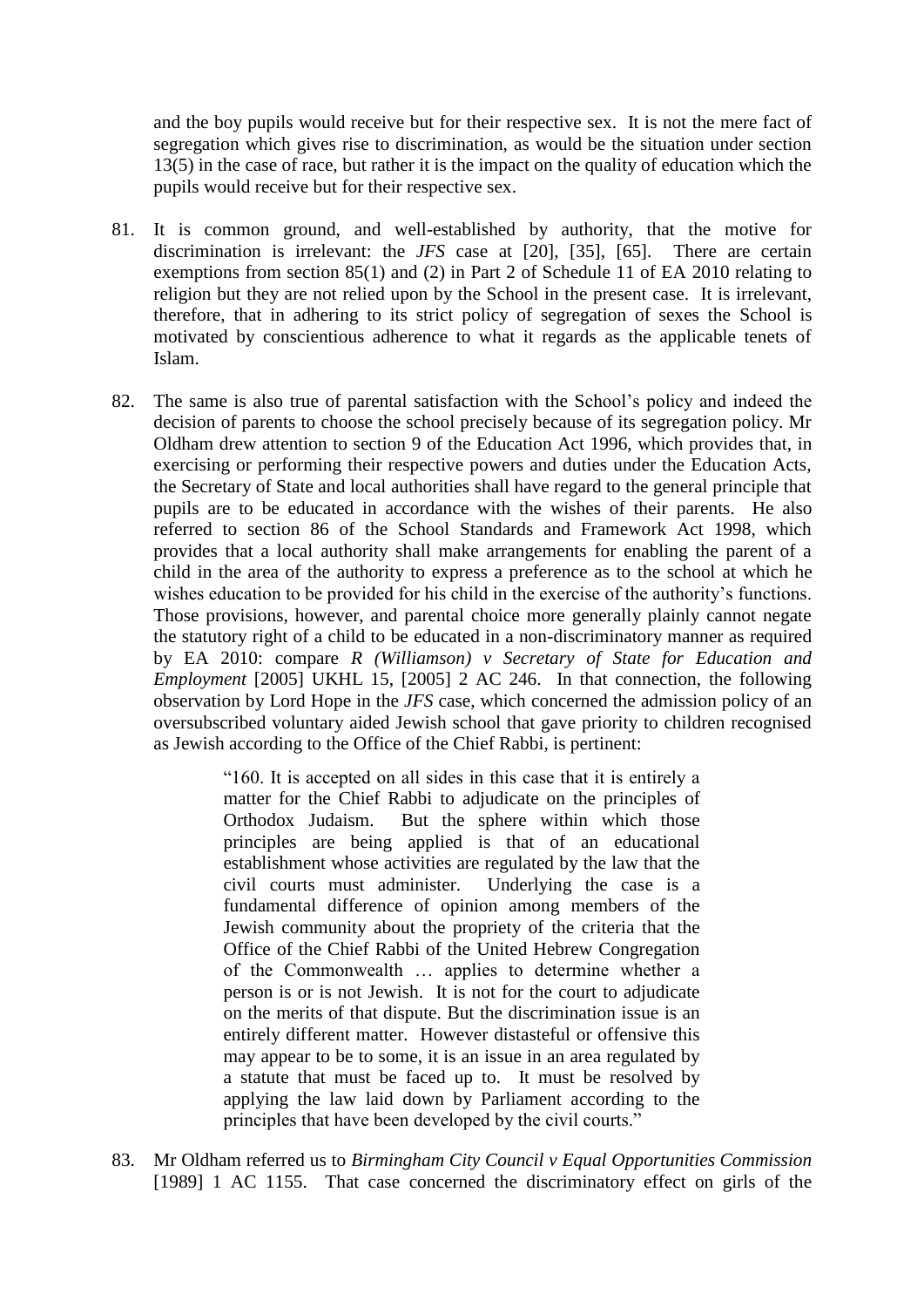provision by Birmingham City Council of fewer single-sex grammar schools for them than for boys. Our attention was directed to passages in the leading speech of Lord Goff when rejecting the argument of the council that the discrimination claim could not succeed unless it was shown that selective education was better than non-selective education. He said (at p.1193H) that it was enough that, by denying the girls the same opportunity as the boys, the council was depriving them of a choice which was valued by them, or at least by their parents, and which (even though others might take a different view) was a choice obviously valued, on reasonable grounds, by many others. Mr Oldham made submissions on subjective and objective approaches to what is discriminatory by reference Lord Goff's speech, and he criticised the inspectors in the present case for taking into account views expressed by a very small number of pupils. We do not consider that the *Birmingham* case or those submissions assist the School on the very different facts and context of the present case. Insofar as the School requires permission to raise those points on this appeal, we refuse permission.

- 84. Mr Oldham devoted a considerable part of his submissions to what may broadly be described as complaints of process, procedure and fairness. Many of these are matters for which the School requires permission to appeal. They may be conveniently summarised under the following heads: (1) the revised June 2016 Inspection Report, which expressly referred to unlawful discrimination by reason of gender segregation, was only written after the commencement of these proceedings; (2) it does not reflect the understanding or reasoning of Ofsted; (3) the Commission only supported Ofsted's stance on that issue long after the proceedings had begun, and that stance was inconsistent with their previously published guidance - guidance to which the court is required to have regard; (4) there is inconsistency in the position taken by Ofsted, the Department for Education ("the DFE") and the Commission in several other respects: inconsistency in relation to acceptance of segregation generally in the past, inconsistency in relation to acceptance of segregation in the School itself in the past, inconsistency between the current criticism of segregation in the School and the lack of criticism of other schools similarly organised, and inconsistency in the various ways in which the current legal position has been presented by Ofsted and those supporting it; (5) if the appeal is successful, thousands of people, including pupils and parents, will be affected - without there being any hint of understanding by Ofsted, the DFE or the Commission of the consequences. Permission to appeal is required in respect of all those matters, other than inconsistency with previous reports by Ofsted on the School.
- 85. We do not consider that any of those points is properly capable of affecting the outcome of this appeal. Our reasons are as follows.
- 86. The School appears to contend that the revised June 2016 Inspection Report, and its allegation that the School's segregation policy was unlawful discrimination, should be ignored in determining the success or otherwise of these judicial review proceedings both because its contents, so far as concerns the complaint of unlawful discrimination, was not truly held by Ofsted and also because that complaint was an *ex post facto* attempt to legitimise an otherwise flawed report. The basis for that submission was, we understand, *R v Westminster City Council, ex parte Ermakov* [1996] 2 All ER 302.
- 87. That case concerned the homelessness obligations of a local housing authority under the Housing Act 1985. The council's homelessness officer wrote to the applicant, who had come from Greece, to inform him that the council did not accept the applicant's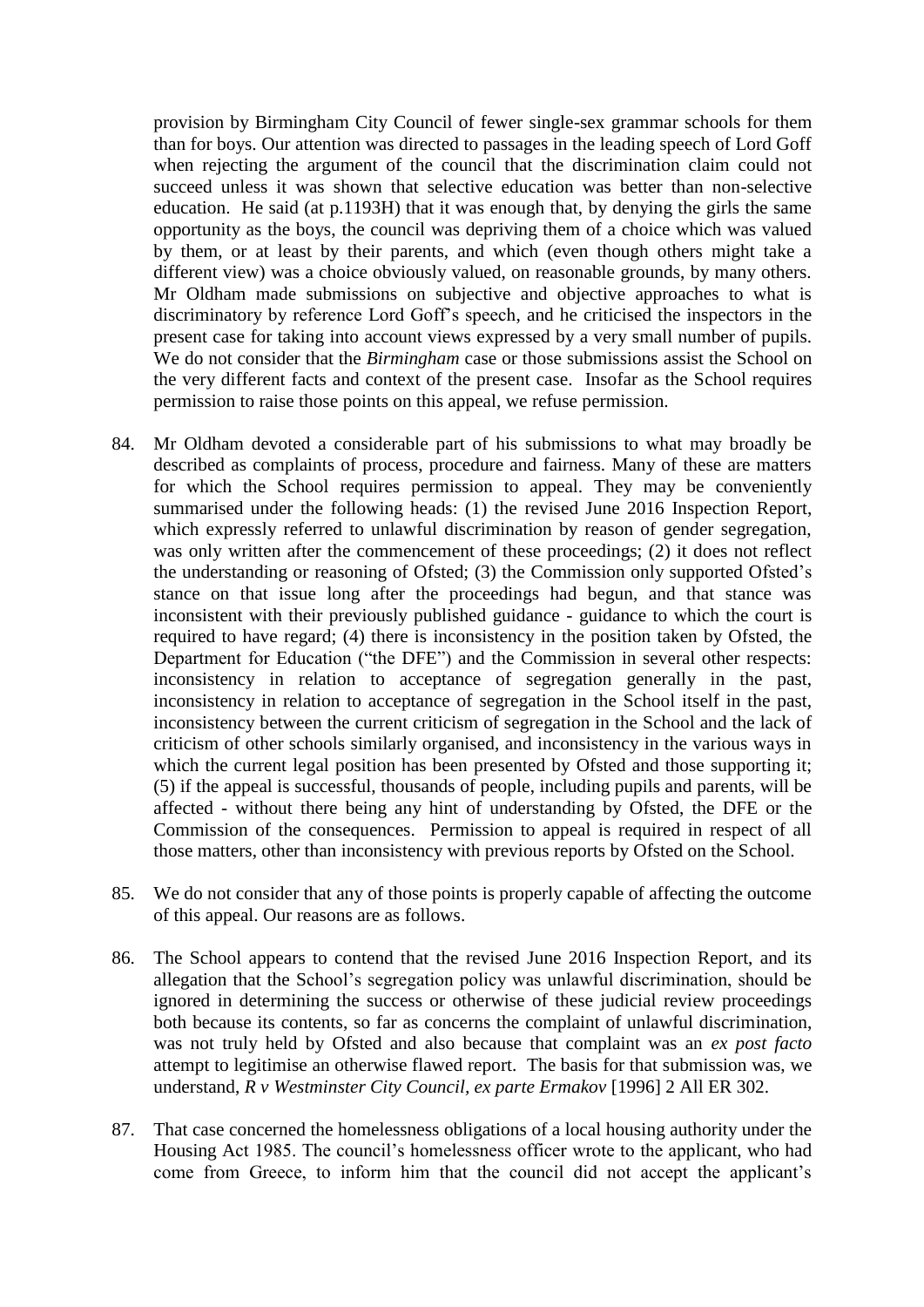explanation that he and his family had experienced threats and persecution in Greece and to notify him that it had been decided that the applicant had become homeless intentionally. The applicant applied for judicial review of the decision. The officer swore an affidavit explaining that the true reasons for his decision were not those expressed in the decision letter but rather that he was satisfied that it would have been reasonable for the applicant and his family to continue to occupy accommodation he rented in Greece. The Court of Appeal held that the decision of the housing authority should be quashed since the only reasons given for it were defective, in that they were not the true reasons, and it would not be right in all the circumstances to admit the subsequent evidence of the officer to give different reasons.

88. Hutchison LJ, who gave the leading judgment, with which the other judges agreed, expressed the general principle as follows (at  $p. 316(e)$ ):

> "While it is true, as Schiemann J recognised in *Ex p Shield*, that judicial review is a discretionary remedy and that relief may be refused in cases where, even though the ground of challenge is made good, it is clear that on reconsideration the decision would be the same, I agree with Rose J's comments in *Ex p Carpenter* that, in cases where the reasons stated in the decision letter have been shown to be manifestly flawed, it should only be in very exceptional cases that relief should be refused on the strength of reasons adduced in evidence after the commencement of proceedings. Accordingly, efforts to secure a discretionary refusal of relief by introducing evidence of true reasons significantly different from the stated reasons are unlikely to succeed."

- 89. Hutchison LJ accepted that the court can and, in appropriate cases, should admit evidence to elucidate or, exceptionally, correct or add to the reasons given where, for example, an error has been made in transcription or expression or words inadvertently omitted, or where the language used may be in some way lacking in clarity. He said (at p. 315j) that such examples were "not intended to be exhaustive, but rather to reflect [his] view that the function of such evidence should generally be elucidation not fundamental alteration, confirmation not contradiction".
- 90. This principle does not assist the School in the present case. Mr McNeillie was the lead inspector at the June 2016 inspection. In his witness statement dated 12 September 2016 he explains that Lorna Fitzjohn, the Regional Director of Ofsted, informed him on 5 August 2016 that changes were proposed to the June 2016 Inspection Report. He says that he was not asked for his views, or invited to make any comment on the amended version of the Report since all Ofsted reports are subject to quality assurance and it is not unusual for changes to be made to a report before it is published and the lead inspector then informed about the changes. Mr McNeillie says that: "Although the changes made were not my words, I confirm that I support the changes made".
- 91. It is clear that, unlike the situation in *Ermakov*, the alterations made to the June 2016 Inspection Report in August 2016 were an elucidation of the original reasons and not the introduction of wholly new ones. The original Report contained statements that the School was inadequate because its leaders had failed to have due regard to the need to achieve equality of opportunity; the leaders' decision to segregate pupils by gender as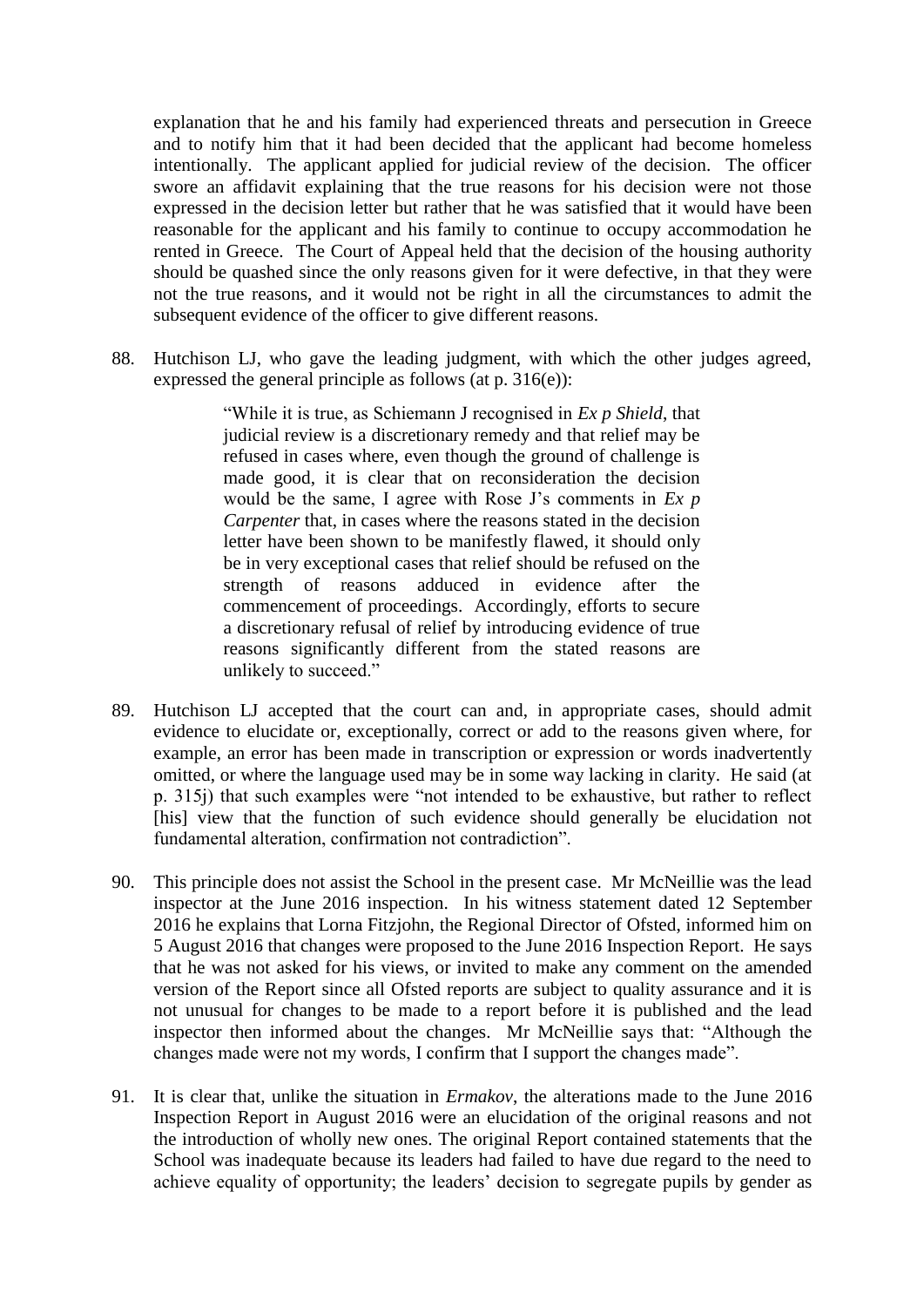implemented at the School limited the opportunities for pupils' social development and the extent to which they were prepared for interaction with the opposite sex when they left school; some older pupils told inspectors that they were worried that being segregated by gender would mean that they would not be prepared well for life beyond school; the Board had not ensured that all steps had been taken to comply with its duty under EA 2010 to have due regard to the need to achieve equality of opportunity for pupils; leaders and members of the Board needed to comply fully with their duties under EA 2010.

- 92. The Judge concluded (at paras [39], [40] and [170]) that the changes were to add clarity and that HMCI had not participated in the decision making process. The Judge was entitled and right to reach those conclusions. We refuse permission to cross-appeal on this point.
- 93. Moving on to the issue of consistency, on the evidence before the Court the School is plainly correct to say that, prior to the revised June 2016 Inspection Report, neither Ofsted nor the DFE nor the Commission had publicly expressed the view that the kind of segregation carried on by the School was unlawful discrimination. That had not been expressed in Ofsted's reports of the School or in reports on inspections of other schools carrying on a similar practice or an in any issued guidance. Indeed, the June 2016 Inspection Report was amended to acknowledge that previous inspections of the School did not address the issue of segregation and that they were wrong not to do so. None of those matters assists the School in its claim for judicial review because it would have been a breach of Ofsted's duties to fail to report that the School was being operated in an unlawfully discriminatory manner.
- 94. Ofsted has a duty, in law and pursuant to its own policy, to assess a school's compliance with EA 2010 when carrying out an inspection. The Judge referred to the legal and policy framework relating to Ofsted in paragraphs [55] to [60] of his judgment. In summary, (1) EIA 2006 ss. 117(2) and 119(3) require Ofsted to carry out its functions having regard to the need to safeguard and promote the rights and welfare of children; (2) upon the conversion of the inspection of the School on 15 June 2016 to a section 5 inspection, Ofsted was required to consider the spiritual, moral, social and cultural development of pupils at the School; and (3) Ofsted's own policy guidance in "*The Common Inspection Framework: education, skills and early years"* (August 2015) and "*Ofsted's Equality Objectives 2016-2020"* (April 2016) required it to assess the extent to which a school complies with EA 2010.
- 95. Mr Oldham submitted that Ofsted is not concerned in this case with sex discrimination but that is simply unarguable insofar as such discrimination impinges on the rights and welfare of the pupils at the school. It is to be noted that Ofsted's obligation under EdA 2005 s.5(5B), when conducting a section 5 inspection, to report on the spiritual, moral, social and cultural development of pupils at the school dovetails with the duty placed on the governing bodies of maintained schools by section 78(1) of the Education Act 2002 to promote the spiritual, moral, cultural, mental and physical development of pupils at the school and of society.
- 96. Ofsted has made it clear that, if this appeal succeeds, it will apply a consistent approach to all similarly organised schools.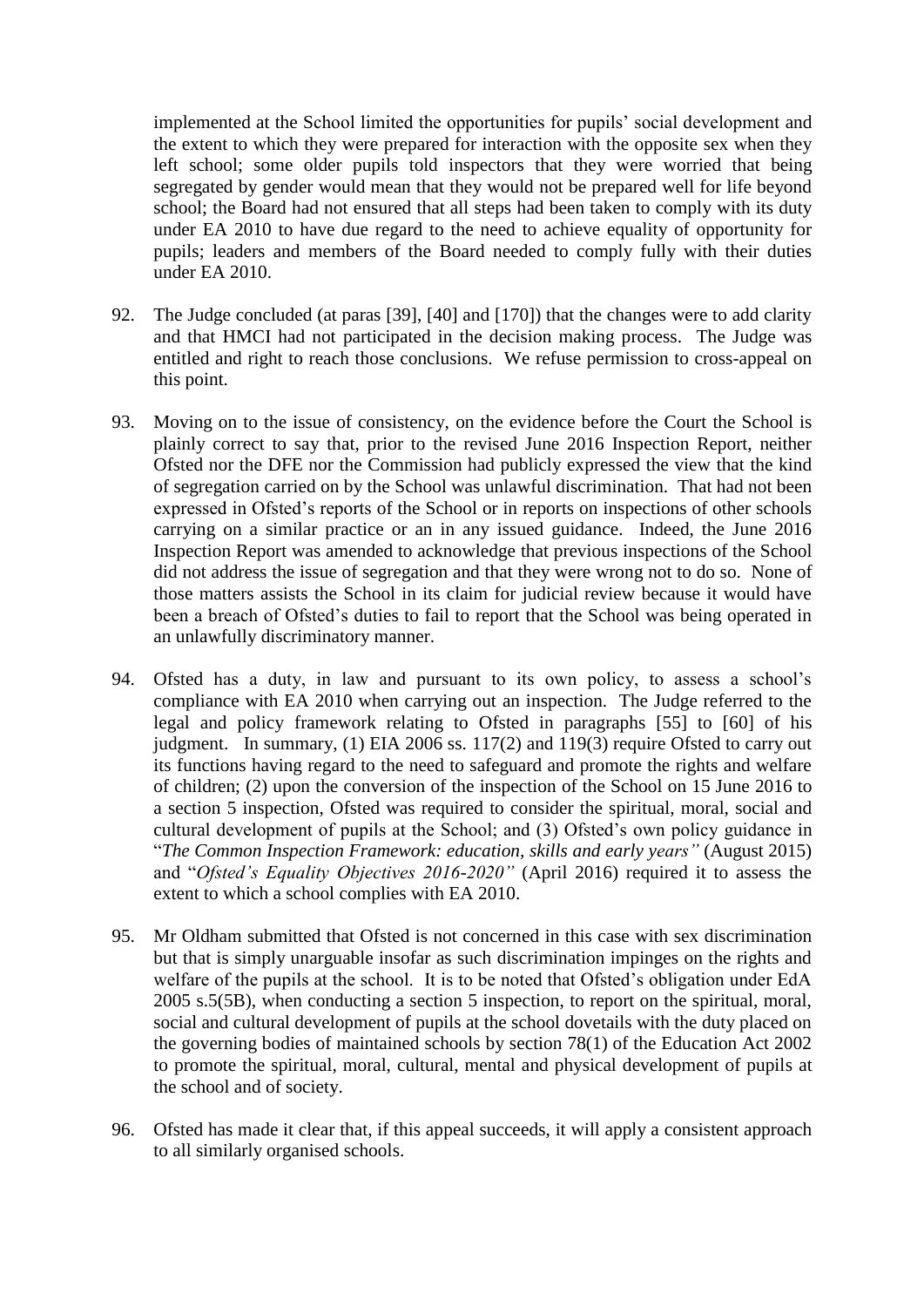- 97. This also answers the School's criticism that, by acting inconsistently in the various respects mentioned above, Ofsted was in breach of the public sector equality duty in EA 2010 s.149 ("the PSED").
- 98. Mr Oldham said that, if the appeal succeeds, every parent and child of this and similarly segregated schools would have a claim against their School but we cannot see how this advances the legal argument as to whether such segregation is unlawful discrimination on the proper meaning and application of EA 2010 and, if it is, whether there should nevertheless be some relief, and, if so, what relief granted.
- 99. The same is also true of Mr Oldham's submissions that assurances given by the Secretary of State through her counsel, Mr Martin Chamberlain QC, that she would work with this and similarly segregated schools to regularise the position and would not immediately close them down are vague and uncertain; that they would not in any event bind the Charity Commission or prevent other local persons and institutions from taking judicial review proceedings; that no such assurances had been given by Ofsted or the Commission; and that conversion into one or more single sex schools is far from straightforward and the closure of this and other maintained schools would leave a shortage of school places.
- 100. Mr Oldham submitted that the PSED required Ofsted to give the School more time to adjust in the light of the unanticipated change in Ofsted's policy and approach; and, in any event, the Judge should have made a declaration that the finding of unlawful discrimination in the revised June 2016 Inspection Report was inconsistent with previous inspection reports. There is nothing in either of those points. As we have said, Ofsted was obliged to include in its Report its conclusion that the segregation policy constituted unlawful discrimination. What steps may be required to be taken to address the discrimination and within what timescale fall outside the present application for judicial review, the purpose of which is to quash the June 2016 Inspection Report and the revised June 2016 Inspection Report.
- 101. We consider, nevertheless, that there is a strong argument for the Secretary of State and Ofsted to recognise that, given the history of the matter, their failure (despite their expertise and responsibility for these matters) to identify the problem and the fact that they have *de facto* sanctioned and accepted a state of affairs which is unlawful, the schools affected should be given time to put their houses in order in the light of our conclusion that this is unlawful sex discrimination. The relevant central government authorities should not pivot in the way they have gone about this without recognising the real difficulties those affected will face as a consequence.
- 102. So far as concerns the suggested declaration, this is entirely unnecessary since the revised June 2016 Inspection Report itself makes clear (albeit in rather muted terms) that previous inspections of the School did not address the issue of the lawfulness of the School's segregation policy.
- 103. We refuse permission to appeal in respect of all those matters insofar as such permission is required.

*Conclusion on Appeal Grounds 1, 2 and 3*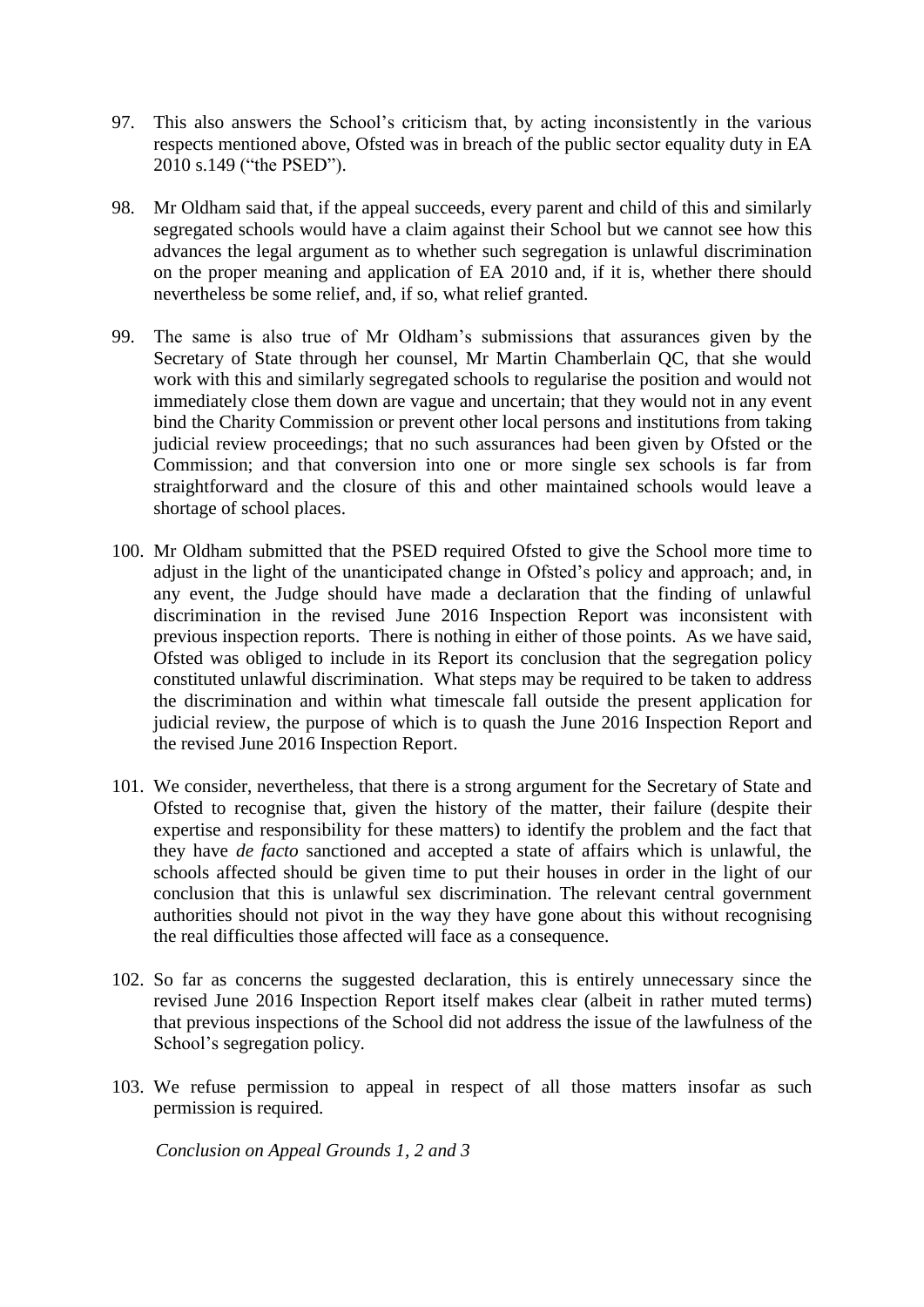104. For all those reasons, we allow the appeal on Appeal Grounds 1, 2 and 3.

*Appeal Grounds 4 and 5*

- 105. It is not necessary, in the circumstances, to address Appeal Grounds 4 and 5. We will do so, however, in deference to the arguments that were developed before us and because the court is divided on them.
- 106. Neither Appeal Ground 4 nor Appeal Ground 5 is supported by the Secretary of State or the Commission.
- 107. The essence of Appeal Ground 4 is that segregation at the School causes greater psychological harm to girl pupils because the female sex has the minority of power in society and that power imbalance will be reinforced in adulthood by the loss of opportunity for girls and boys to socialise with each other and to regard each other as equals. Rather than seeing each other as equals, both groups learn to perceive the separation between them as natural and members of the opposite sex as in some intangible but fundamental way as "different" or "other", with girls being perceived by the boys and the girls perceiving themselves as in some way inferior or otherwise relevantly different to boys in social and working contexts, with the likelihood that those perceptions will be carried into adulthood.
- 108. The Judge was right (in para [133]) to take judicial notice of the fact that women have been, and still are, the group with minority power in society. He was, however, correct to reject Ofsted's reliance on this ground. As we shall explain, while taking judicial notice of that fact as a generality was correct, to move from that to taking judicial notice of the particular proposition relied on by Ofsted in support of Appeal Ground 4 can be seen an example of moving from an indisputable fact to a disputable gloss, something which *Cross & Tapper on Evidence*,  $(12<sup>th</sup>$  ed., 2010, OUP) at 76 note 10) caution against.
- 109. What is asserted by Ofsted is that segregation at this particular School will perpetuate and reinforce in the minds of its pupils the notion that females are inferior to men in both a social and employment context since (to quote Appeal Ground 4) "those with a minority of power are socialised to be regarded by themselves and those with the majority of power, as relatively different in contexts where gender should be treated as irrelevant". The difficulty for Ofsted, as the Judge pointed out, is that these judicial review proceedings are directed at an Ofsted report which does not contain any such assertion.
- 110. Nor, as the Judge also pointed out, was there any evidence from expert educationalists to support the general proposition in Appeal Ground 4. Nor is there any evidence of the views and perceptions of the pupils about the status of girl pupils and women in society generally. Appeal Ground 4, as expressed in the written grounds of appeal, cannot succeed in those circumstances.
- 111. In her dissenting judgment on this ground of appeal Gloster LJ has concluded that, even though the revised 2016 Inspection Report does not say so, an objective inference can be drawn from the entirety of the evidence that the sex segregation in place at the School involved greater practical detriment for girls than for boys. That evidence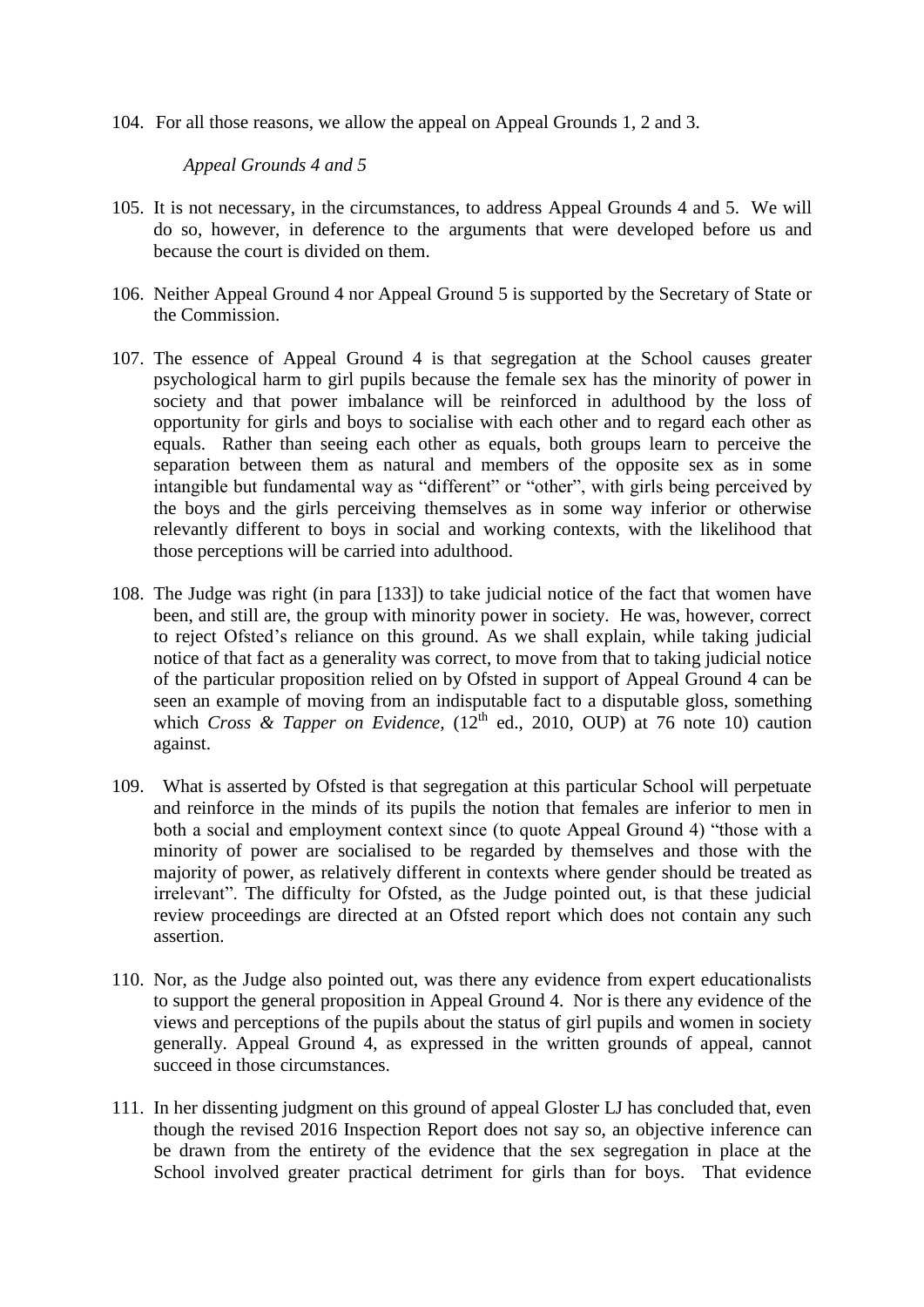comprises (1) views expressed in books in the school library, (2) excerpts from work written by children at the School, and (3) the girl pupils having to wait one hour longer than the boy pupils for their break. None of that evidence was relied upon by Ofsted in its skeleton argument or oral submissions on this ground of appeal. That was because Appeal Ground 4 rests on a general proposition about the effect of sex segregation in a co-educational school in the context of society's treatment of women and not on a contention that the particular conduct of education at this particular school (other than the fact of segregation itself) might reinforce or create misogynist attitudes among the boy pupils towards the girl pupils. Gloster LJ also refers to "The Casey Review" but that too was not mentioned in Ofsted's skeleton argument or oral submissions on this ground of appeal. It formed part of the evidence on which the Third Interveners wished to rely but for which there was no permission. Accordingly, neither the School nor the Secretary of State nor the Commission has had the opportunity to address that analysis which has found favour with Gloster LJ or the Casey Review.

- 112. Ofsted contends that Appeal Grounds 4 and 5 are related, and what is important is their cumulative effect when considering the particular detriment suffered by girl pupils as a result of the segregation. For the reasons which we give below, however, there is no admissible evidential basis to support Appeal Ground 5 and so it adds nothing to Appeal Ground 4.
- 113. We would dismiss Appeal Ground 4.
- 114. Appeal Ground 5 is based on the notion of "expressive harm". In the context of the School, this means that the very fact of segregation constitutes less favourable treatment of girls because it cannot be separated from deep–seated cultural and historical perspectives as to the inferiority of the female sex, and which serves to perpetuate a clear message about that status. Expressed in different language in Ofsted's skeleton argument, gender segregation in the School results in expressive harm to girls because, seen in its historical and social context (both in and outside the common–law world), it perpetuates – or, at the very least, risks perpetuating – stereotypes about girls and women that are still pervasive in society and which are widely recognised as detrimental and unduly limiting. To conclude that the systematic separation of girls and boys within a single establishment does not therefore disadvantage girls more than boys constitutes an error of law.
- 115. Pursuant to the order of Beatson LJ of 28 April 2017 the Third Interveners, Southall Black Sisters and Inspire, have served written submissions addressing this issue, with particular reference to BME women and Muslim women. Those written submissions refer to and rely upon the evidence in a witness statement of Pragna Patel, who is the founder of and director of Southall Black Sisters. No permission, however, was granted by Beatson LJ for such evidence. As we have said earlier, he directed that Southall Black Sisters and Inspire have permission to intervene by written submissions only. It appears that this limitation was not appreciated by them.
- 116. We agree with the Judge, for the reasons he gave, that this argument of OFSTED must fail.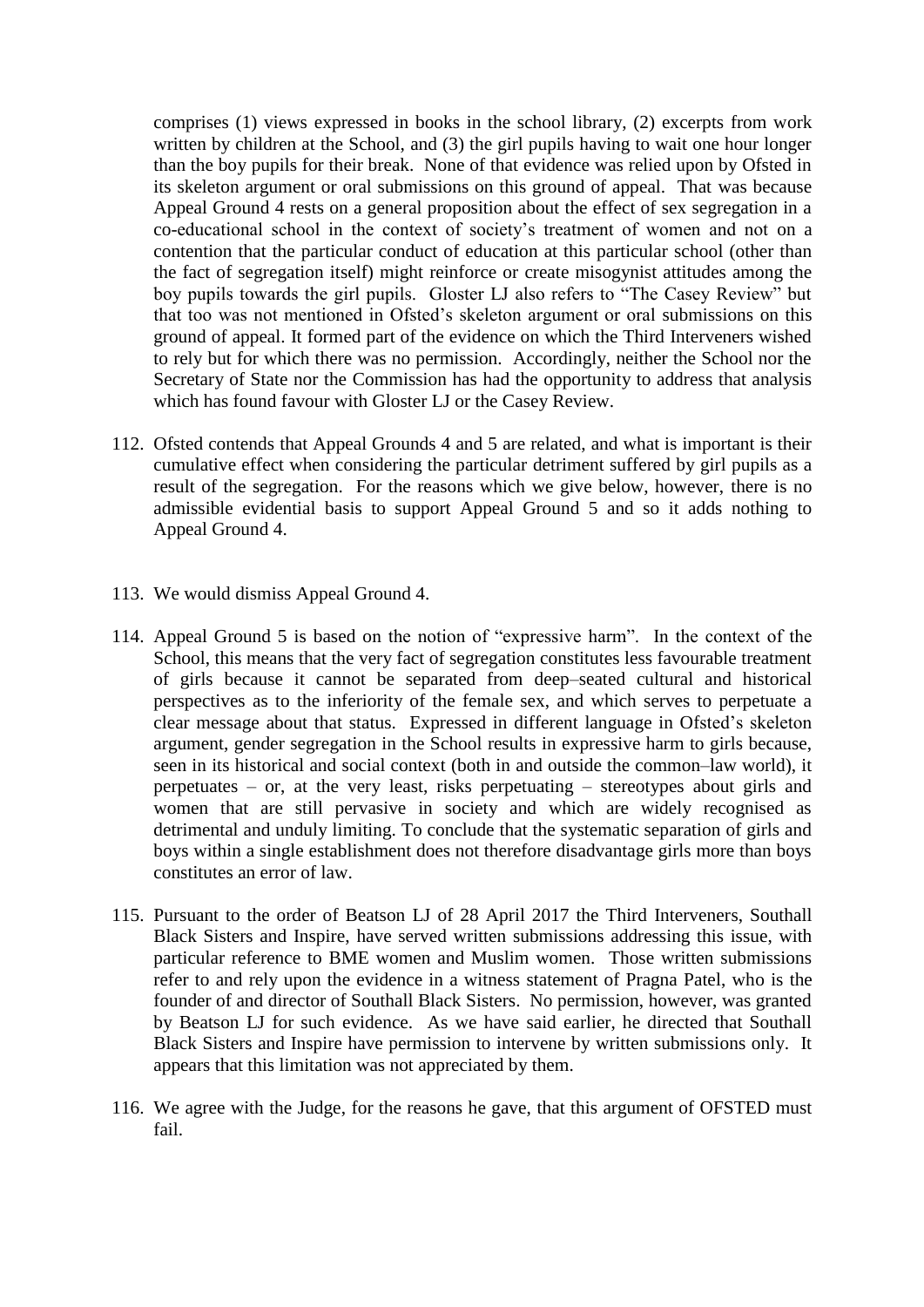- 117. Ms Mountfield referred in her skeleton argument and in her oral submissions to a large number of foreign cases in support of this ground of appeal. Those cases included the US cases *Brown v Board of Education* 247 US 483 (1954), *City of Richmond v JA Crosson Co* 448 US 469, *Mississippi University for Women v. Hogan* 458 U.S. 718 (1982) and *United States v. Virginia*, 518 U.S. 515 (1996), the South African case *Ministry of Home Affairs v Fourrie* (2005) Cases CCT 60/04, the Canadian cases *Halpern v Canada (Attorney General) 95 C.R.R. (2d) 1* (Ontario Superior Court, July 12, 2002) and *Canada v Moore* 1998 FCJ No. 1128, and the Israeli cases *Noar KeHalacha Association v Ministry of Education* [2009] IsrLR 84 and *Ragen et al v. Ministry of Transport* [2011] HCJ 746/07.
- 118. Those cases all turned on their particular facts, including the particular constitutional and statutory provisions in issue. They cannot, without more, simply be imported into our domestic jurisprudence to enable Ofsted to succeed on Appeal Ground 5. Indeed, Ms Mountfield accepted that.
- 119. The evidence was that the segregation was mandated by religious considerations. There was no evidence before the Judge that today's society as a whole or the Islamic community or the pupils at the School or their parents or any significant proportion of those groups regard segregation by sex as indicating by itself, whether by reinforcing an historic stereotype or otherwise, that the girl pupils or women are in some way inferior to or relevantly different from the boy pupils or men, especially in the context where there was no finding by Ofsted that the quality, scope and content of the education given to the boy pupils and the girl pupils were materially different. In that state of the evidence, there is nothing to contradict the School's case that the segregation had nothing to do with historic stereotyping or societal views about the status of girl pupils or women, and did not endorse, reflect or perpetuate any such matters, but was to do solely with religious reasons and objectively should and would be perceived in that light. It may be that such evidence of sex segregation endorsing, reflecting or perpetuating historic stereotyping and societal views about the status of girls and women could have been made available, but it was not.
- 120. Gloster LJ in her dissenting judgment on this ground of appeal has relied again on the evidence of what was found and took place at the School itself (library books, excerpts from the children's work and the girl pupils waiting later than the boy pupils for their break) but, again, this was not relied upon by Ofsted itself because Appeal Ground 5, like Appeal Ground 4, is directed to the stereotyping of girls and women in a general historic and societal context.
- 121. Gloster LJ also refers to the evidence of Ms Patel and quotes extensively from The Casey Review but both are evidence for which no permission was given. The Casey Report was not referred to by Ofsted in its oral submissions or its skeleton argument, and accordingly the School, the Secretary of State and the Commission had no reason or opportunity to address it. We do not accept that it would be right to circumvent those difficulties by the court taking judicial notice of the findings and conclusions in the Review. We observe that Jeremy Bentham qualified the conclusion in his *Rationale of Judicial Evidence* that a judge should be allowed "at the instance of either party to pronounce, and in the formation of the ground of the decision, assume, any alleged matter of fact as notorious" by making it subject to the right of the other party to deny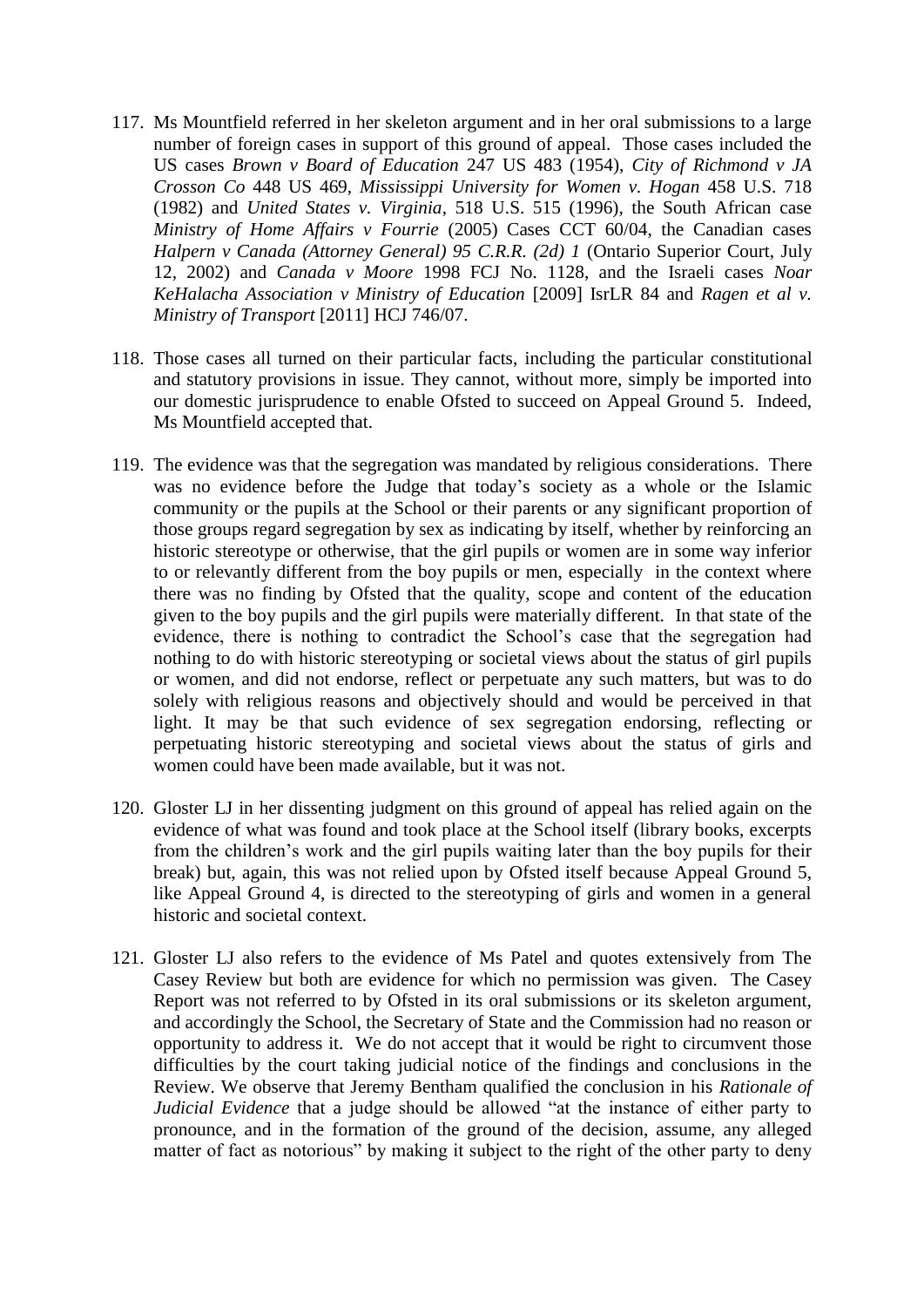the notoriety and call for proof: see "*The Works of Jeremy Bentham", ed. Bowring, vol*  vi (1843) book 1, chap. 12 at p. 277.

122. This is not to say that there may not be a discrimination case in the future in which the notion of expressive harm, as articulated in the submissions of the Southall Black Sisters and Inspire, might be relevant, important and supported by the necessary evidence. On the particular facts of the present case, however, we would dismiss Appeal Ground 5.

#### Conclusion

123. For all those reasons, we allow this appeal on Appeal Grounds 1, 2 and 3.

#### **Lady Justice Gloster:**

#### **Introduction**

1

- 124. I have read the judgment of the Master of the Rolls and Beatson LJ ("the majority") in draft. I agree with their conclusions and reasoning in relation to Appeal Grounds 1, 2 and 3 and the School's cross-appeal. I also concur with their reasons for dismissing the School's application to anonymise the appeal.
- 125. However, I do not agree with their conclusions in relation to those grounds which they have designated as Appeal Grounds 4 and  $5<sup>1</sup>$ . This judgment sets out my reasons as to why I consider that the appeal should be allowed additionally, or alternatively, on those grounds. I use the same abbreviations as those contained in the majority judgment.
- 126. Many parents and educationalists believe that girls and boys respectively achieve better academic results if they are educated separately from pupils of the opposite sex, at least from, or up to, a certain age. Indeed, historically, the United Kingdom has had a tradition of educating children in single-sex schools. Schedule 11 preserves the ability for single-sex schools, as defined in paragraph 1 of the Schedule (for practical purposes a school which admits pupils of one sex only), to operate on the basis that they are exempt from the relevant provisions of section 85 of the EA 2010 in relation to sex and accordingly to admit and educate either only girls or only boys.
- 127. This case is not concerned with a single-sex school of that type, or with the perceived educational or social advantages, or disadvantages, of educating children in such schools. It is concerned with a co-educational school (to which the exemptions contained in Schedule 11 do not apply) which admits both girls and boys and educates them on the same site but which, from the age of nine, segregates them in all aspects of their school life, both educational and social, on grounds of sex. The evidence showed that, once pupils entered the school gates, there was no co-mingling of boy and girl pupils over the age of nine.

<sup>1</sup> In the appellant's skeleton argument these grounds were designated as grounds 3 and 4 respectively.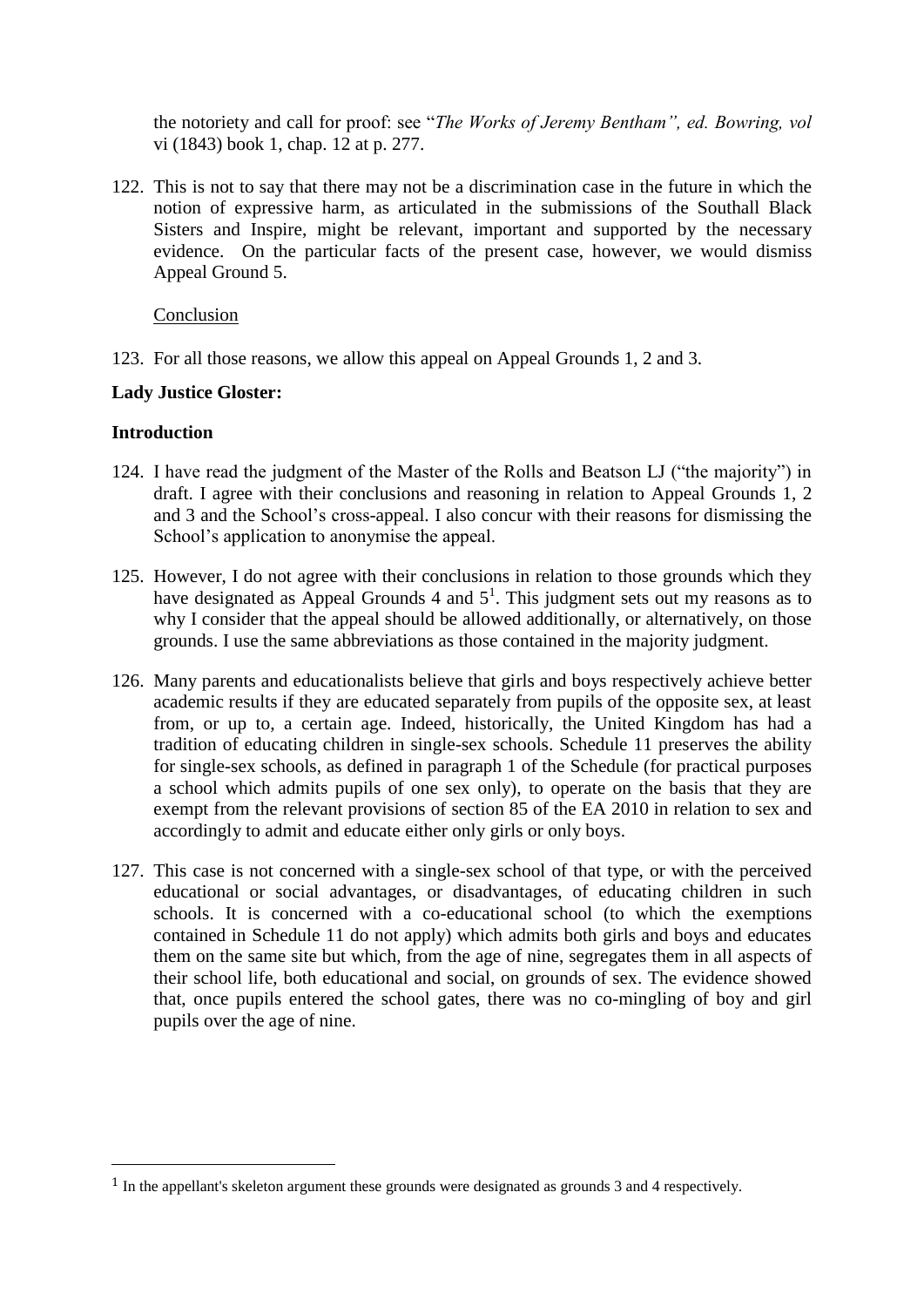#### **Ofsted's submissions and the judge's and the majority's conclusions in relation to them**

- 128. Ofsted's submission in relation to both Appeal Grounds 4 and 5 was that, even if contrary to the submissions on Appeal Grounds 1, 2 and 3, it were to be held that "separate but equal" treatment was not direct discrimination, sex segregation in an educational context imposed a particular and greater level of harm on girls in comparison with boys. Thus, even on the hypothesis that some greater harm to one sex rather than the other was required in order to amount to less favourable treatment on grounds of sex, segregation on grounds of sex in a mixed sex school, unsupported by a section 158 or 195 reason, did result in a detriment which was of greater magnitude for girls than for boys.
- 129. I consider that this issue is of such importance that it requires to be determined, notwithstanding my agreement with the majority that, in any event, the School's policy of strict segregation unlawfully discriminated against both girl and boy pupils.
- 130. Ms Mountfield QC, on behalf of Ofsted, put forward what she submitted were two separate, but interrelated and cumulative, reasons to support her argument that sex segregation in a mixed sex school resulted in a greater detriment to girls than the boys. The first was what she defined as *the practical consequences* of segregation (Appeal Ground 4), and the second was what she referred to as the *symbolic consequences* or "*expressive harm*" (Appeal Ground 5). She made it clear that, although the judge considered these arguments in the alternative, and either would be sufficient for the appellant to succeed, their cumulative impact had to be taken into account, when determining the extent of the particular detriment suffered by female pupils as a result of the treatment.

## *Practical detriment*

- 131. The thrust of Ofsted's argument in relation to the *practical consequences* of segregation was that because, as the Judge recognised<sup>2</sup>, in general in today's society women have been and remain "the group with minority power in society" in terms of the distribution of wealth and influence, an educational system which preserves segregation between the sexes, so that both groups, from an impressionable age, find it more natural and comfortable to form exclusive and different social networks around working life only with those of their own sex, has the result that women lose out in later life more than men, because women are disproportionately excluded from networks of power and influence.
- 132. The Judge did not accept this submission. In rejecting it, he said as follows at paragraph 133 of his judgment:

"133. The third submission [i.e. the submission in relation to the practical consequences] did not feature heavily in oral argument. Mr Oldham chose to ignore it, taking the view that the third and fourth submissions [i.e. the latter being the submission in relation to symbolic or expressive harm] are synonymous. I would tend to agree that there may not be

1

<sup>2</sup> At paragraph 133 of the judgment.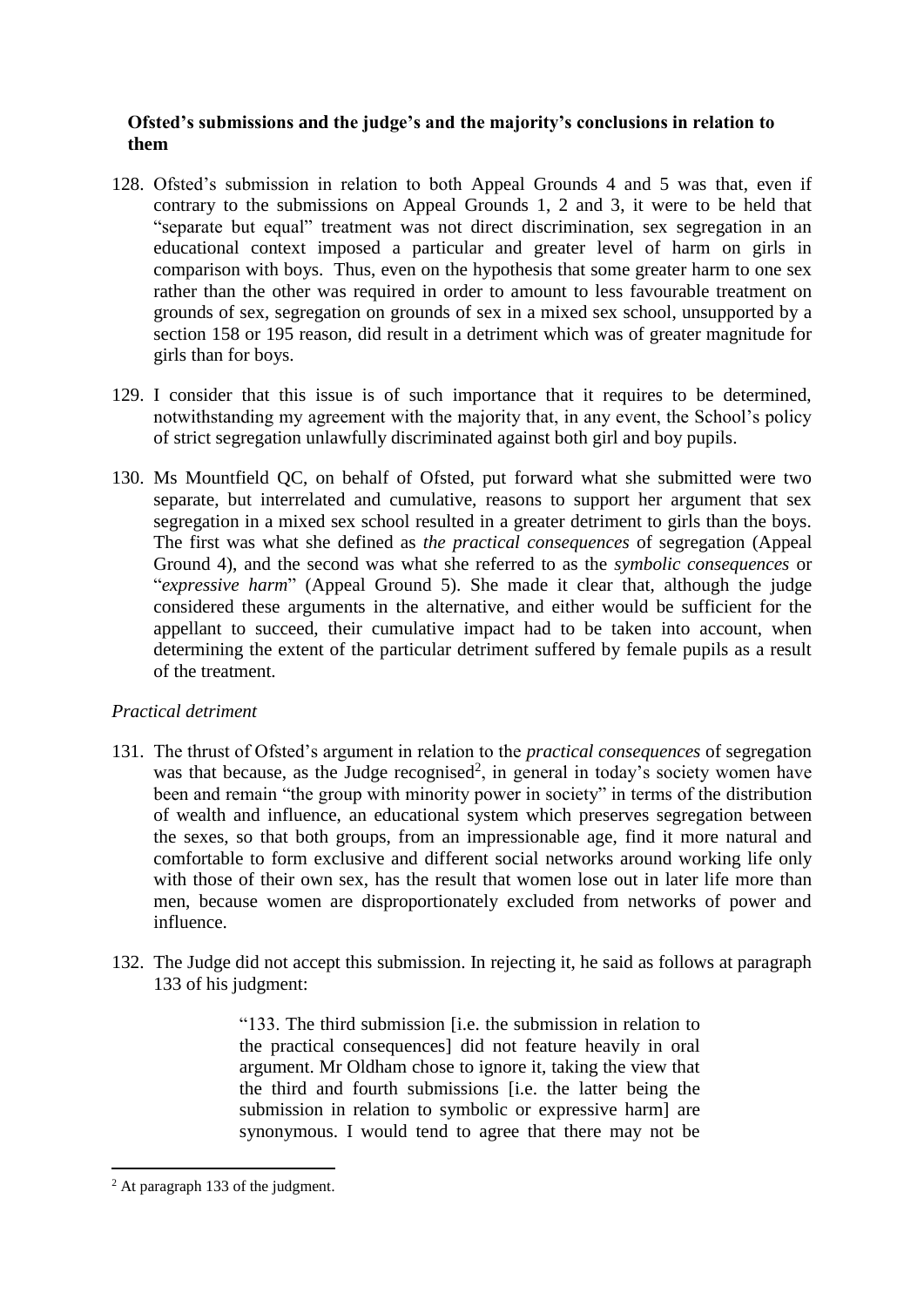much difference between them, and for present purposes it makes sense to construe the third submission narrowly and the fourth submission broadly. As regards the former, Ms Mountfield may have drawn comfort from my relatively early indication that I was content to take judicial notice of the fact that women have been, and still are, the group with minority power in society (I should make clear, as I hope I did at the time, that I would accept the generality but not necessarily the universality of that proposition). Notwithstanding this, I cannot accept that the third submission is well-founded. **The difficulty I have with it is that there is no evidence in this case that segregation in a mixed school, still less segregation in an Islamic school, has a greater impact on female pupils<sup>3</sup> .** The June 2016 report does not provide the evidential springboard for Ms Mountfield's third submission, and these are judicial review proceedings. The August 2016 amendments supply the evidential groundwork for the first and second submissions**, but the Defendant has not sought to explain how and why segregation particularly disadvantages girls. I have little doubt that educational experts would have much to say on this topic, but I have not heard it within the four corners of this litigation**. I will return to this issue at paragraph 143 below, but I reject Ms Mountfield's third submission."

133. The majority in this court likewise takes the view that there is no evidence to support the submission that the practical consequences of segregation in this case cause a greater detriment to girls rather than boys; see paragraph 107 above where they say:

> "That was not, however, a conclusion stated by Ofsted in the revised 2016 Inspection Report. As we have said earlier, Ofsted made no finding that the education of girls and boys, as separate groups, was any different in extent or quality."

#### *Expressive harm*

1

134. The essence of Ofsted's submission in relation to *expressive harm*, as articulated by the Judge in 134 of the judgment was as follows:

> "The essence of her case is that "making separate but equal provisions for boys and girls (or blacks and whites, or heterosexuals and lesbians and gay men etc.) cannot be divorced from the historic and current societal treatment of the less powerful group." Put another way, but to the same effect, segregation has the tendency to promote social and cultural stereotypes about the role of women in society."

<sup>&</sup>lt;sup>3</sup> All bolded text in this judgment is my emphasis.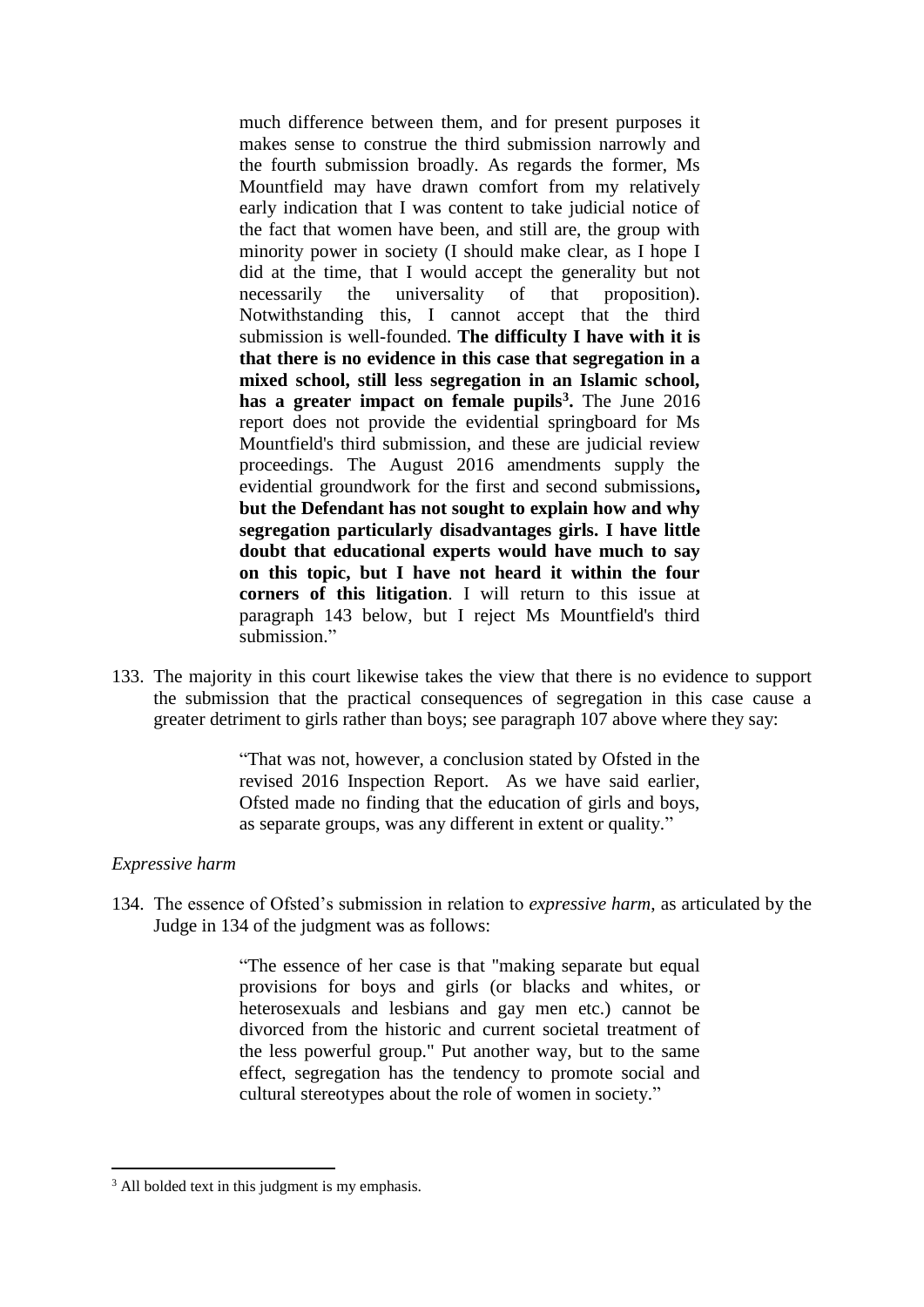- 135. As Ms Mountfield put it in her written submissions, the underlying principle, as accepted by the judge at paragraphs 137–139, is that the historical and social context of an apparently neutral division based on a protected characteristic, such as race or sex, can invest that treatment with meaning that is not neutral. In support of her submission, that an expressive harm can amount to unlawful discrimination, even where the treatment is ostensibly "separate but equal", Ms Mountfield referred both the judge and this court to various overseas cases including *Brown v Board of Education,* 247 US 483 (1954), where the Supreme Court of the United States held that the provision of "separate but equal" facilities for black and white Americans was in fact inherently unequal, as it generated "a feeling of inferiority as to the status of [black Americans'] status in the community that may affect their hearts and minds in a way unlikely ever to be undone."
- 136. Although the Judge described Ofsted's submission in relation to *expressive harm* as "sophisticated and compelling"<sup>4</sup>, he ultimately rejected it on the grounds that sex segregation in this country does not have the same direct and institutional history as race segregation does in the United States, and on the basis that it is not, and has never been the practice, of the Government, and does not directly reflect the mores and attitudes of British society at large. He concluded:<sup>5</sup>

"140. In my view this is a powerful submission which cannot be lightly dismissed. Having thought carefully through its ramifications, I have concluded that it is incorrect. My reasons fall under three headings.

141. **First, there are obvious differences between compulsory segregation on the ground of race in the USA and South Africa, and voluntary segregation on the ground of sex in mixed schools in the United Kingdom**. Both in the USA and South Africa there was a plain and obvious link between (a) the mores and attitudes of those exercising majority power in society, (b) government policy (in relation to the USA, I am not referring to Federal Government, but to the individual States), and (c) the means which were customarily deployed in the field of education to impose a racist ideology. Before anti-discrimination legislation was introduced in 1965, the UK government, whether central or local, might in theory lawfully have segregated children on the ground of race, but I am unaware that they made a practice of it. More importantly, the UK government does not routinely, still less compulsorily, segregate on the ground of sex in public education, and I do not understand it to have a policy on this issue. If asked about it, on the basis that all schools are within her remit, the Secretary of State would presumably say that she would defer to the court's interpretation of the EqA 2010. Insofar as segregation on the ground of sex is practised in mixed schools in the UK, it is a practice carried out by a minority of

1

<sup>4</sup> See paragraph 134.

<sup>5</sup> See paragraphs 140-142.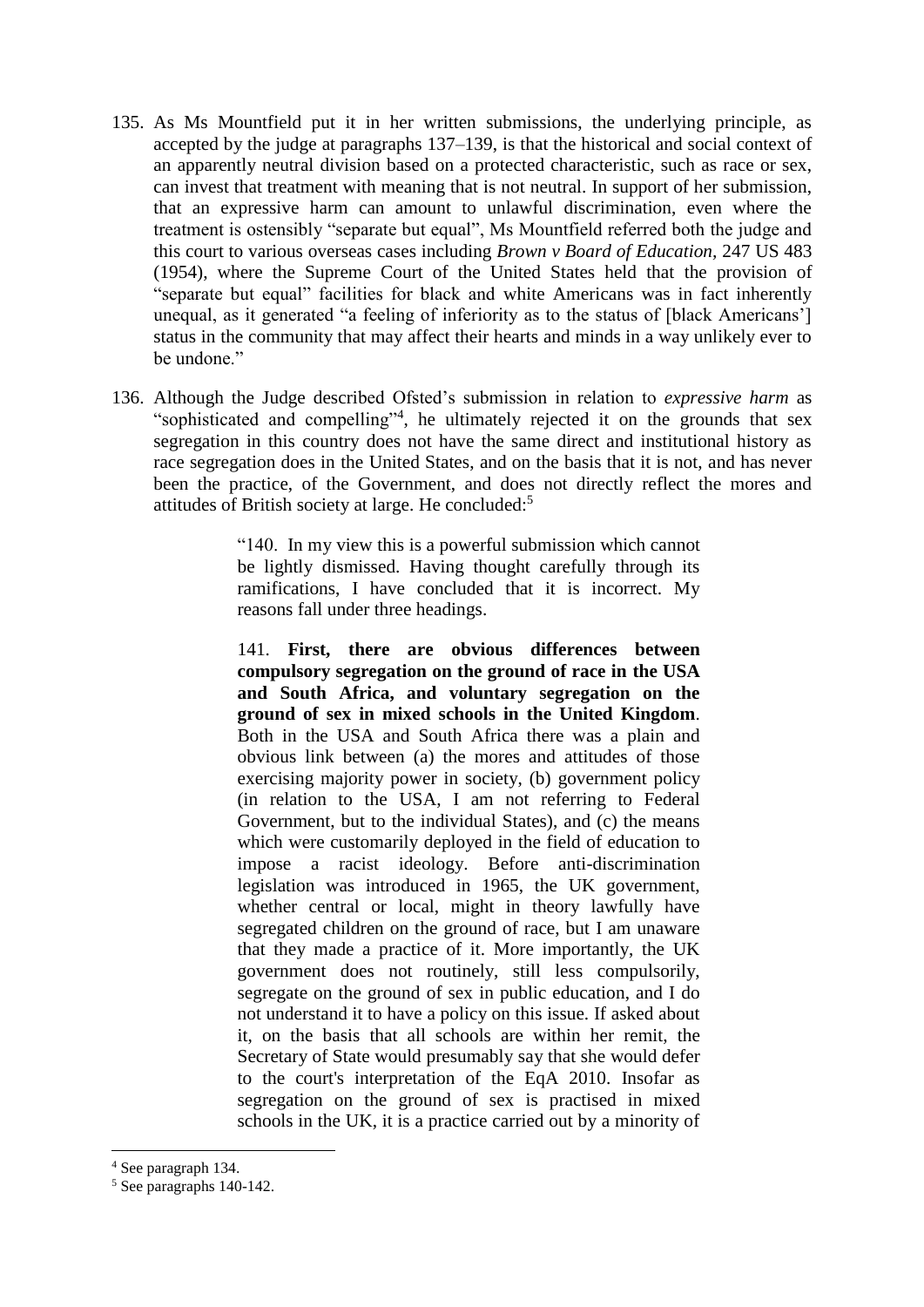schools with a Jewish, Christian and Islamic ethos, with the full participation of parents.

142. **In short, segregation in mixed schools in this country is not the practice of government; it cannot be envisaged as any reflection of the mores and attitudes of wider society**; it is only capable of being seen as a reflection of the mores, attitudes, cultures and practices of the faith groups who have been permitted to do it.

143. **Secondly, I would be very slow to conclude that segregation in this Islamic school "generates a feeling of inferiority as to [the] status of [the female gender] in the community"** (adapting the ratio of Brown to cover the present case). Some might say that this is axiomatic, but to my mind that would be too broad and sweeping a judgment to make in a multi-cultural society, particularly in circumstances where the separation is not enforced but elected by the parents. I consider that some supporting evidence is required, and none is available. As I have noted, a number of the children at the School complained to the Defendant's inspectors about this practice, but none suggested that it made girls feel or appear to be inferior.

144. **Thirdly, and flowing on from my first reason, the Defendant's argument would only be well-founded if it could be established that faith schools in general, and Islamic schools in particular, segregate the sexes because they regard the female gender as inferior, and/or that girls should be separately prepared for a lesser role in society**. If that were the case, it would follow that (i) girls are subjected to a greater or particular detriment (Ms Mountfield's third submission) and (ii) it would not be possible to divorce the making of separate but equal provision for girls and boys from the historic and present treatment of the less powerful group within this culture (adapting the way in which the fourth submission was advanced: see paragraph 134 above).

145. Neither the Defendant in its June 2016 report (including the August 2016 amendments) nor Ms Mountfield has made that argument. Instead, **the fourth submission was sedulously tethered to "society" (I would add, as a whole), and not to any particular section of it.** I understand the Defendant's unwillingness to go further, but the consequence must be that I am not required to address this point: it is a non-issue in this case. **Lest I should be misunderstood, I should make clear that had the Defendant laid the groundwork for such an argument in its report, and stated in terms that Islamic schools segregate because their religion (or their interpretation of it) views girls and**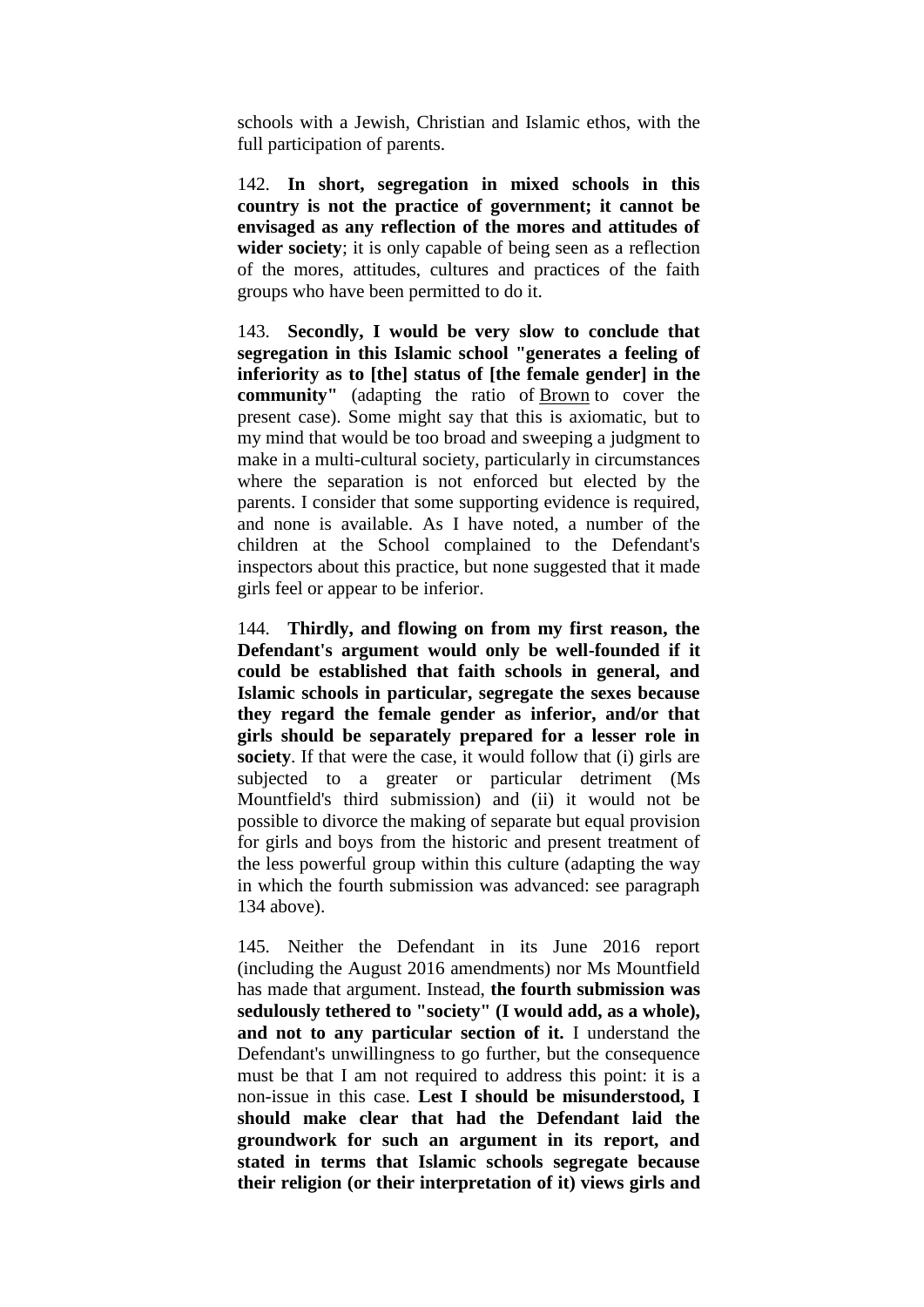**women as second-class citizens, I would have been dutybound to address the issue. However, I would only have done so on the basis of evidence; this is not a topic which lends itself to the taking of judicial notice.** The matter is not axiomatic<sup>[\[5\]](http://www.bailii.org/ew/cases/EWHC/Admin/2016/2813.html#note5)</sup>; it has not been asserted by the Defendant; and I am therefore required to express no view upon it.

146. The submission was squarely made by Ms Mountfield that "religious conviction is not a solvent of legal obligation" (per Mason ACJ and Brennan J in *Church of the New Faith v Commissioner of Pay-Roll Tax (Victoria)* [1983] 154 CLR 120), but that is not the same as saying that segregation for religious reasons is always discriminatory. If segregation is discriminatory for other reasons (or, more precisely, following *JFS,* on other grounds, on account of the factual criteria deployed), it would follow that it could not be excused by recourse to faith-based rationales. But, if that is not established, segregation for religious reasons is not, without more, discriminatory. Put another way, the School's rationale for this practice should be seen as neither a virtue nor a vice; it is entirely neutral.

147. In the particular circumstances of this case, it is unhelpful to say that segregation on the ground of sex is inherently discriminatory and therefore inimical to the policies and objects of the EqA 2010; or that the treatment here is not "gender-neutral". As we have seen from *JFS* and other cases, less favourable treatment on the ground of a protected characteristic is inherently discriminatory. But the issue here is not the identification of the ground but proof of less favourable treatment. In the absence of proof of such treatment, there is no discrimination at all; and the adverb "inherently' cannot advance the debate. In this respect section 13(5) of the EqA 2010 is different, inasmuch as it *deems* segregation to be discriminatory in the field of race; and no further inquiry is required."

137. The majority have come to a similar conclusion; see paragraphs 110-116 above. In particular, they agree with the Judge that there was no evidence of expressive harm to female pupils and that, accordingly, "in the absence of evidence as to expressive harm both generally and in relation to this particular School, this argument of the School must fail." They also conclude, in relation to Ms Mountfield's submissions based on the US and South African cases, that such cases all turned on their particular facts, including the particular constitutional and statutory provisions in issue and that they cannot, without more, simply be imported into our domestic jurisprudence to enable Ofsted to succeed on Appeal Ground 5.

#### **Analysis and determination**

138. Like the Judge, I have some difficulty in defining where the dividing line should be drawn as between *practical detriment or disadvantages* on the one hand and *expressive*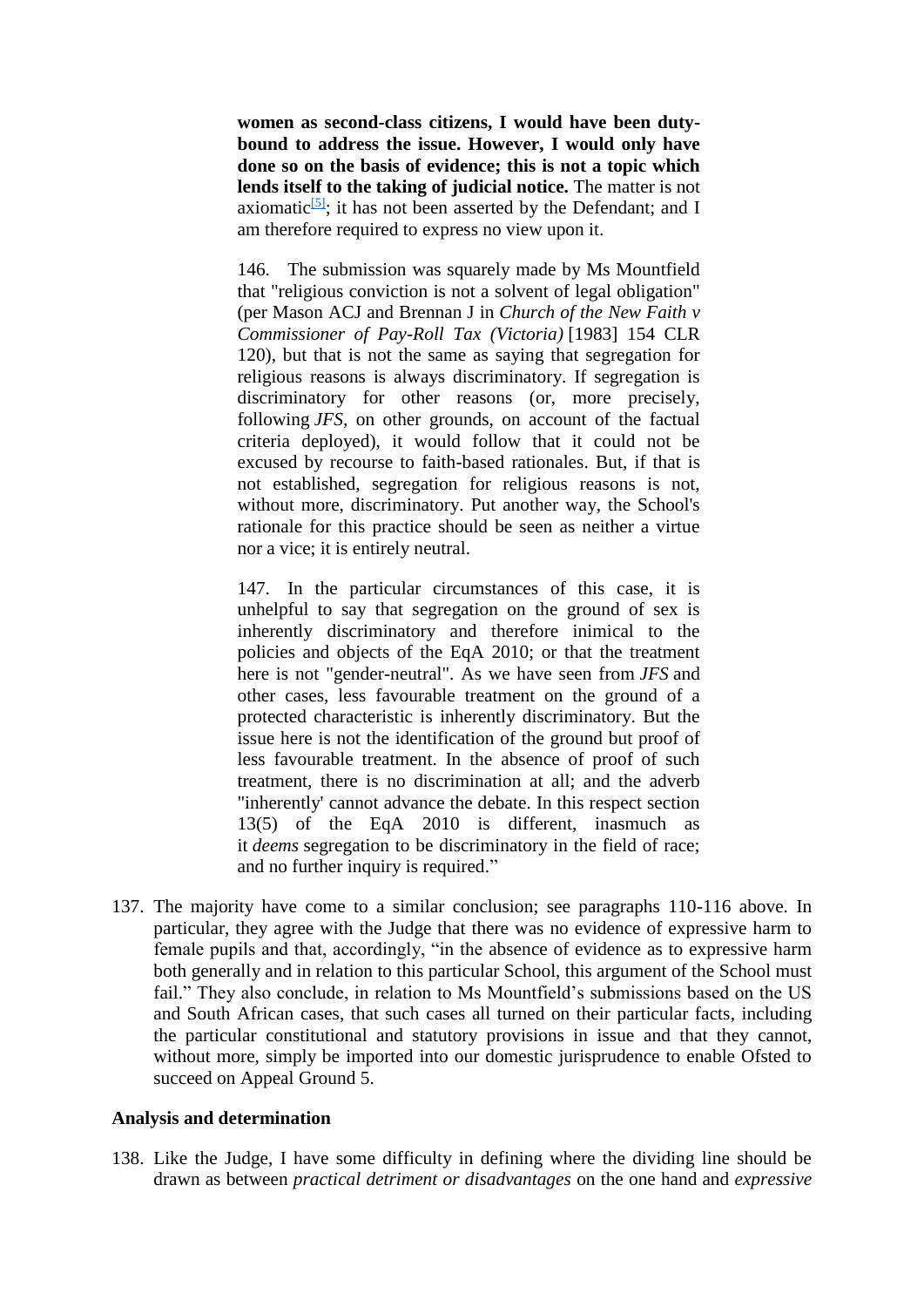*detriment* on the other - in other words the difference between Ofsted's submissions under Appeal Ground 4 and Appeal Ground 5. I am not convinced that they are amenable to a distinct analysis. Subject to this caveat, I would have allowed Ofsted's appeal in relation to both grounds. My reasons may be shortly stated as follows.

#### *Practical detriment*

139. First, I do not agree with the majority, or with the Judge, that there was no evidence of greater *practical detriment*, or potential detriment, to girls, as opposed to boys, as a result of the regime of sex segregation in operation at the School. It is correct, as was accepted by Ofsted, that the June 2016 Inspection Report does not suggest that girl pupils receive a different, or qualitatively poorer, level of education than boys, or that the former achieved worse examination results or other educational outcomes than the boys. But, in my view, in order to judge the impact of the segregation regime, one has to assess its operation *in its actual context* in this particular school. And the picture disclosed in the evidence clearly demonstrates that the environment at the School, including, and underlined by, the segregation regime, had a real potential for exposing girls to greater detriment than the boys.

#### 140. The evidence<sup>6</sup> showed the following:

i. The school library contained recently published books, freely available to any pupil in the library, including one that was prominently displayed on a display rack. The inspectors considered that these books were:

"of grave concern not only because of the messages about the subjugation of women but because these are books that have been written in modern times, within our lifetimes, that contain rules and expectations of life in the modern world.<sup>7</sup>"

These books "included derogatory comments about, and the incitement of violence towards, women<sup>8</sup><sup>3</sup>. The inspectors also considered that the books contained "views, which were not consistent with a tolerant, respectful and equal society"<sup>9</sup> and "did not promote equality of opportunity because of the intolerant views about women<sup>10"</sup>. These statements included the following:

'The Muslim Women's Handbook'. Huda Khattab (1993) …… included; *'The wife is not allowed to refuse sex to her husband'*(page 42).

'The Rights of Husband and Wife in Islam', Maulana Mufti Abdul Ghani (2009) included on page 34, 9 points in which obedience to husband is obligatory; *'she cannot go out of her husband's house without his permission and without a genuine excuse'*. Page 36 of the same text stated *'Right of beating the* 

1

<sup>6</sup> This includes the three witness statements of James McNeillie, a Senior Her Majesty's Inspector in the West Midlands region of Ofsted, the exhibits to such statements and the June 2016 Inspection Report.

<sup>7</sup> See paragraph 33 of Mr McNeillie's second witness statement dated 25 August 2016.

<sup>8</sup> See page 3 of the June 2016 Inspection Report.

<sup>&</sup>lt;sup>9</sup> Ibid.

<sup>&</sup>lt;sup>10</sup> See paragraph 38 of Mr McNeillie's second witness statement.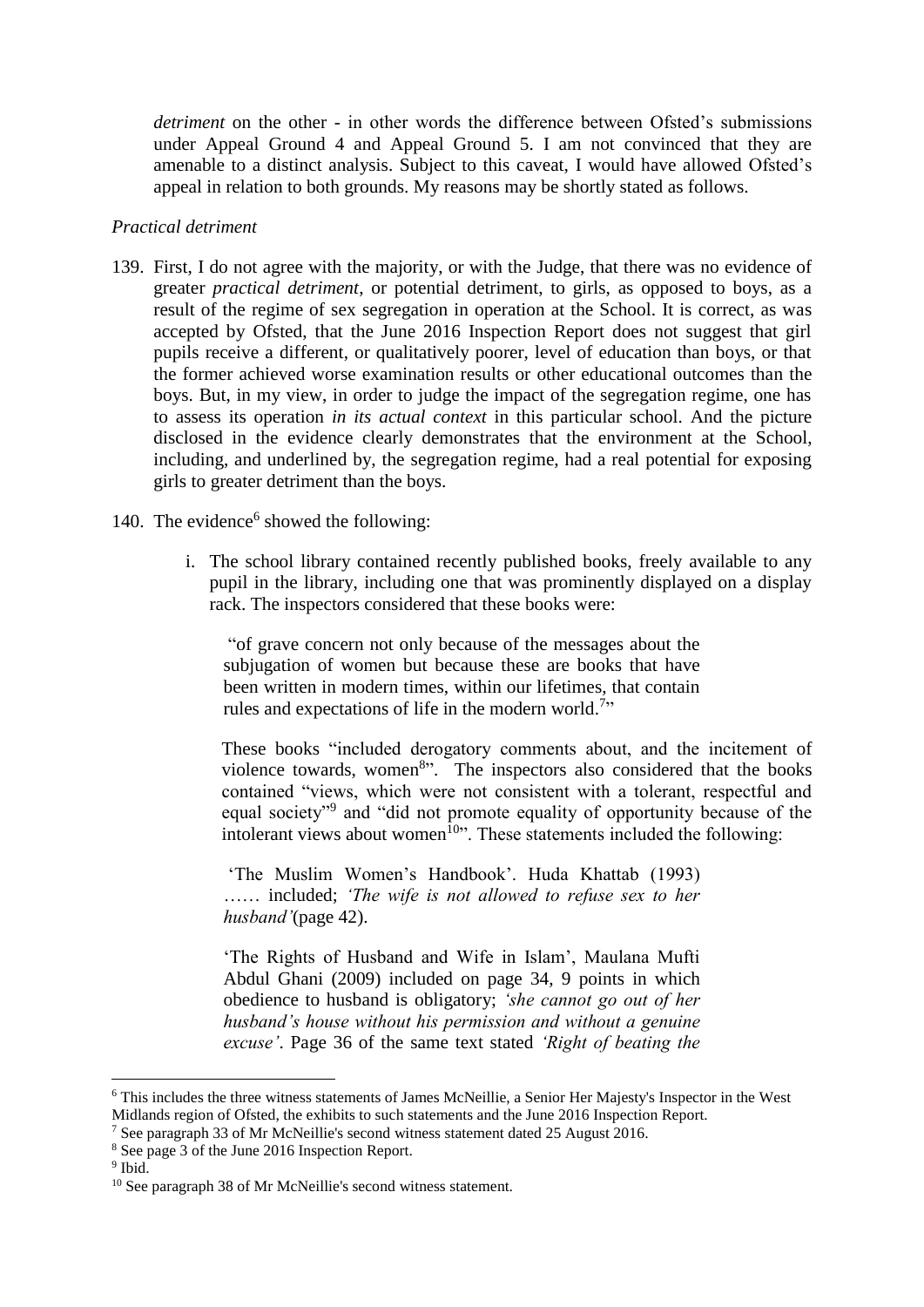*woman: if for some reason he does not like to divorce, then he should be patient and continue to advise and he has also the right of intimating to her his right and in such cases the man by way of correction and as a punishment can also beat her, then beat her without causing any mark'*.

'Islamic Family Guidelines' by Aboo Ibraheem Abdul-Majeed Alee Hasan (1998) included; *'gives the husband the position of leadership over the family…The women have thus been commanded to obey their husbands and fulfil their domestic duties'*.

'The Laws of Marriage in Islam' by Sheikh Muhammad Rifat Uthman (1995) ……. and contains at page 82 *'not leaving the house without his permission'* and page 84, *'he can beat her but not harshly'*.

ii. Although the headteacher and some staff at the School had thought that inappropriate books had been removed from the library as a result of an earlier inspection, in fact that was not the case and a number of such books remained available.<sup>11</sup> That led the inspectors to conclude that  $12$ :

"Leaders and governors are failing to keep pupils safe from the risks of extreme and intolerant views. They are failing to have due regard to the need to achieve equality of opportunity. They could do more to tackle prejudice and discrimination." and

"The fact that these texts remain available suggests that some staff believe them to be acceptable. This is a serious failure of leadership and in example of where the school's published mission, aims and ethos of promoting equality and keeping pupils safe are not put into practice."

iii. Excerpts from work written by children and approved by the teachers showed highly gender stereotyped views being expressed within the school:

"men's role was to work, women's role was to care for children, cook, clean and provide love"; "men should earn more as they have families to support" and "men are physically stronger and better at being engineers and builders"; "women are emotionally weaker"."

iv. The segregation regime involved the girls, invariably, waiting one hour longer than the boys for their break, so that the sexes would not mix socially.<sup>13</sup> There was no evidence to suggest that this regime was, for example, changed on alternative days of the week or on a weekly basis, so that the boys would on

<u>.</u>

<sup>&</sup>lt;sup>11</sup> See paragraphs 34 and 35 of Mr McNeillie's second witness statement.

<sup>&</sup>lt;sup>12</sup> See page 3 of the June 2016 Inspection Report.

<sup>&</sup>lt;sup>13</sup> See paragraph 38 of Mr McNeillie's second witness statement.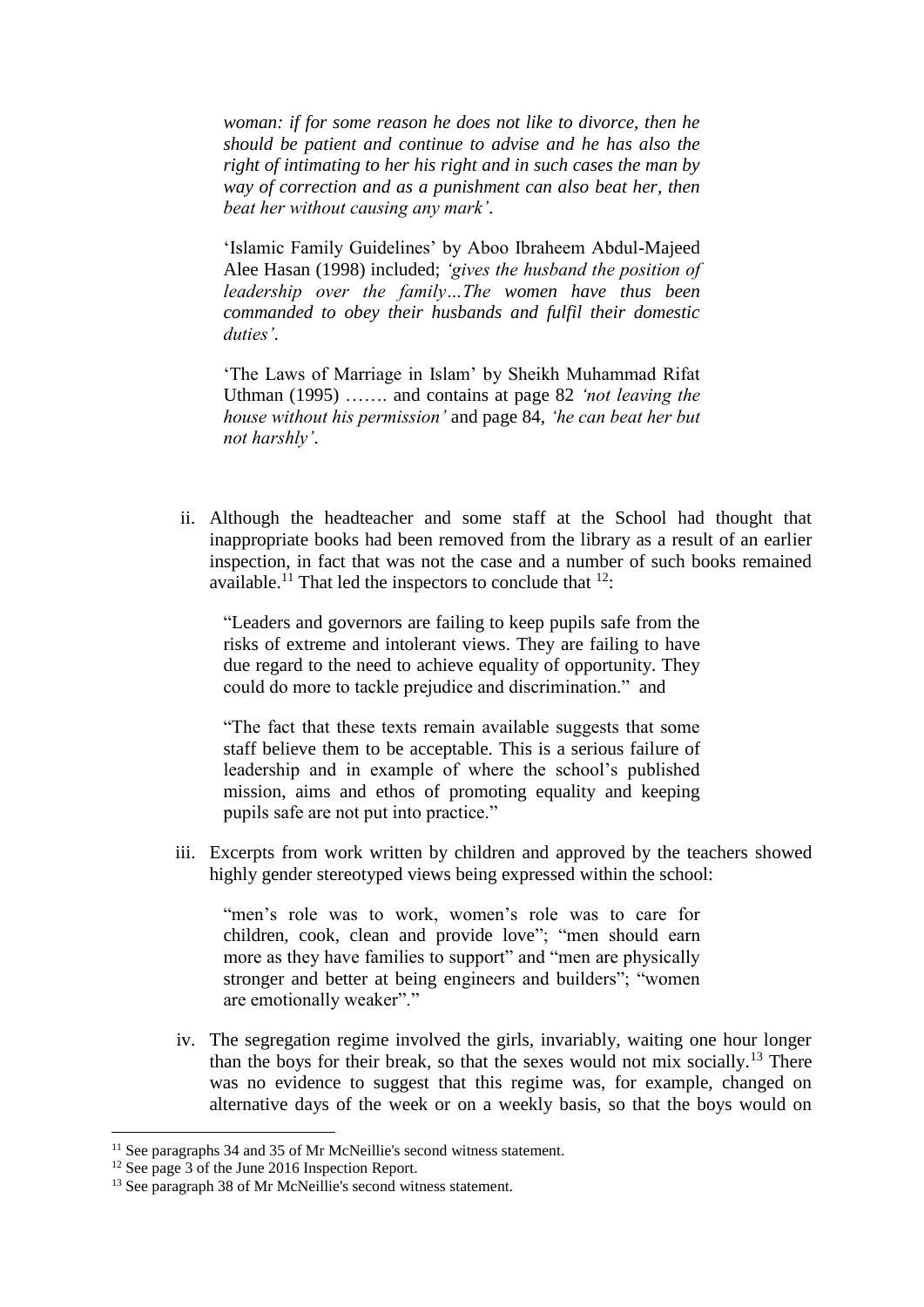occasions have to wait for the girls to have their break period first. In discussion with pupils the inspectors identified that girls felt it was unfair that this was the case. To my mind this is not a trivial point, although it might appear so to some people. What possible justification could there be for always requiring girls to wait for their mid-morning snack until such time as the boys had finished theirs?

- v. No educational justification was put forward to the inspectors by the School to support the segregation regime. Such justification as was provided, was said to be on grounds of "faith". The inspectors also found no evidence that school leaders had considered or addressed the issue of segregation or lack of equality of opportunity arising from such segregation.
- 141. In my judgment, although the June 2016 Inspection Report does not expressly say so, an objective inference can be drawn from the entirety of the evidence found by the inspectors and their conclusions, that the risks identified by them had at least the potential adversely to affect girls more than boys. One does not need to be an educationalist, a sociologist or a psychiatrist to conclude that a mixed sex school:
	- i. which, whether intentionally or otherwise, tolerates an environment where extreme and intolerant *contemporary* views about the role and physical subservience of women, and the entitlement of men physically to dominate and chastise them, are on display, or available to read, in the school library;
	- ii. whose teachers approve the expression by the pupils of gender stereotyped views about the roles of women as homemakers and child minders and the role of men as the breadwinners;
	- iii. where girls are always required to wait for an hour during the school day so that the boys can take a break first; and
	- iv. where no, or no sufficient, consideration is given to promoting equal opportunity,

is a school where a strict sex segregation policy subjects girls to a greater risk of extreme and intolerant views and is likely to reinforce or create misogynist attitudes amongst the boy pupils towards them. Support for this view, if needed, is to be found in *The Casey Review<sup>14</sup>* to which I refer in greater detail below.

- 142. For the above reasons, I would conclude that, on the specific evidence in this case, Ofsted has indeed demonstrated that the sex segregation regime in place at the School involved greater practical detriment for girls than for boys. Accordingly, I would have allowed Ofsted's appeal on this ground.
- 143. Second, I would also accept Ofsted's more conceptual argument under Appeal Ground 4, notwithstanding that in my view its logic merges with Appeal Ground 5 - *expressive detriment*. The argument under this head is not based on the specific facts of this case. Rather it is based on the proposition that, because, as the Judge (and indeed the majority) recognised<sup>15</sup>, in general in today's society women have been and remain "the

<sup>&</sup>lt;u>.</u> <sup>14</sup> A report by Dame Louise Casey DBE CB published in December 2016 by the Department for Communities and Local Government: "*The Casey review: a Review into Opportunity and Integration*" (DCLG).

<sup>&</sup>lt;sup>15</sup> At paragraph 133 of the judgment.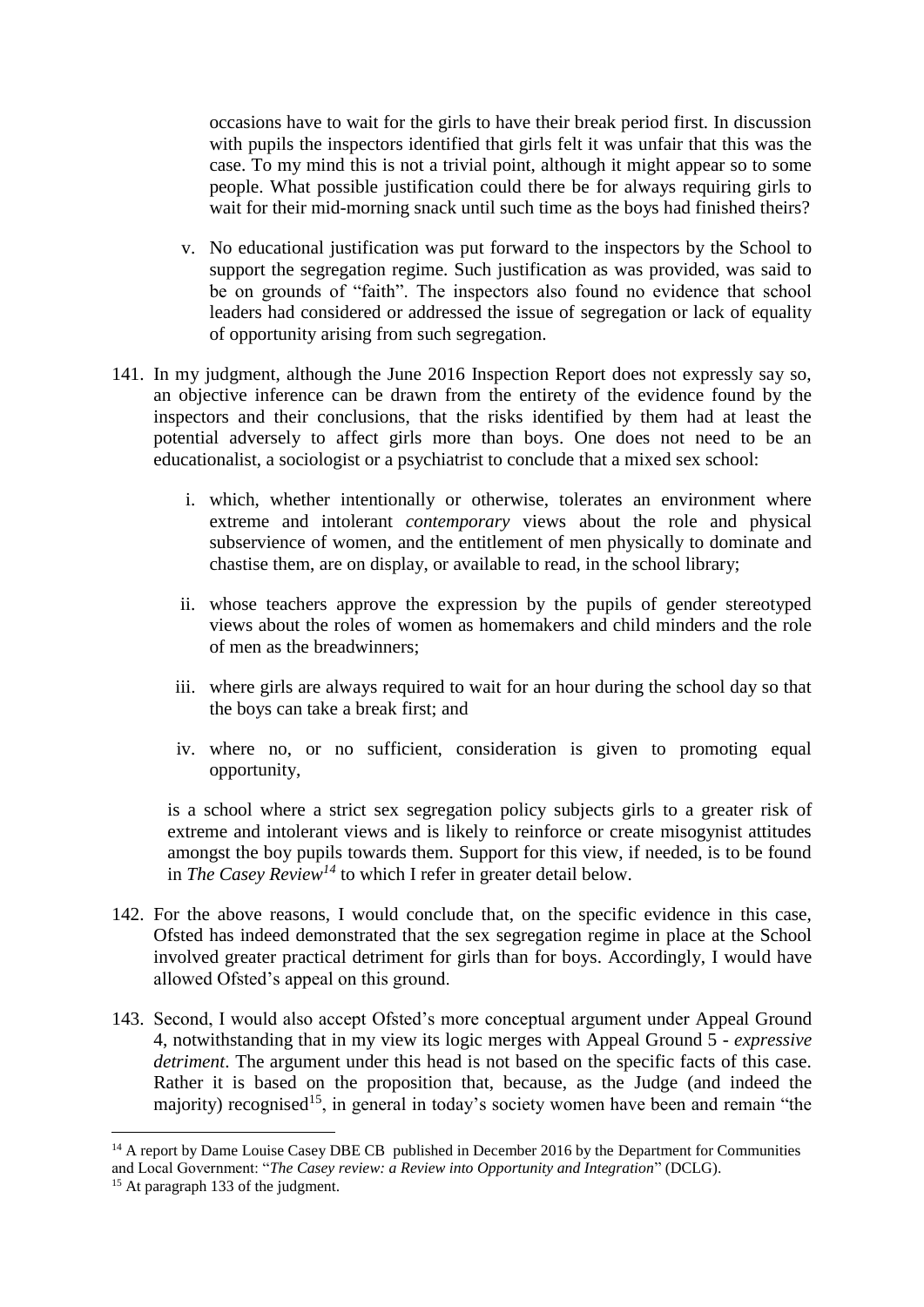group with minority power in society" in terms of the distribution of wealth and influence, that means that strict segregation in a mixed sex school, where both girls and boys are educated on the same site, has a greater practical adverse impact on the girls than the boys.

- 144. Ms Mountfield's argument, in summary, is that, at an impressionable age, those with the minority of power are socialised to be regarded, by themselves and by those with the majority of power, as relevantly different in contexts where gender should be treated as irrelevant; and that creates a particular detriment for females as neither male nor female pupils are socialised to regard women as normal working and social companions for men, or "like them", in a society in which men still hold the significant majority of power. If men and women find it more natural and comfortable to form exclusive and different social networks around working life only with those of their own sex, women lose out more than men, because women are disproportionately excluded from networks of power and influence in later life.
- 145. I accept these arguments, nebulous as they might appear to be at first sight. In my judgment, once the principle is accepted, as it was by the Judge (and the majority in this court), that, as a generality, men exercise more influence and power in society than women, and that persistent gender inequalities remain in the employment market,  $16$ evidence is not required to establish that an educational system, which promotes segregation in a situation where girls are not allowed to mix with boys or to be educated alongside them, notwithstanding they are studying the same curriculum and spending their days on the same single school site, is bound to endorse traditional gender stereotypes that preserve male power, influence and economic dominance. And the impact of that is inevitably greater on women than on men. One does not need to have been educated at a women's college at a co-educational university, at a time when women were still prohibited from being members of all-male colleges, to take judicial notice of the career opportunities which women are even today denied, simply because they are prevented from participating in hierarchical male networking groups, whether in the social, educational or employment environment.

## *Expressive harm*

- 146. I turn now to consider Ms Mountfield's argument in relation to *expressive harm*, which she presented as a cumulative argument in addition to her argument in relation to *practical detriment.*
- 147. Her argument is that such segregation, viewed in the historical and social context of English perspectives as to the inferiority of the female sex, not only has a practical adverse effect on women, but will also perpetuate and reinforce in the minds of its pupils the notion that females are *inferior* to men in both a social and employment context, despite the fact that they are following the same curriculum or doing the same job. She argues, by analogy with authorities from the United States and other jurisdictions<sup> $17$ </sup>, that, irrespective of the subjective intention of those adopting the policy, segregation based upon gender stigmatises women in an unfavourable way, and sends out the message that women are less worthy or somehow "different" from men. She also submitted by reference to the comparative jurisprudence that expressive harm falls

<sup>1</sup> <sup>16</sup> See e.g. pages 104-5 of "*The Casey review*".

<sup>17</sup> *Brown v Board of Education*, 247 US 483 (1954).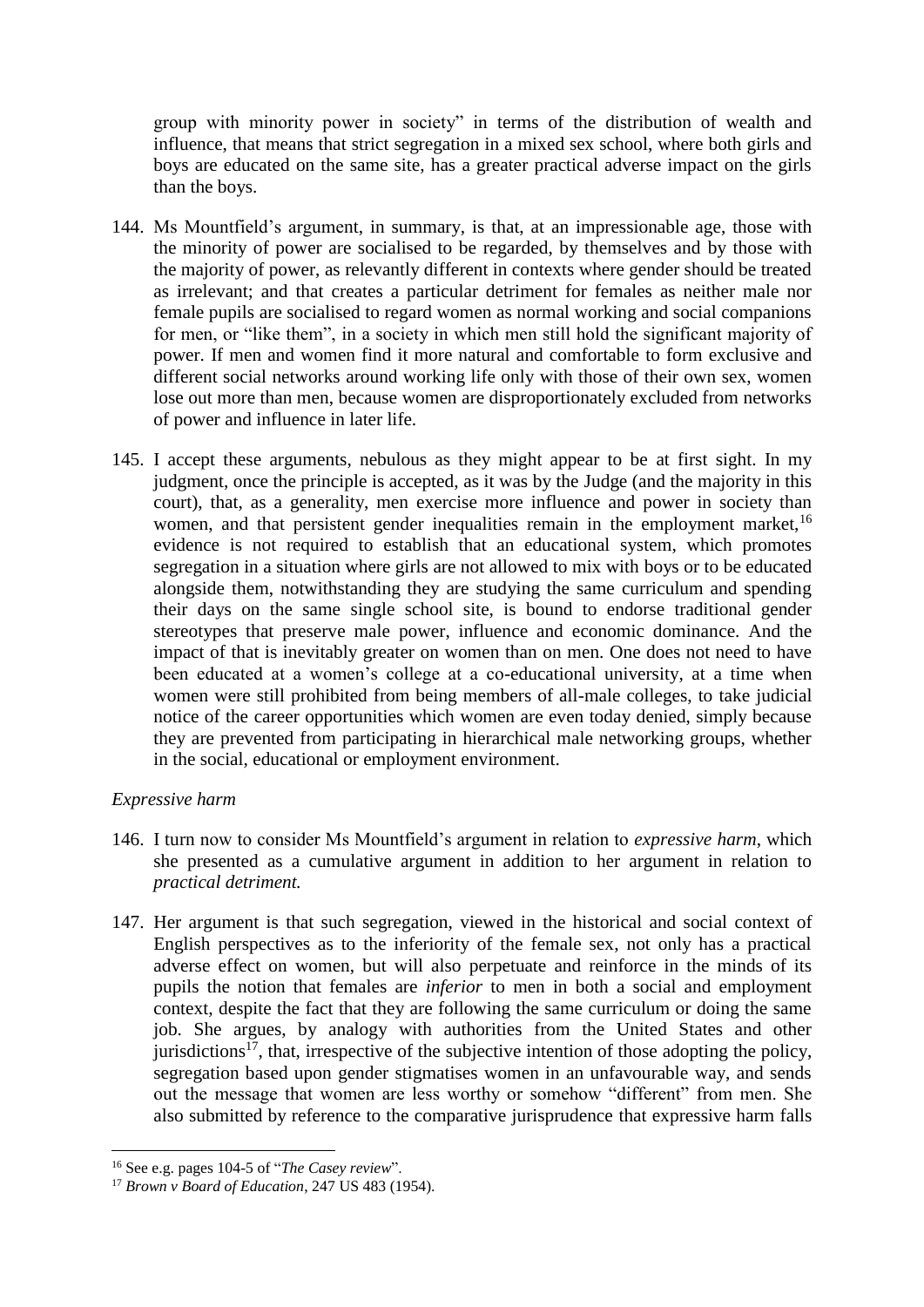to be considered even where the message promulgated may be more equivocal; thus "[c]lassifications based upon race carry a *danger* of stigmatic harm", meaning "unless they are reserved for remedial settings, they *may* in fact promote notions of racial inferiority" (her emphasis added).<sup>18</sup>

- 148. Ms Mountfield did not seek to argue that faith schools in general, or Islamic schools in particular, segregated the sexes because they regarded females as inferior or took the view that the girls should be separately prepared for a lesser role in society. Thus she did not suggest in this court (and indeed had not done so below) that the School agrees with, is motivated by, or seeks to perpetuate any message – religious or otherwise – that "denigrates or deprecates" women, or considers them "inferior". Rather, she submitted that treatment which so unequivocally and systematically marks out boys and girls as separate and different will – or is at least liable to – strengthen stereotypical and detrimental perceptions of girls' and women's character, capacity, role or place; the fact that the intention was not malign; or even that it was benign (to satisfy the religious preferences of some parents) was irrelevant for the purposes of section 13 of the Equality Act. It was for the legislature, if it so wished, to make such policy-based exceptions to general principles of non-discrimination: see *R (E) v Governing Body of JFS and another (United Synagogue and others intervening)* [2010] 2 AC 728 at §70 per Baroness Hale. As the Judge said, Ms Mountfield tethered her submissions to "society as a whole".
- 149. However, the third interveners, Southall Black Sisters ("SBS"), a leading organisation for black and minority women, and Inspire, a non-governmental counter-extremism and women's rights organisation focusing on the influence of Islamic extremism in the UK and its impact on Muslim women and girls, argued that

"gender segregation within mixed sex Muslim faith schools is driven by illiberal cultural norms which locate responsibility for the maintenance of collective purity in women, both curtailing their freedom in order to pursue that end and simultaneously blaming them for male sexual incontinence. The cost to South Asian women is severe: [Ms Patel's] Witness Statement details the abuse disproportionately suffered by them and their disproportionately high vulnerability to suicide."

150. They seek to rely upon the evidence of Ms Pragna Patel, a director of SBS, Their skeleton argument, submitted on their behalf by Ms Karon Monaghan QC and Ms Aileen McColgan, refers to Ms Patel's statement which sets out how illiberal/ fundamentalist interpretations of Islam have increasingly come to the fore in recent years and that the emphasis on gender segregation in schools, as well as universities and elsewhere, is strongly associated with this trend. They rely on Ms Patel's explanation as to how gender segregation results from, and in turn reinforces, cultural and religious norms. They point to her view that the support of violence against women and gender stereotyping, as demonstrated in the publications and pupils' work found in the School, are mainstays of ultra-conservative and fundamentalist approaches to Islam in which control of women and, ultimately, the removal of women from the public sphere and their relegation to the private sphere, is key. They conclude by submitting that:

<u>.</u>

<sup>18</sup> See per the United States Supreme Court in *City of Richmond v JA Crosson Co* 448 US 469, 493.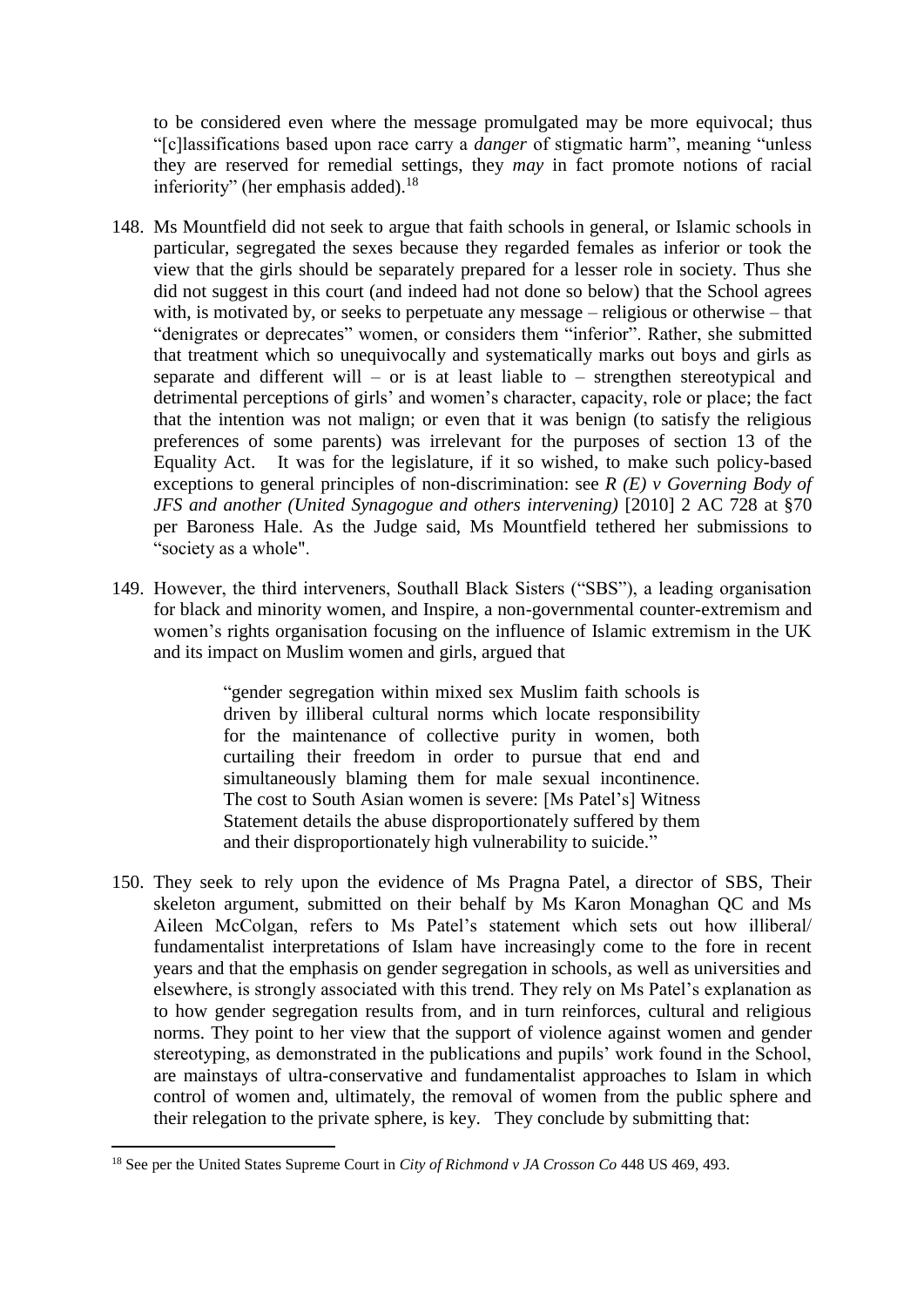"The gendered norms which are at issue here do not fall with equivalent weight on men and women, but are concerned to keep women out of the public space. Importantly, they result in the exclusion of women, their viewpoints and voices, from public life, which then has implications for how those communities conceptualise and press their interests."

In other words, by their evidence and submissions, the third interveners support the appellants' submissions in relation to practical detriment and expressive harm, but additionally seek to do so by reference to the particular context of a Muslim faith school.

- 151. At paragraph 39 of his judgment, the Judge accepted in principle that, by analogy with the approach taken by the United States Supreme Court in *Brown*, perpetuating notions about the inferiority of women could be regarded as being "in effect the same factor which constitutes less favourable treatment and "detriment" for the purposes of section 13 of the Equality Act." I agree that, if segregation on grounds of race or sex can be shown to perpetuate notions of the inferiority of one race or one gender, such segregation can indeed be regarded as discrimination because of a protected characteristic within section 13 of the Equality Act. The fact that there has been no reported judgment to date on expressive harm in domestic law does not concern me. The authorities clearly recognise that: although some people regard sex discrimination as trivial, it is not perceived as trivial by those concerned; that discrimination can have a severe negative psychological effect on the individual involved; and that discrimination violates a person's dignity and self-esteem as a human being, may damage social cohesion, and is "the reverse of the rational behaviour we now expect of government and the state": see e.g. per Baroness Hale in *Ghaidan v Godin-Mendoza* [2004] 2 AC 557 at §§131-132; and per Arden LJ in *R (Elias) v Defence Secretary* [2006] 1 WLR 3213 at §§269-271.
- 152. The Judge's reasons for rejecting Ofsted's argument on expressive harm are not, in my view, sustainable.
- 153. I disagree with the Judge, and with the majority, that there is a lack of evidence in the present case to support the appellant's arguments in relation to expressive harm. Evidence is not needed to inform the court of the historic, and indeed recent and continuing, struggles of women for equal rights, equal opportunities and equal pay in UK society. The fact that "the UK government does not routinely, still less compulsorily, segregate on the grounds of sex in public education" nor "have a policy on this issue", or that segregation "cannot be envisaged as any reflection of the mores and attitudes of wider society", factors upon which the judge relied<sup>19</sup>, are comments which appear to me to be wholly beside the point. As Ms Mountfield cogently submitted, "protected characteristics are protected because they all have long histories in which one group has been regarded as fundamentally different or inferior in ways which the law today recognises are unjustified and unacceptable but which (the Court can take judicial notice) persist in power imbalances which continue to exist across society at large". One cannot shut one's eyes to the objective reality that, whatever the good intentions of government and equality legislation, stereotypical attitudes to girls and women, to their role in the family and in society and as to their ability, or

1

<sup>19</sup> See paragraphs 141 and 142 of the judgment.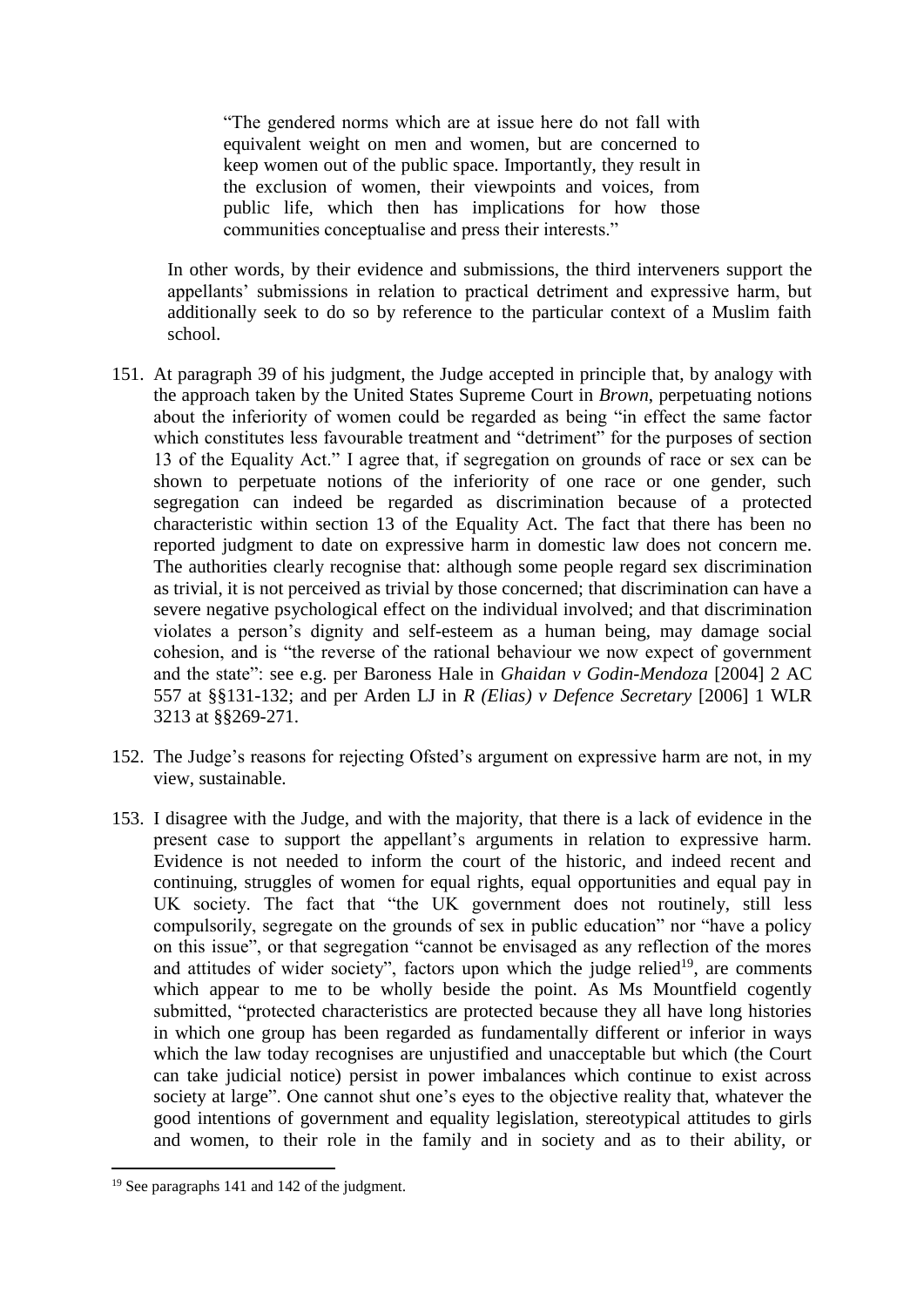entitlement, to command equality of opportunity and pay in the marketplace remain current in certain sections of UK society today. In those circumstances, in my judgment, the segregation by sex on a mixed sex educational campus necessarily endorses and perpetuates, or at the very least risks endorsing and perpetuating, stereotypes about girls and women that are still pervasive in society and which are widely recognised as detrimental and unduly limiting. And that in turn results in expressive harm to girls.

- 154. The fact that expressive harm caused as a result of segregation on grounds of race in an educational context would be both more obvious and more severe than the expressive harm caused by sex segregation, is not a reason for rejecting the appellant's argument in relation to segregation on grounds of sex, as the judge seemed to have thought.
- 155. The Judge's second reason for rejecting the appellant's argument that segregation on grounds of sex "generates a feeling of inferiority as to the status of the female gender in the community" was the absence of what he referred to as any "supporting evidence" from either the parents or the girls themselves in circumstances where the parents had positively elected to send their daughters to such a school. Although he referred to comments from some of the girls (complaining that segregation was unfair), he relied upon the fact that none of them suggested that it made girls feel or appear to be inferior.
- 156. Again, in my judgment, the absence of such evidence in relation to expressive harm is irrelevant. The issue has to be approached by the courts objectively, by reference to the principles and standards of British democracy. Apart from the fact that religious or culturally motivated choices made by parents in connection with their children's education may not be in the latter's best interests, Parliament is entitled to decide what amounts to discrimination or other breach of a child's human rights, irrespective of the views of the child's parents, albeit paying appropriate regard to the latter's beliefs. This was judicially recognised in *R (Williamson) v Secretary of State for Education and Employment* [2005] UKHL 15, [2005] 2 AC 246 - the case in relation to the universal statutory ban on corporal punishment in schools, which was opposed by certain parents and teachers at independent schools.
- 157. Likewise, the absence of any clear views from the girls at the school themselves that they felt inferior as a result of the practice of segregation is also in my view irrelevant, even on the assumption that such views could reliably be ascertained from adolescent children.
- 158. An instructive case in this context is *R (Begum) v Headteacher and Governors of Denbigh High School* [2006] UKHL 15, [2007] 1 AC 100. In that case the House of Lords allowed the appeal of a school against a decision of the Court of Appeal that it had breached the Article 9 rights of the claimant, a Muslim pupil, by refusing to allow her to wear a jilbab (a long coat-like garment which effectively concealed the shape of the female body and which was considered to represent stricter adherence to the tenets of the Muslim faith). The school's uniform policy permitted pupils to wear headscarves and shalwar kameeze but the claimant argued that her religious views required her to wear the jilbab. Lord Bingham, with whom Lord Nicholls agreed, made reference in his speech to concerns expressed by staff and some parents that the acceptance of the jilbab as a permissible variant of the school uniform would lead to undesirable differentiation between Muslim groups according to the strictness of their views (§18). Lord Hoffmann, with whom Lord Nicholls also agreed, referred with approval to the finding below that the uniform policy was aimed at protecting the rights and freedoms of the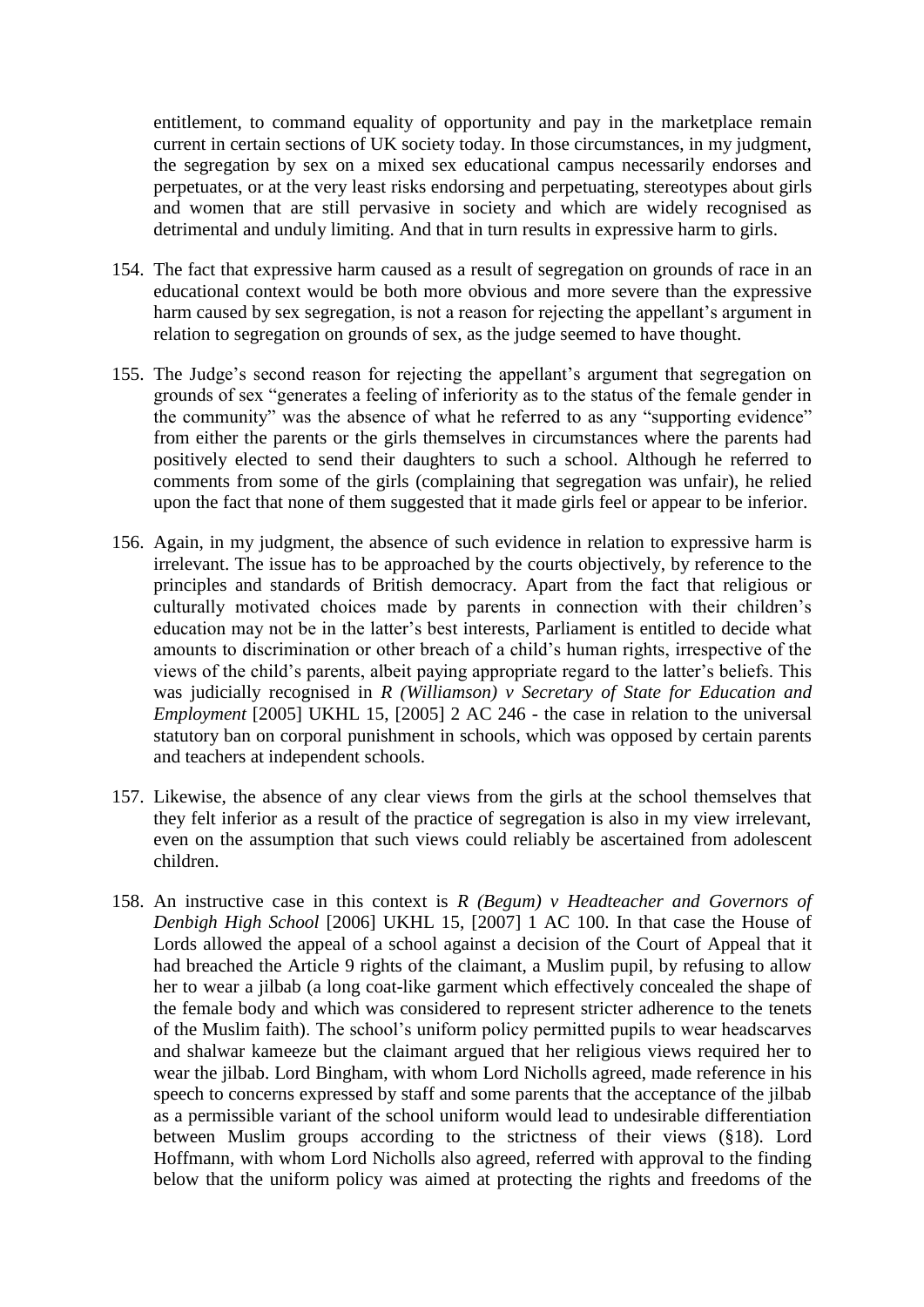"not insignificant number of Muslim female pupils at Denbigh High School who do not wish to wear the jilbab and either do, or will, feel pressure on them either from inside or outside the school" (§58, see too Lord Bingham at §18).

159. Most significantly, for present purposes, is the speech of Baroness Hale. Because of its importance to the present case, I quote the relevant paragraphs in full:

> "92. I too agree that this appeal should be allowed. Most of your lordships take the view that Shabina Begum's right to manifest her religion was not infringed because she had chosen to attend this school knowing full well what the school uniform was. It was she who had changed her mind about what her religion required of her, rather than the school which had changed its policy. I am uneasy about this. The reality is that the choice of secondary school is usually made by parents or guardians rather than by the child herself. The child is on the brink of, but has not yet reached, adolescence. She may have views but they are unlikely to be decisive. More importantly, she has not yet reached the critical stage in her development where this particular choice may matter to her.

> 93. ……..The fact that they are not yet fully adult may help to justify interference with the choices they have made. It cannot be assumed, as it can with adults, that these choices are the product of a fully developed individual autonomy. But it may still count as an interference. I am therefore inclined to agree with my noble and learned friend, Lord Nicholls of Birkenhead, that there was an interference with Shabina Begum's right to manifest her religion.

> 94. However, I am in no doubt that that interference was justified. It had the legitimate aim of protecting the rights and freedoms of others. The question is whether it was proportionate to that aim. This is a more difficult and delicate question in this case than it would be in the case of many similar manifestations of religious belief. If a Sikh man wears a turban or a Jewish man a yamoulka, we can readily assume that it was his free choice to adopt the dress dictated by the teachings of his religion. I would make the same assumption about an adult Muslim woman who chooses to wear the Islamic headscarf. There are many reasons why she might wish to do this. As Yasmin Alibhai-Brown (*WHO do WE THINK we ARE?,* (2000), p 246) explains:

> "What critics of Islam fail to understand is that when they see a young woman in a *hijab* she may have chosen the garment as a mark of her defiant political identity and also as a way of regaining control over her body."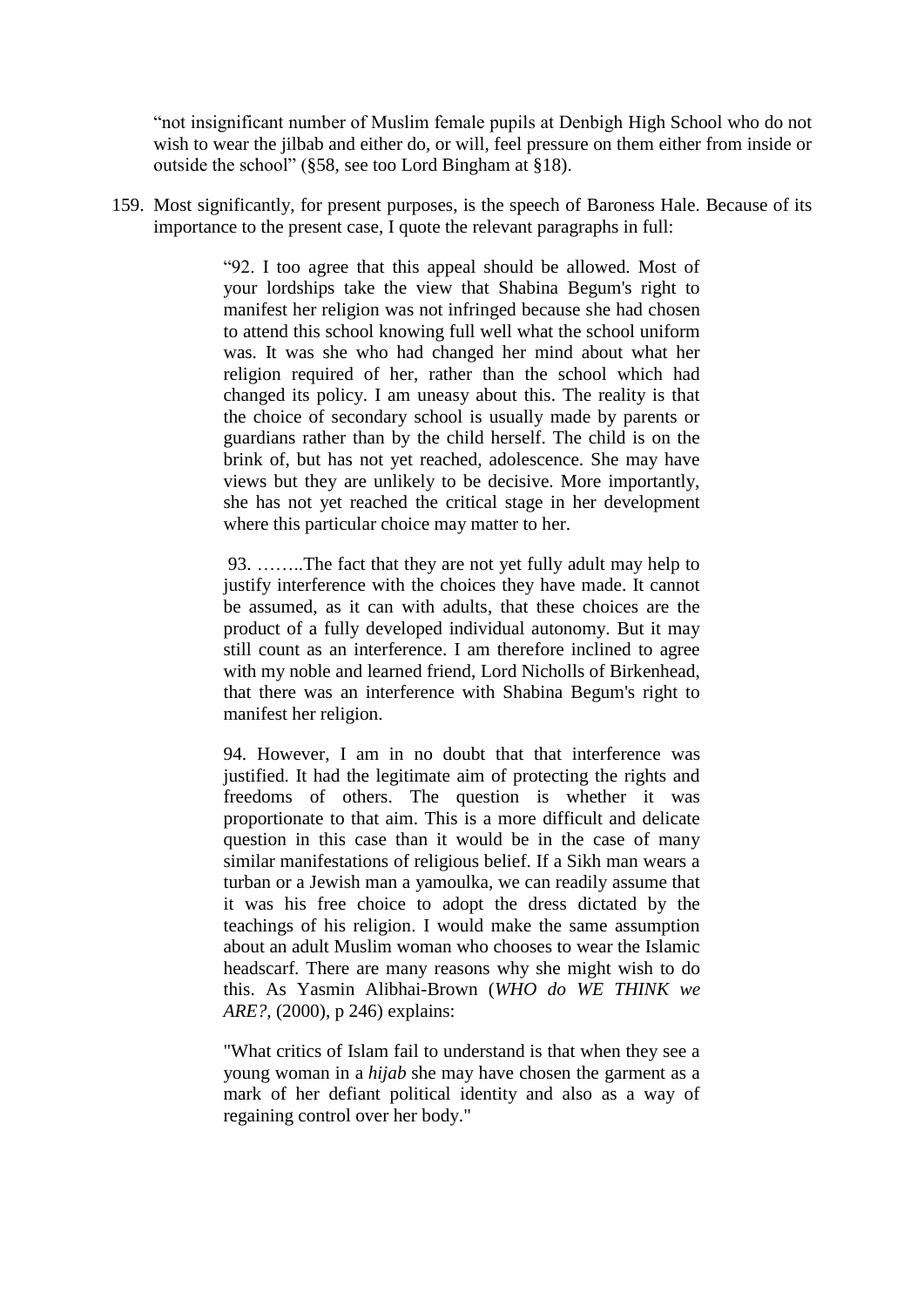Bhikhu Parekh makes the same point (in "A Varied Moral World, A Response to Susan Okin's 'Is Multiculturalism Bad for Women'", *Boston Review,* October/November 1997):

"In France and the Netherlands several Muslim girls freely wore the hijab (headscarf), partly to reassure their conservative parents that they would not be corrupted by the public culture of the school, and partly to reshape the latter by indicating to white boys how they wished to be treated. The hijab in their case was a highly complex autonomous act intended to use the resources of the tradition both to change and to preserve it."

……

 95. **But it must be the woman's choice, not something imposed upon her by others. It is quite clear from the evidence in this case that there are different views in different communities about what is required of a Muslim woman who leaves the privacy of her home and family and goes out into the public world. There is also a view that the more extreme requirements are imposed as much for political and social as for religious reasons. If this is so, it is not a uniquely Muslim phenomenon. The Parekh Report on** *The Future of Multi-Ethnic Britain* **(Runnymede Trust, 2000, at pp 236-237, para 17.3), for example, points out that:**

**"In all traditions, religious claims and rituals may be used to legitimise power structures rather than to promote ethical principles, and may foster bigotry, sectarianism and fundamentalism. Notoriously, religion often accepts and gives its blessing to gender inequalities."**

Gita Saghal and Nira Yuval-Davis, discussing "Fundamentalism, Multiculturalism and Women in Britain" (in *Refusing Holy Orders, Women and Fundamentalism in Britain*, (2000), p 14) argue that the effect of and on women is

". . . central to the project of fundamentalism, which attempts to impose its own unitary religious definition on the grouping and its symbolic order. The 'proper' behaviour of women is used to signify the difference between those who belong and those who do not; women are also seen as the 'cultural carriers' of the grouping, who transmit group culture to the future generation; and proper control in terms of marriage and divorce ensures that children who are born to those women are within the boundaries of the collectivity, not only biologically but also symbolically."

**According to this view, strict dress codes may be imposed upon women, not for their own sake but to serve the ends of**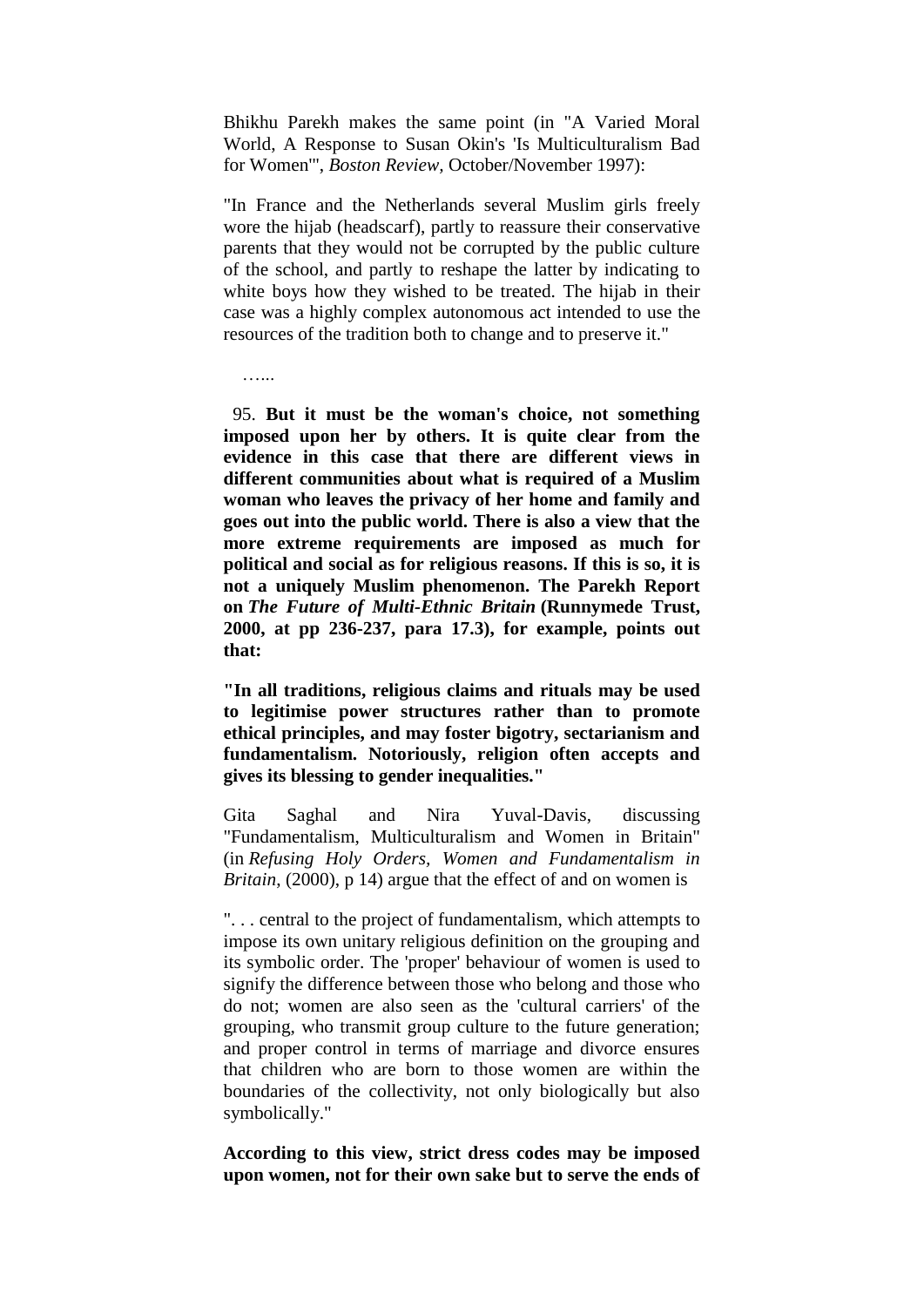**others. Hence they may be denied equal freedom to choose for themselves. They may also be denied equal treatment. A dress code which requires women to conceal all but their face and hands, while leaving men much freer to decide what they will wear, does not treat them equally. Although a different issue from seclusion, the assumption may be that women will play their part in the private domestic sphere while men will play theirs in the public world. Of course, from a woman's point of view, this may be a safer and more comfortable place to be. Gita Saghal and Nira Yuval Davis go on to point out that, at p 15:**

**"One of the paradoxes . . . is the fact that women collude, seek comfort, and even at times gain a sense of empowerment within the spaces allocated to them by fundamentalist movements."**

96. If a woman freely chooses to adopt a way of life for herself, it is not for others, including other women who have chosen differently, to criticise or prevent her. Judge Tulkens, in *Sahin v Turkey*, at p 46, draws the analogy with freedom of speech. The European Court of Human Rights has never accepted that interference with the right of freedom of expression is justified by the fact that the ideas expressed may offend someone. Likewise, the sight of a woman in full purdah may offend some people, and especially those western feminists who believe that it is a symbol of her oppression, but that could not be a good reason for prohibiting her from wearing it.

97. **But schools are different. Their task is to educate the young from all the many and diverse families and communities in this country in accordance with the national curriculum. Their task is to help all of their pupils achieve their full potential. This includes growing up to play whatever part they choose in the society in which they are living. The school's task is also to promote the ability of people of diverse races, religions and cultures to live together in harmony. Fostering a sense of community and cohesion within the school is an important part of that. A uniform dress code can play its role in smoothing over ethnic, religious and social divisions. But it does more than that. Like it or not, this is a society committed, in principle and in law, to equal freedom for men and women to choose how they will lead their lives within the law. Young girls from ethnic, cultural or religious minorities growing up here face particularly difficult choices: how far to adopt or to distance themselves from the dominant culture. A good school will enable and support them.** This particular school is a good school: that, it appears, is one reason why Shabina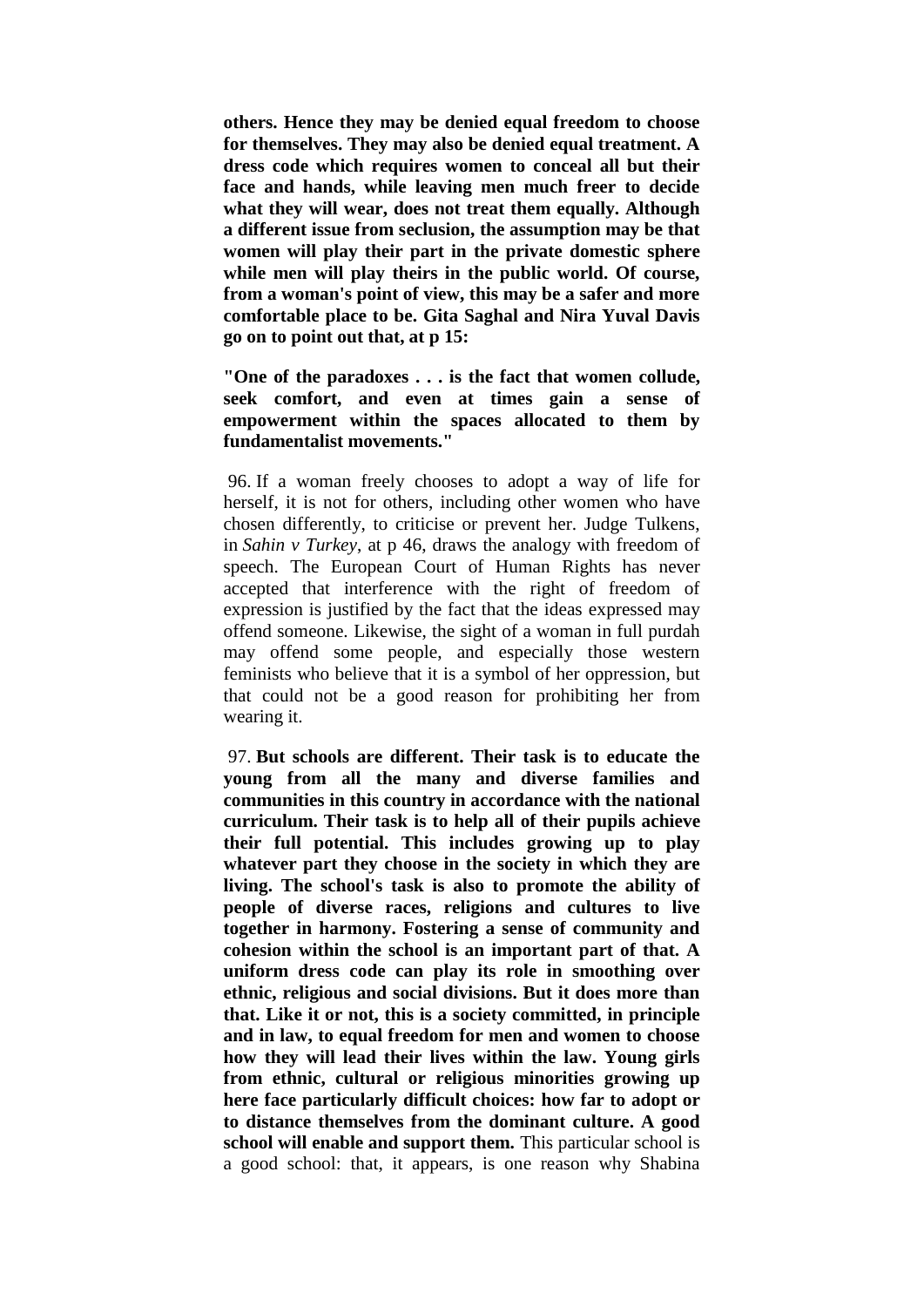Begum wanted to stay there. It is also a mixed school. That was what led to the difficulty. It would not have arisen in a girls' school with an all-female staff.

98. In deciding how far to go in accommodating religious requirements within its dress code, such a school has to accommodate some complex considerations. These are helpfully explained by Professor Frances Radnay in "Culture, Religion and Gender" [2003] 1 International Journal of Constitutional Law 663:

**". . . genuine individual consent to a discriminatory practice or dissent from it may not be feasible where these girls are not yet adult. The question is whether patriarchal family control should be allowed to result in girls being socialised according to the implications of veiling while still attending public educational institutions. . . . A mandatory policy that rejects veiling in state educational institutions may provide a crucial opportunity for girls to choose the feminist freedom of state education over the patriarchal dominance of their families. Also, for the families, such a policy may send a clear message that the benefits of state education are tied to the obligation to respect women's and girls' rights to equality and freedom . . .** On the other hand, a prohibition of veiling risks violating the liberal principle of respect for individual autonomy and cultural diversity for parents as well as students. It may also result in traditionalist families not sending their children to the state educational institutions. In this educational context, implementation of the right to equality is a complex matter, and the determination of the way it should be achieved depends upon the balance between these two conflicting policy priorities in a specific social environment."

It seems to me that that was exactly what this school was trying to do when it devised the school uniform policy to suit the social conditions in that school, in that town, and at that time. Its requirements are clearly set out by my noble and learned friend, Lord Scott of Foscote, in para 76 of his opinion. Social cohesion is promoted by the uniform elements of shirt, tie and jumper, and the requirement that all outer garments be in the school colour. But cultural and religious diversity is respected by allowing girls to wear either a skirt, trousers, or the shalwar kameez, and by allowing those who wished to do so to wear the hijab. This was indeed a thoughtful and proportionate response to reconciling the complexities of the situation. This is demonstrated by the fact that girls have subsequently expressed their concern that if the jilbab were to be allowed they would face pressure to adopt it even though they do not wish to do so. Here is the evidence to support the justification which Judge Tulkens found lacking in the *Sahin* case.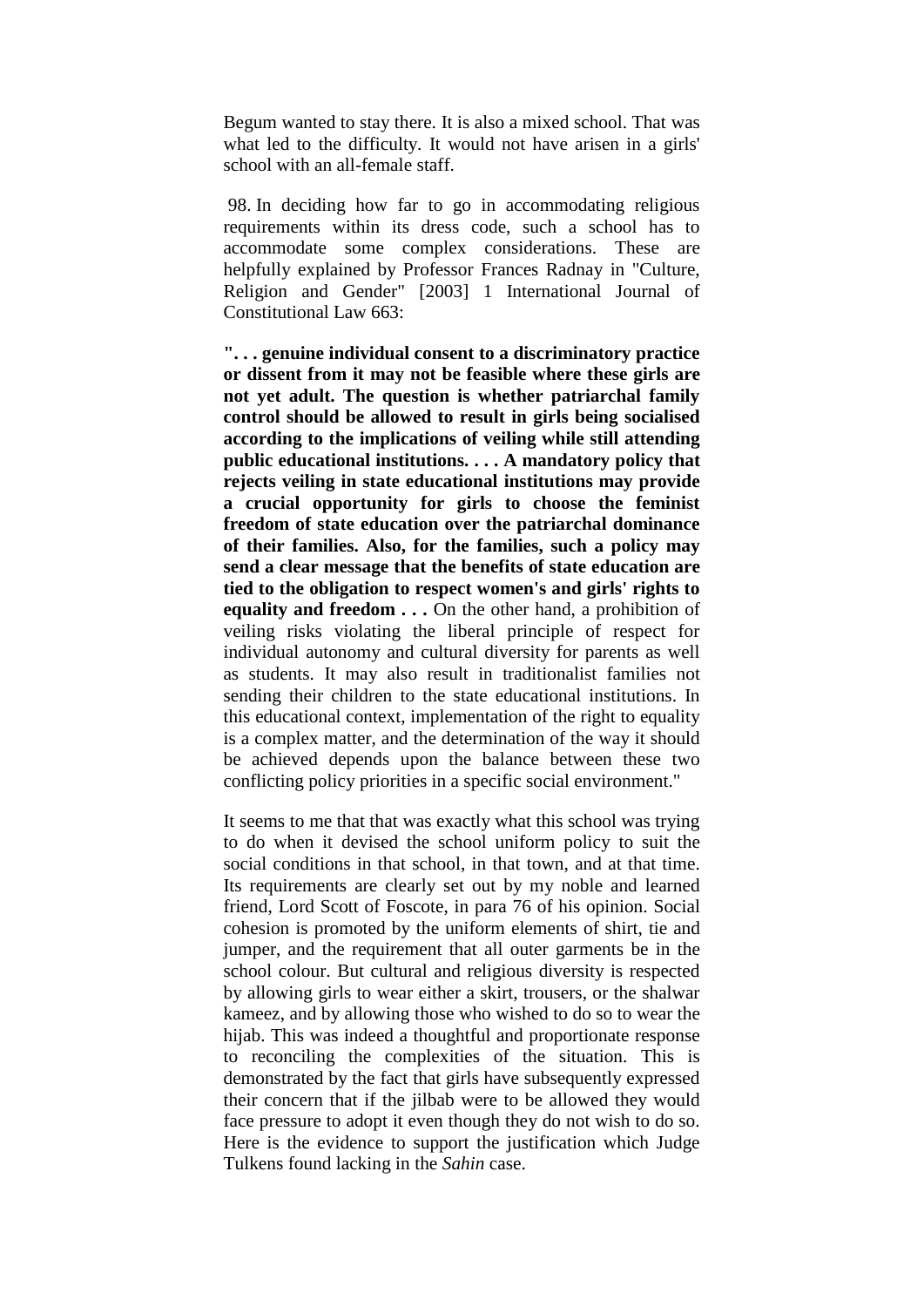99. In agreement with your lordships, therefore, I would allow this appeal and restore the order of the trial judge."

- 160. Taking into account the points made by Baroness Hale in the passage I have quoted, I conclude:
	- i. Evidence as to the parents' wishes as to the desirability (or otherwise) of segregation was irrelevant as to whether segregation in the School was in fact discriminatory on the grounds that it caused expressive harm.
	- ii. Evidence from the girls themselves was not necessary to demonstrate expressive harm arising from the sex segregation policy at the School. They were likely to be under the influence of their parents or otherwise in a position where they could hardly demonstrate a free adult choice.
	- iii. In any event, what mattered was whether the regime in the School itself, assessed on an objective basis, resulted in the girls being subjected to stigmatic harm.
- 161. The third reason which the judge gave was that Ofsted's argument would only have been well founded:

"if it could be established that faith schools in general, and Islamic schools in particular, segregate the sexes because they regard the female gender as inferior, and/or that girls should be separately prepared for a lesser role in society."<sup>20</sup>

Because neither Ofsted itself in its report, nor Ms Mountfield, made such an argument specifically directed at faith schools, and Muslim schools in particular, the judge rejected Ms Mountfield's arguments on expressive harm.

162. Again, I do not consider that it was necessary for Ofsted to have adduced evidence showing that:

> "Islamic schools in particular, segregate the sexes because they regard the female gender as inferior"

in order to have shown expressive harm. The subjective views of the School, or its motivation, in imposing segregation are irrelevant. What is relevant is an objective assessment of *the impact of segregation* on these girl pupils, not only generally but also in the context of a school in relation to which the evidence showed a disrespectful, and non-accepting, attitude to the equal position of women in the home and society.

163. Whether one looks at the outcome generally from the perspective of the education of girls in modern British society, or whether one focuses more specifically on the fact that this was a faith school, I agree with Ms Mountfield that segregation in the case of this ostensibly mixed sex school, especially one where the sexes were mixed for the first five years, clearly conveys the pejorative message that the segregation of girls from boys endorses a particular role for girls in the family and in society.

1

<sup>20</sup> See paragraph 144 of the judgment.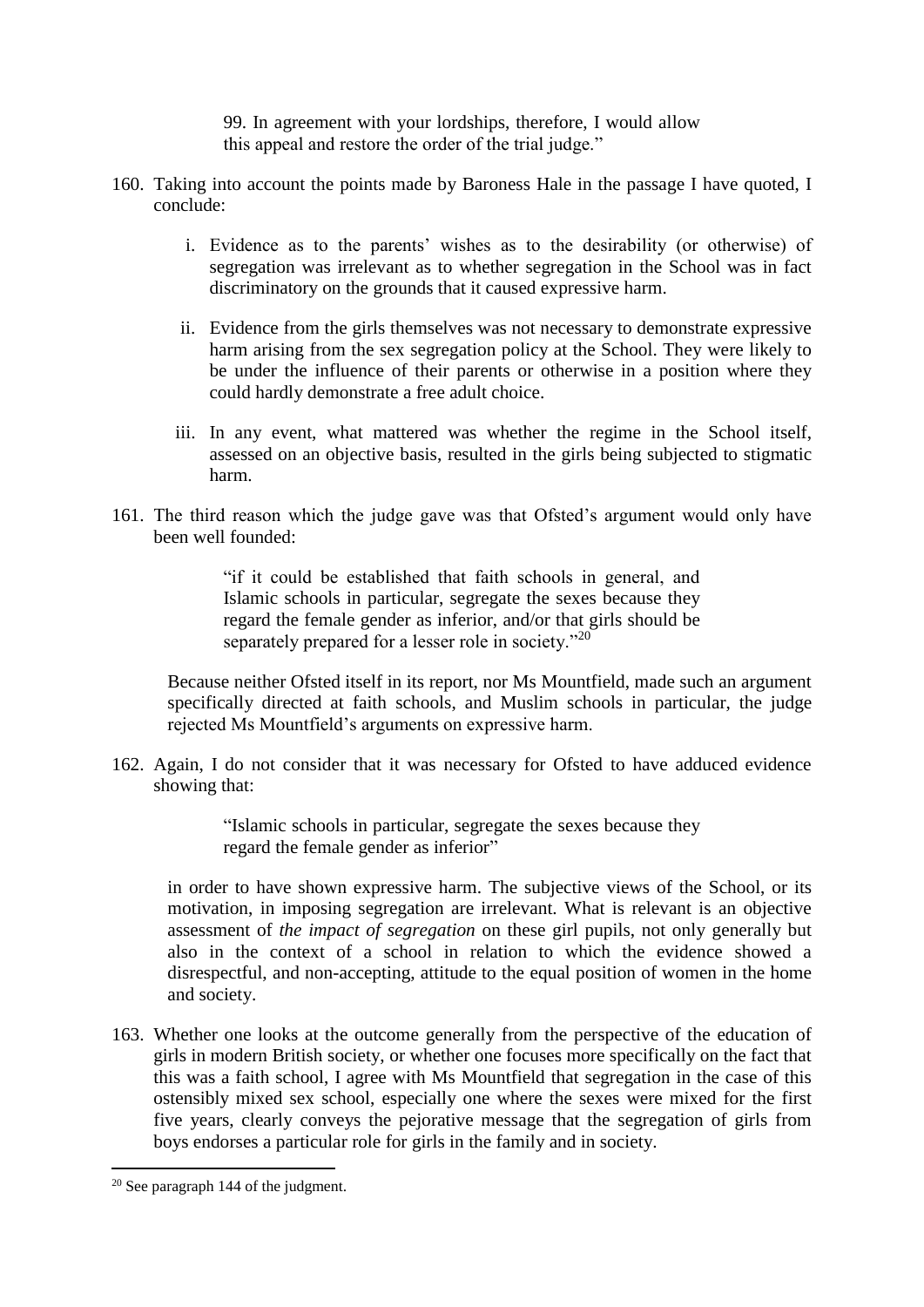- 164. This was a school where (applying the language used in Baroness Hale's speech in *R (Begum)* or in the reports to which she referred) the School's mandatory policy of imposing strict sex segregation did not provide "a crucial [or indeed any] opportunity for girls to choose the feminist freedom of state education over the patriarchal dominance of their families" or any "message that the benefits of state education are tied to the obligation to respect women's and girls' rights to equality and freedom . . .". The School's segregation regime did nothing to enable or support "[y]oung girls from ethnic, cultural or religious minorities growing up here" to "face particularly difficult choices: how far to adopt or to distance themselves from the dominant culture" or to "grow…… up to play whatever part they choose in the society in which they are living."
- 165. In my judgment, it is not difficult to conclude that in such circumstances, and against the background of the past history and current reality of gender relations, not only generally in UK society, but also in the cultural and community context of this particular School, segregation on grounds of sex necessarily endorses gender stereotypes about the inferiority of women or their perceived place in a society where predominantly men exercise power. Parliament has clearly decided that in the context of mixed sex schools (as opposed to the exceptions in relation to admissions for single sex schools contained in Schedule 11 of the Equality Act) discrimination on grounds of sex is not permissible save for very limited exceptions not relevant here. Accordingly, the result is that, whether taken alone or (especially) in conjunction with the practical consequences identified above, sex segregation at the School does indeed impose on girls a detriment which is greater in magnitude than that suffered by boys. Thus, to the extent that such a differential detriment is required for less favourable treatment, in my judgment it is present in this case.
- 166. However, I would also accept the submissions of the third interveners that the effect of gender segregation, in the specific context of this Muslim school, is not gender neutral. In coming to this conclusion, I have not had to rely on the evidence (as opposed to the submissions), of Ms Pragna Patel, assisted by the views of Sarah Khan, a director of Inspire, instructive as I found such evidence to be. Both women have considerable experience in addressing gender inequality in BME communities. No doubt because their evidence was not available below, Beatson LJ did not consider it appropriate to grant permission for such evidence to be relied upon on the appeal before us, notwithstanding that the application of the third interveners specifically sought permission to rely upon such evidence.
- 167. However, I see no reason why this court cannot take judicial notice of the findings and conclusions in the report by Dame Louise Casey DBE CB published in December 2016 by the Department for Communities and Local Government: "*The Casey review: a Review into Opportunity and Integration" (DCLG)*, which was referred to in such evidence, in much the same way that Baroness Hale in *R (Begum) v Headteacher and Governors of Denbigh High School* had regard to: *The Parekh Report on The Future of Multi-Ethnic Britain*; in that it Gita Saghal and Nira Yuval-Davis, *"Fundamentalism, Multiculturalism and Women in Britain"*; and Professor Frances Radnay in *"Culture, Religion and Gender"*.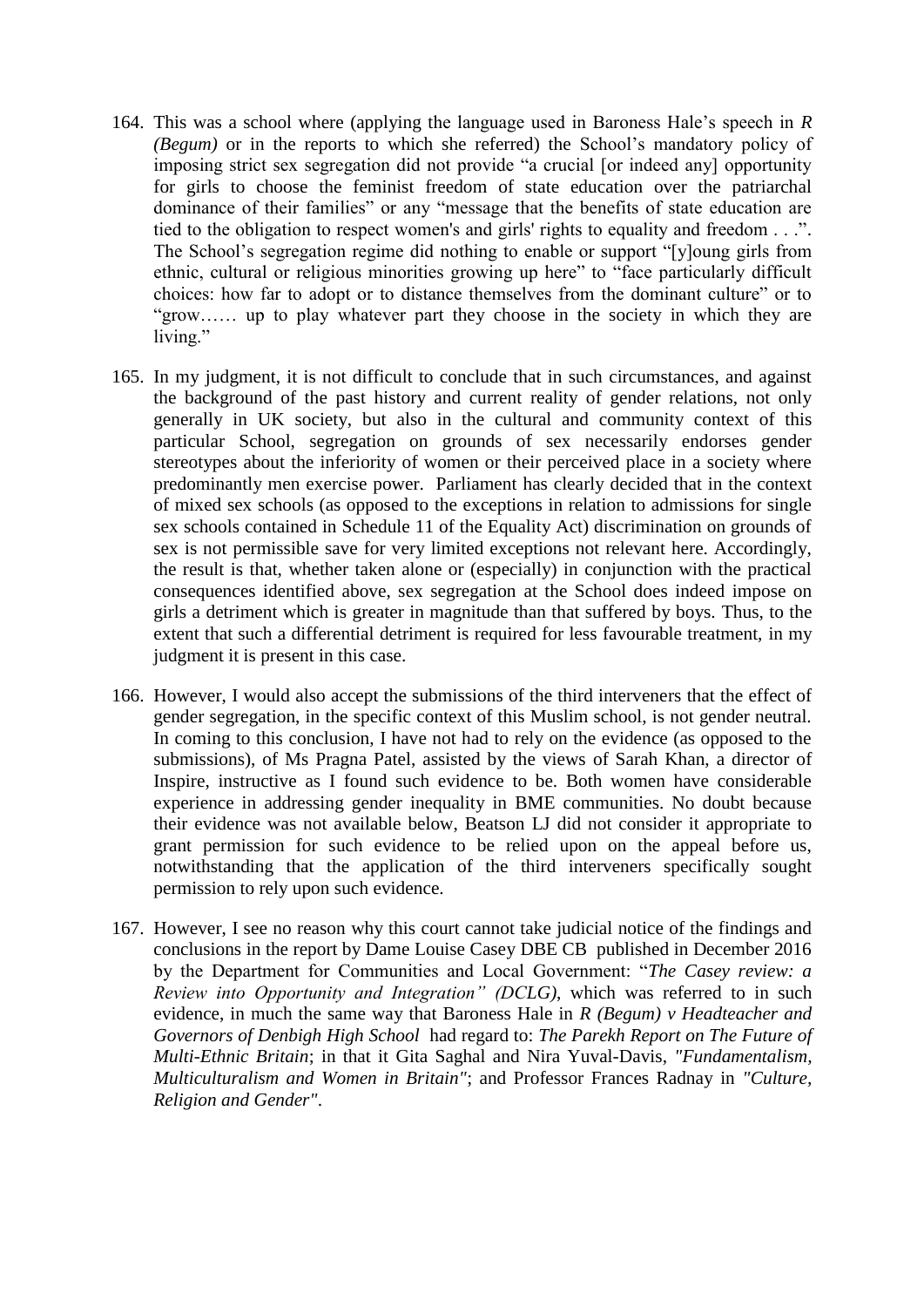168. The remit of *The Casey review* was to investigate integration and opportunity in isolated and deprived communities. Her conclusions included the following<sup>21</sup>:

> "Black boys still not getting jobs, white working class kids on free school meals still doing badly in our education system, **Muslim girls getting good grades at school but no decent employment opportunities**; these remain absolutely vital problems to tackle and get right to improve our society.

> But I also found other, equally worrying things including high levels of social and economic isolation in some places and **cultural and religious practices in communities that are not only holding some of our citizens back but run contrary to British values and sometimes our laws. Time and time again I found it was women and children who were the targets of these regressive practices.** And too often, leaders and institutions were not doing enough to stand up against them and protect those who were vulnerable."

In its chapter on "Inequality and harm" *The Casey review* states, inter-alia:

"7.3. **Our analysis in earlier chapters of this report on social and economic integration has thrown up some worrying indications of inequality and harm which should be of significant concern in 21st Century Britain**. These concerns have been reinforced by people we have heard from during the review – in visits and meetings, and in written submissions – and in events that occurred as we conducted the review. This chapter reflects what we have seen and heard.

7.4. The causes of inequality vary and can be both internal and external to the communities in which they are suffered. Common traits which we observed were that they:

#### • **often affect women – but have a knock-on, negative impact on children and the wider community;**

- $\bullet$  ……
- in some cases are directly harming children;
- $\bullet$  ……

• can also feed division, suspicion, fear, prejudice and hatred between communities and be exploited by extremists, pushing people further away from mainstream society and creating a vicious cycle; and

1

 $21$  See page 5.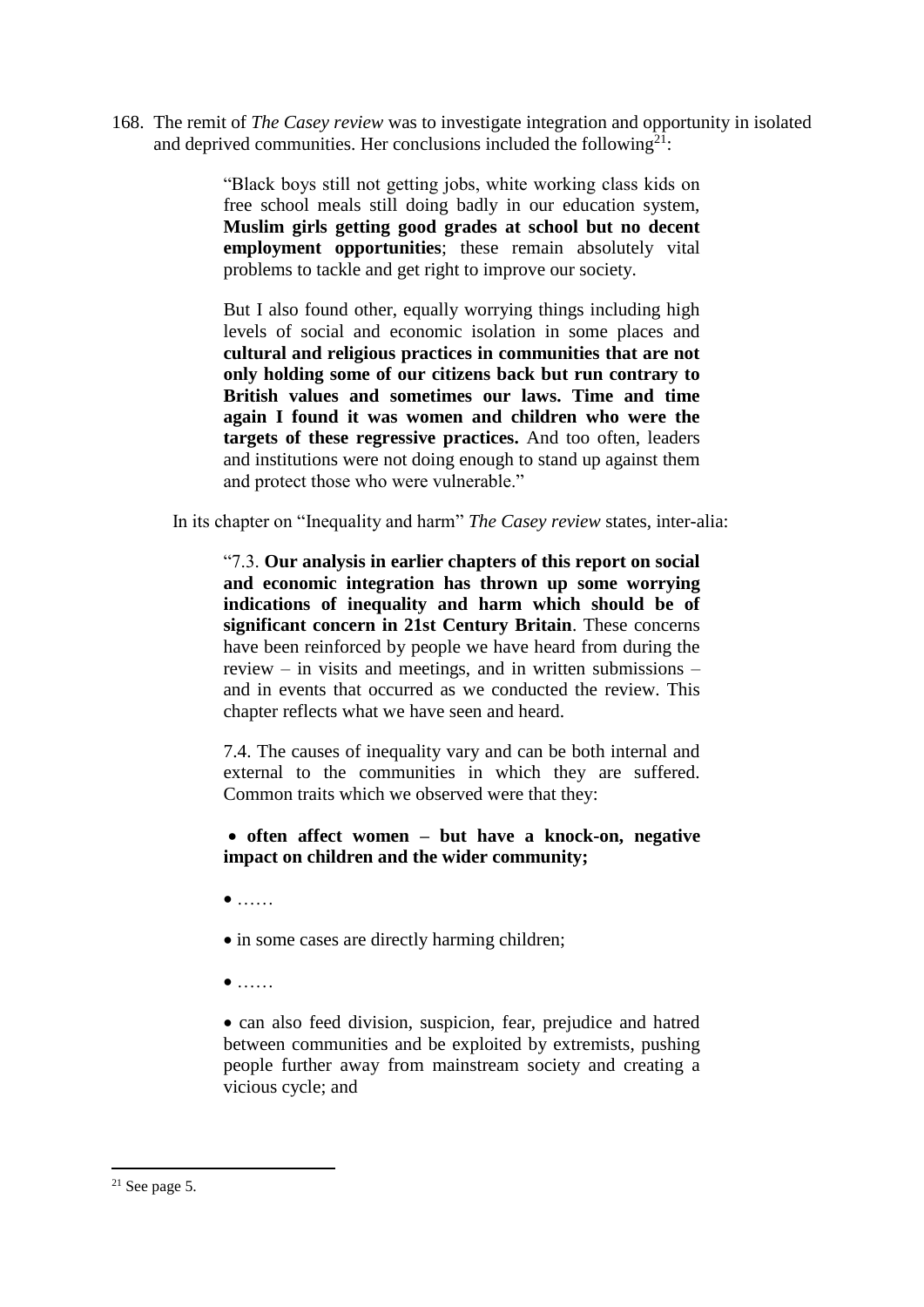• may be described, excused and all too often ignored or 'swept under the carpet' as cultural or religious practices. The causes of inequality vary and can be both internal and external to the communities in which they are suffered.

……

7.17. **Throughout our review we have encountered countless examples of abuse and unequal treatment of women enacted in the name of cultural or religious values, or as a reaction to those values:** 

• Islamophobic hate crime attacks, discussed later in this report, can be disproportionately targeted at women. This appears to relate to more visible and identifiable forms of cultural dress, such as wearing a hijab, veil, niqab or burkha.

• Pressure from families or wider communities to marry against one's will, posters being put up instructing women to only walk on one side of the road, and preferred dress codes issued for parents.

• **Mosques and Islamic organisations offering regressive advice about the behaviours expected of Muslim women and girls – including not being allowed to travel more than 48 miles from home without their husband or male chaperone, or not being able to wear jeans – despite noted Islamic theologians dismissing such advice as inappropriate.** 

• **The segregation of women and men in mosques is common but has also been found by Ofsted in independent Muslim and Orthodox Jewish faith schools and reported in wider non-religious community meetings, including meetings of political parties and in universities.** 

• **Several ethnic and faith minority women's groups told us of a misogynistic culture that prevails in their communities, with women disempowered and treated as second-class citizens, and with the abusive and controlling behaviour of men often reinforced by their mothers, by religious leaders and through religious councils or courts.**

- 169. The submissions of the third interveners, the evidence in relation to the School itself to which I have referred above, together with the findings in *The Casey review,* support my conclusion that gender segregation in a Muslim faith school such as the School does not have a neutral impact on boys and girls.
- 170. For all the above reasons, I conclude that segregation on grounds of sex in the School is not only discriminatory against both boys and girls, but also is particularly discriminatory against girls in that it reinforces "the different spaces - private and public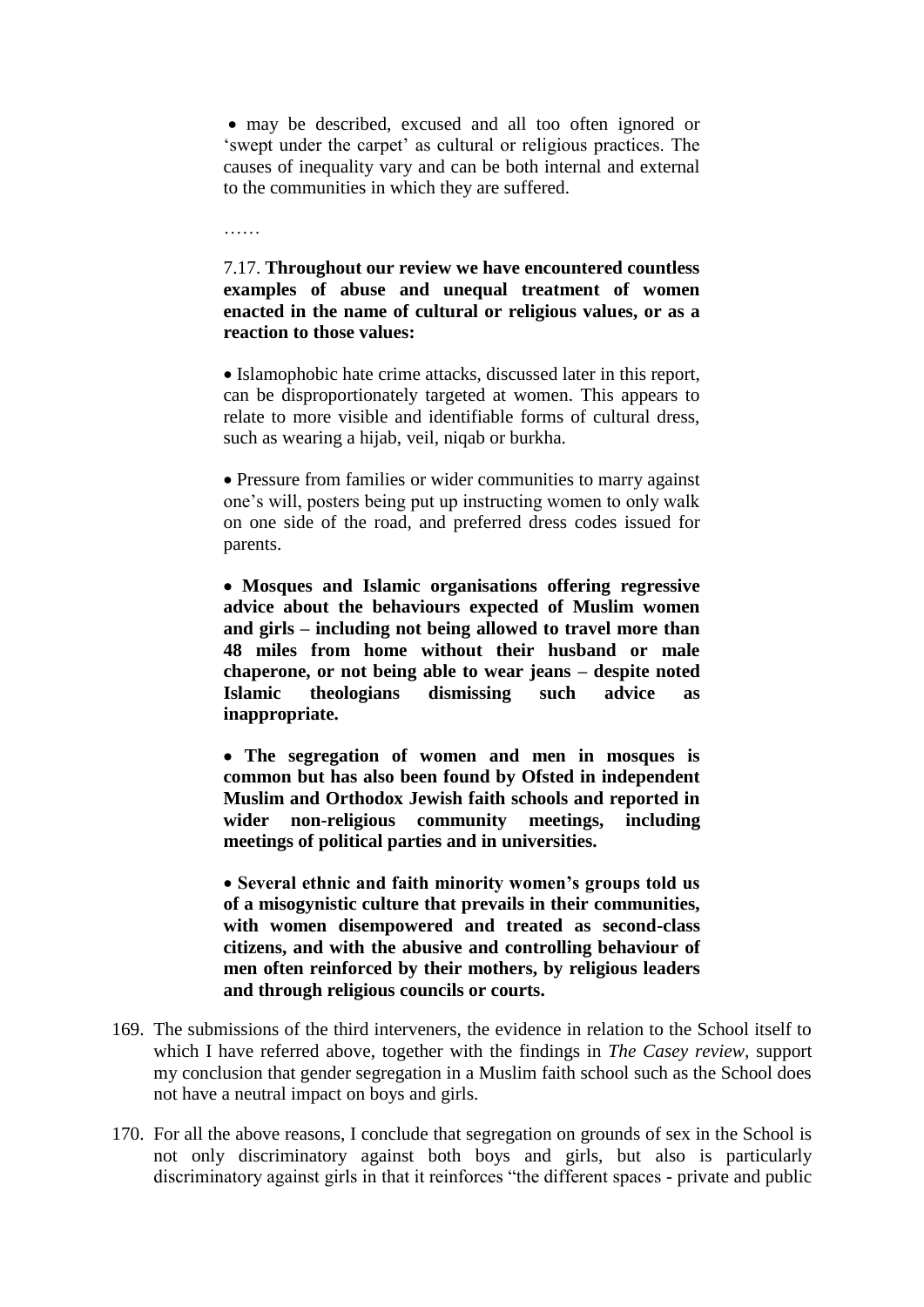- that men and women must occupy, and their respective stereotyped roles which accord them differential and unequal status $^{22}$ " in accordance with the precepts and practices of certain Muslim communities. That, in my view, amounts to both practical and expressive detriment within section 13 of the Equality Act.

171. As Baroness Hale said in *R (Begum),* if an adult woman freely chooses to adopt such a way of life for herself, it is not for others who have chosen differently to criticise or prevent her. But before a girl has reached adulthood, any school she attends<sup>23</sup> has an obligation to enable and support her to make free and informed choices, as to the role she wishes to undertake as an adult in a democratic British society, whether it be in the workplace or in the home<sup>24</sup>. Such choices may well reflect her cultural, religious and community background - but they should not be predicated by it. And segregation on grounds of sex in a mixed sex school does just that.

#### **Disposition**

172. For the above reasons, I would additionally have allowed the appeal in respect of Appeal Grounds 4 and 5.

# …………………………………………………………………………………… **APPENDIX 1** EA 2010

"13. Direct discrimination

(1) a person (A) discriminates against another (B) if, because of a protected characteristic, A treats B less favourably than A treats or would treat others.

…

(5) If the protected characteristic is race, less favourable treatment includes segregating B from others."

#### "23. Comparison by reference to circumstances

(1) On a comparison of cases for the purposes of section 13 … there must be no material difference between the circumstances relating to each case."

[Section 4 provides that sex is a "protected characteristic"]

"85. Pupils: admission and treatment etc

(1) The responsible body of a school to which this section applies must not discriminate against a person—

(a) in the arrangements it makes for deciding who is offered admission as a pupil;

(b) as to the terms on which it offers to admit the person as a pupil;

(c) by not admitting the person as a pupil.

<u>.</u>

 $22$  See paragraph 14 of the submissions of the third interveners.

<sup>23</sup> See per Baroness Hale in paragraph 97 of *R(Begum).*

 $24$  See ibid.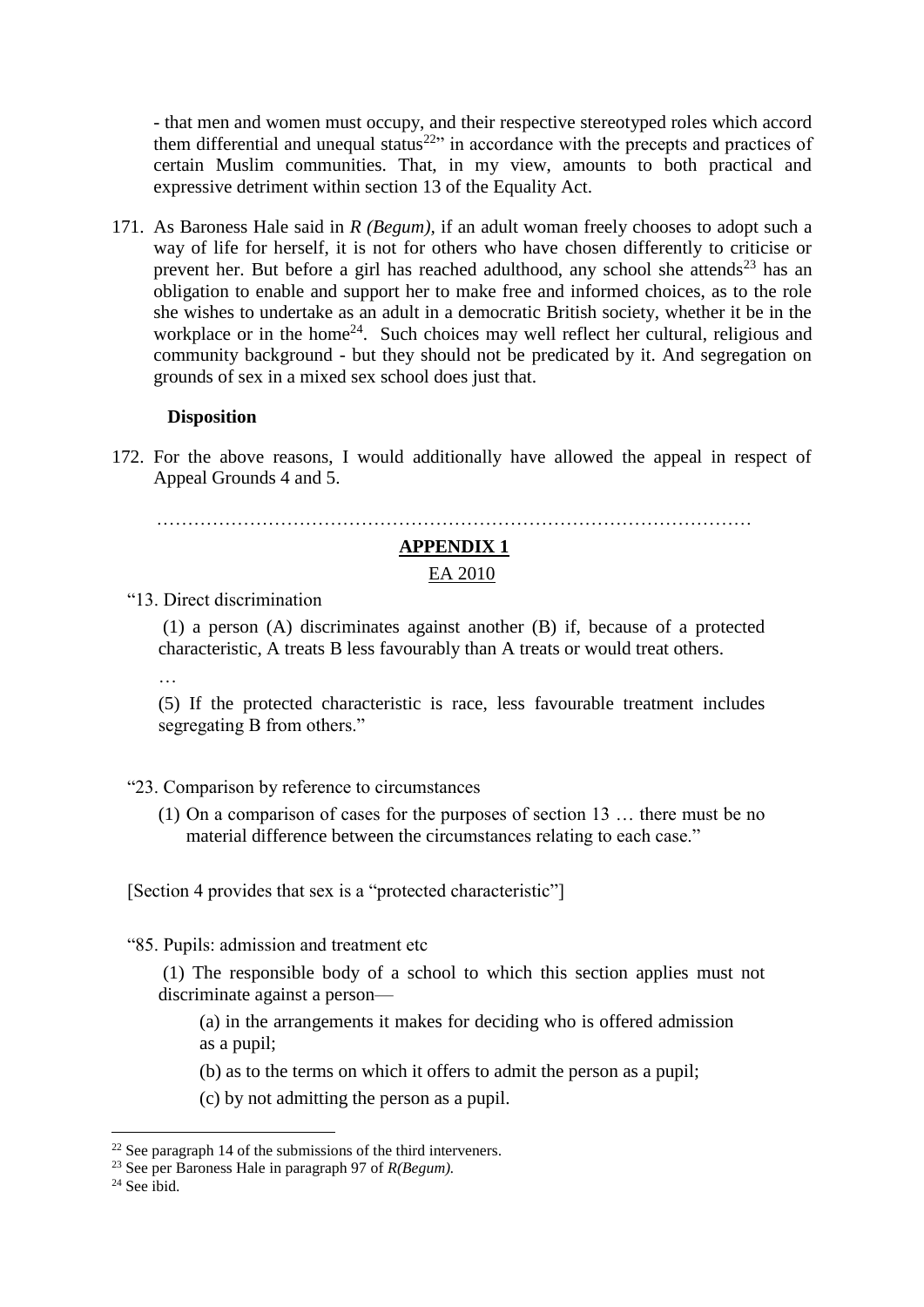(2) The responsible body of such a school must not discriminate against a pupil—

(a) in the way it provides education for the pupil;

(b) in the way it affords the pupil access to a benefit, facility or service;

(c) by not providing education for the pupil;

(d) by not affording the pupil access to a benefit, facility or service;

(e) by excluding the pupil from the school;

(f) by subjecting the pupil to any other detriment."

"149 Public Sector Equality Duty

(1) A public authority must, in the exercise of its functions, have due regard to the need to—

(a) eliminate discrimination, harassment, victimisation and any other conduct that is prohibited by or under this Act;

(b) advance equality of opportunity between persons who share a relevant protected characteristic and persons who do not share it;

(c) foster good relations between persons who share a relevant protected characteristic and persons who do not share it.

(2) A person who is not a public authority but who exercises public functions must, in the exercise of those functions, have due regard to the matters mentioned in subsection (1).

(3) Having due regard to the need to advance equality of opportunity between persons who share a relevant protected characteristic and persons who do not share it involves having due regard, in particular, to the need to—

(a) remove or minimise disadvantages suffered by persons who share a relevant protected characteristic that are connected to that characteristic;

(b) take steps to meet the needs of persons who share a relevant protected characteristic that are different from the needs of persons who do not share it;

(c) encourage persons who share a relevant protected characteristic to participate in public life or in any other activity in which participation by such persons is disproportionately low."

EA 2010 s.158 permits the taking of positive action in relation to those who are reasonably thought to suffer a particular disadvantage.

EA 2010 s.195 permits the taking of steps which would otherwise be discriminatory in the context of sporting activities, including those relating to children.

EA 2010 Schedule 11 disapplies section 85(1) in relation to single-sex schools. It does not disapply sub-section (2).

 $\mathcal{L}^{\text{max}}$